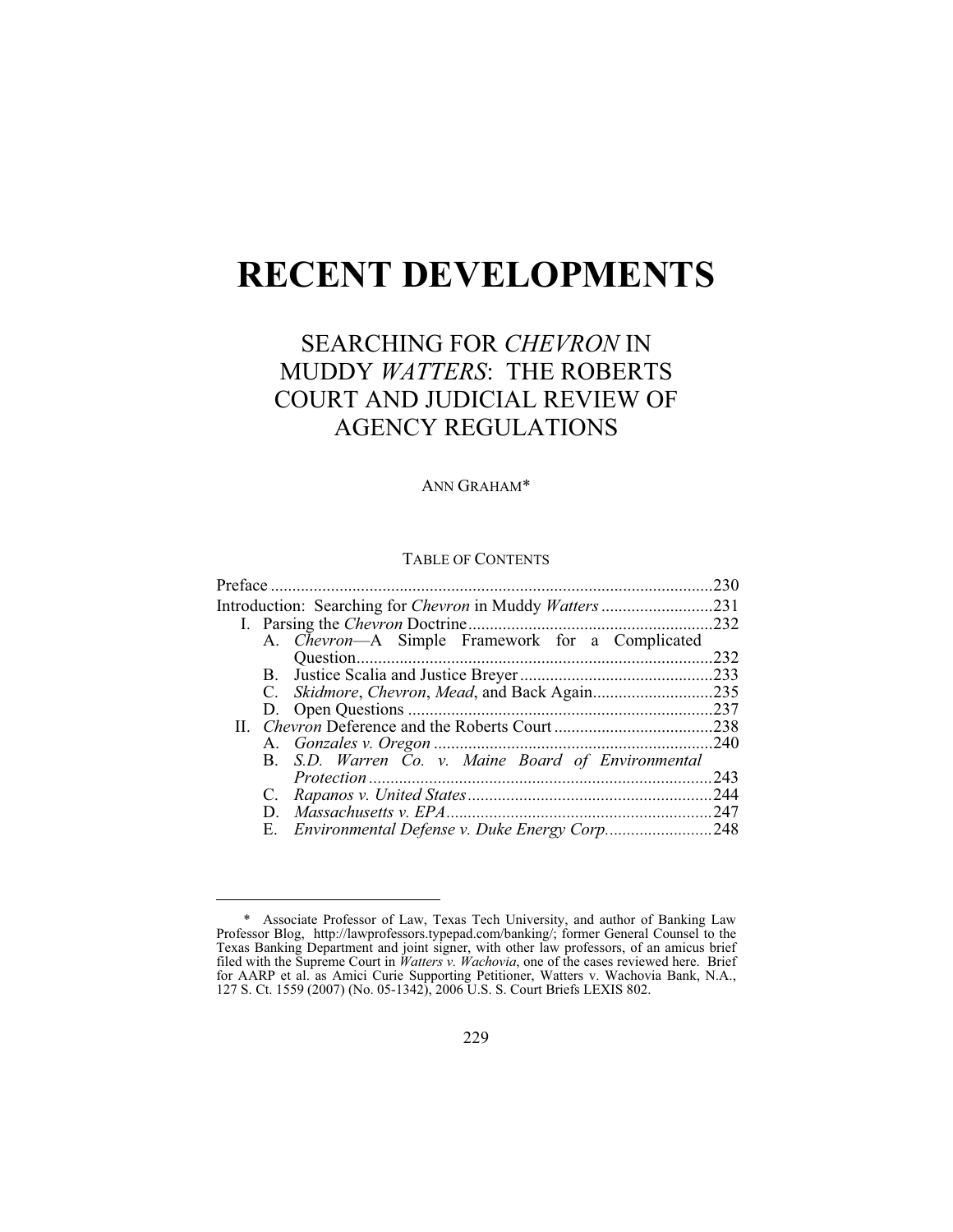#### 230 *ADMINISTRATIVE LAW REVIEW* [60:1

|  | G. Zuni Public School District No. 89 v. Department of          |     |
|--|-----------------------------------------------------------------|-----|
|  |                                                                 | 253 |
|  | H. Global Crossing Telecommunications, Inc. v. Metrophones      |     |
|  |                                                                 |     |
|  |                                                                 |     |
|  |                                                                 |     |
|  | K. National Ass'n of Home Builders v. Defenders of Wildlife 263 |     |
|  |                                                                 |     |
|  |                                                                 |     |
|  |                                                                 |     |

## PREFACE

During Chief Justice John Roberts's first two terms at the helm, the Supreme Court decided eleven cases involving judicial review of agency interpretations of federal statutes. These cases presented golden opportunities to clarify the *Chevron* Doctrine,<sup>1</sup> which has been the foundation for determining judicial deference to agency rulings and regulations for more than twenty years.<sup>2</sup> Two Justices, Antonin Scalia and Stephen Breyer, have analyzed judicial deference to agency regulations from an academic perspective<sup>3</sup> in addition to their current focused involvement with the limited number of cases that reach the Supreme Court.<sup>4</sup>

<sup>1</sup>*. See* Chevron U.S.A. Inc. v. Natural Res. Def. Council, Inc., 467 U.S. 837 (1984). The 1984 decision in *Chevron* marks a watershed in the Supreme Court's approach to judicial review of agency constructions of agency-administered statutes. "*Chevron* is one of the most important decisions in the history of administrative law. It has been cited and applied in more cases than any other Supreme Court decision in history." RICHARD J. PIERCE, JR., ADMININISTRATIVE LAW TREATISE 140 (4th ed. 2002). Innumerable law review articles and cases discuss the *Chevron* doctrine. *See, e.g.*, Cynthia R. Farina, *Statutory Interpretation and the Balance of Power in the Administrative State*, 89 COLUM. L. REV. 452 (1989) (examining *Chevron* from an early perspective). Farina starts from the premise, as I do, that "[f]or those who study the interaction of courts and agencies, one of the most persistently intriguing puzzles has been to define the appropriate judicial and administrative roles in the interpretation of regulatory statutes." *Id.* at 452.

<sup>2</sup>*. Chevron* is "the undisputed starting point for any assessment of the allocation of authority between federal courts and administrative agencies." Cass R. Sunstein, Chevron *Step Zero*, 92 VA. L. REV. 187, 188 (2006).

<sup>3</sup>*. See generally* Antonin Scalia, *Judicial Deference to Administrative Interpretations of Law*, 1989 DUKE L.J. 511 (1989); Stephen Breyer, *Judicial Review of Questions of Law and Policy*, 38 ADMIN. L. REV. 363 (1986).

 <sup>4.</sup> During the 2006-2007 term, the Supreme Court accepted seventy-two cases and decided only sixty-eight cases after oral argument. Jonathan H. Adler, *How Conservative Is This Court?*, NAT'L REV. ONLINE, July 5, 2007, http://article.nationalreview.com/print/ ?q=Y2Y3NjNkM2ZkYTcxNzQwYTBhZWZkNzEyZGYyMWExMjE.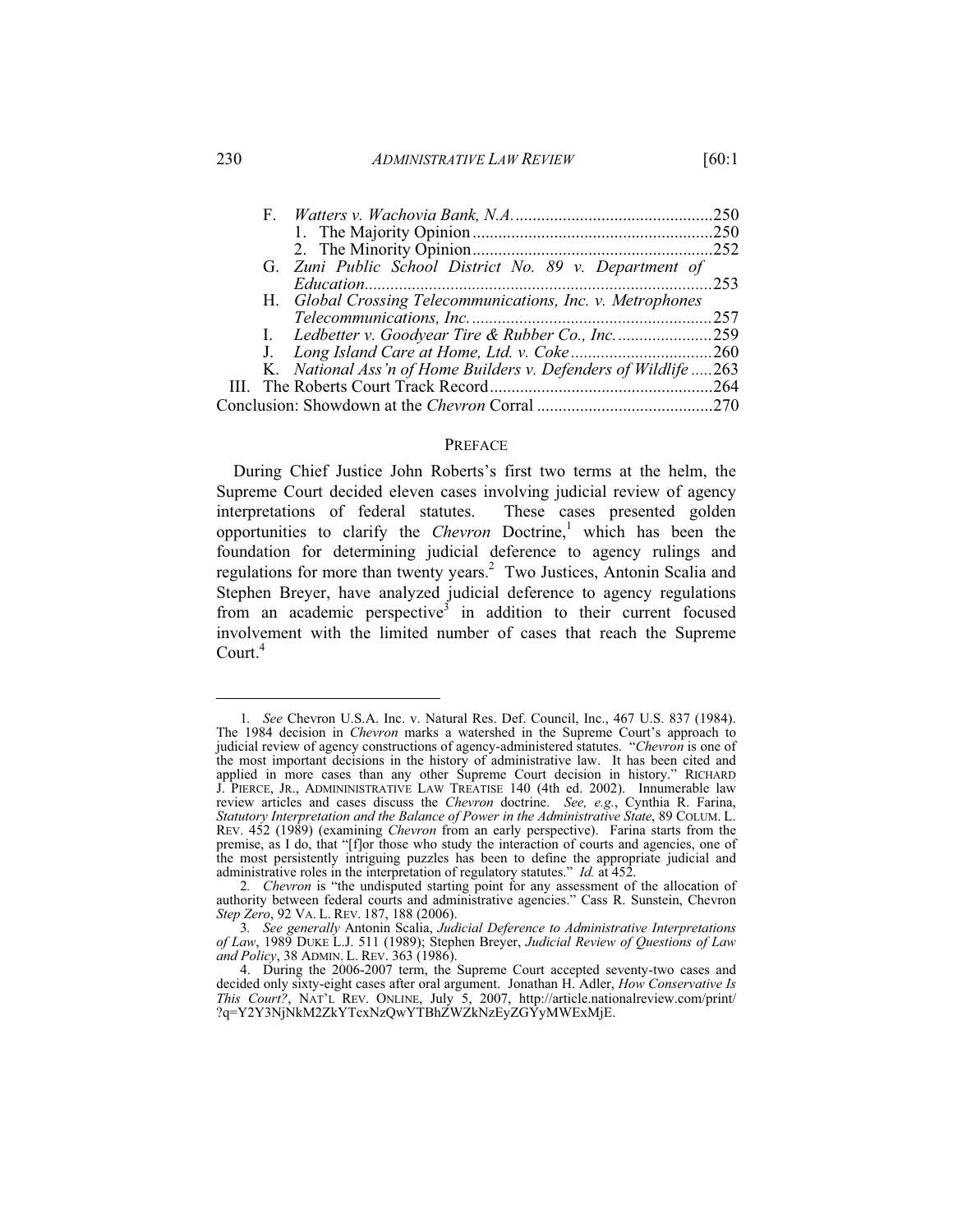The Roberts Court<sup>5</sup> seemed perfectly positioned to articulate a clear, predictable framework. However, in ten of the eleven decisions discussed in this Article, the Court did not invoke the classic administrative law analysis prescribed by the two-step *Chevron* Doctrine. The minority opinions, on the other hand, frequently railed about the need to apply *Chevron*. This Article reviews each of the eleven cases, searching for a coherent standard to distinguish a case of appropriate exercise of federal administrative authority to interpret a statute from a case in which the courts should strike down an agency's statutory interpretation.

The Introduction to this Article highlights *Watters v. Wachovia Bank*, N.A.<sup>6</sup> a striking example of the Roberts Court's result-oriented approach to potential *Chevron* cases. Part I lays the groundwork for analyzing *Watters* as well as the other agency interpretation cases reviewed. To provide context, the section includes a brief outline of the *Chevron* Doctrine as generally understood at the end of the Rehnquist Court and the beginning of the Roberts Court, marking disputed areas of the doctrine that could benefit from Supreme Court clarification. Part II reviews individual cases in which the Roberts Court examined a federal agency interpretation of a statute. Based on this case review, Part III provides a detailed composite analysis derived from case categorizations. In this section, trends and predictions can be discerned from the Roberts Court track record. Part IV addresses potential implications for federal government agencies and their interaction with the courts in the future. Legal outcomes frequently depend on the analytical framework selected; therefore, the critical need to identify and apply the appropriate framework in future cases drives this search for the current Supreme Court model used to analyze whether agency interpretations of statutes will stand or fall.

## INTRODUCTION: SEARCHING FOR *CHEVRON* IN MUDDY *WATTERS*

*Watters v. Wachovia Bank, N.A.*,<sup>7</sup> a high-stakes case from the financial institutions arena with worthy opponents on each side, initially motivated this search for a Roberts Court standard. This Article uses *Watters,* for *Chevron* purposes, as an intriguing lens through which to examine and compare administrative law decisions rendered by the Roberts Court. The

 <sup>5.</sup> Chief Justice John G. Roberts, Jr. assumed office Sept. 29, 2005, succeeding the late Chief Justice William H. Rehnquist, for whom Roberts served as a law clerk. Justice Sandra Day O'Connor retired in January 2006 and was replaced by Samuel A. Alito, Jr. on Jan. 31, 2006. The Roberts Court also includes Justices John Paul Stevens, Antonin Scalia (former law professor), Anthony M. Kennedy (former law professor), David H. Souter, Ruth Bader Ginsburg (former law professor), Stephen G. Breyer (former law professor), and Clarence Thomas. *See* The Justices of the Supreme Court, http://www.supremecourtus.gov/ about/biographiescurrent.pdf (last visited Jan. 31, 2008).

 <sup>6. 127</sup> S. Ct. 1559 (2007).

<sup>7</sup>*. Id*.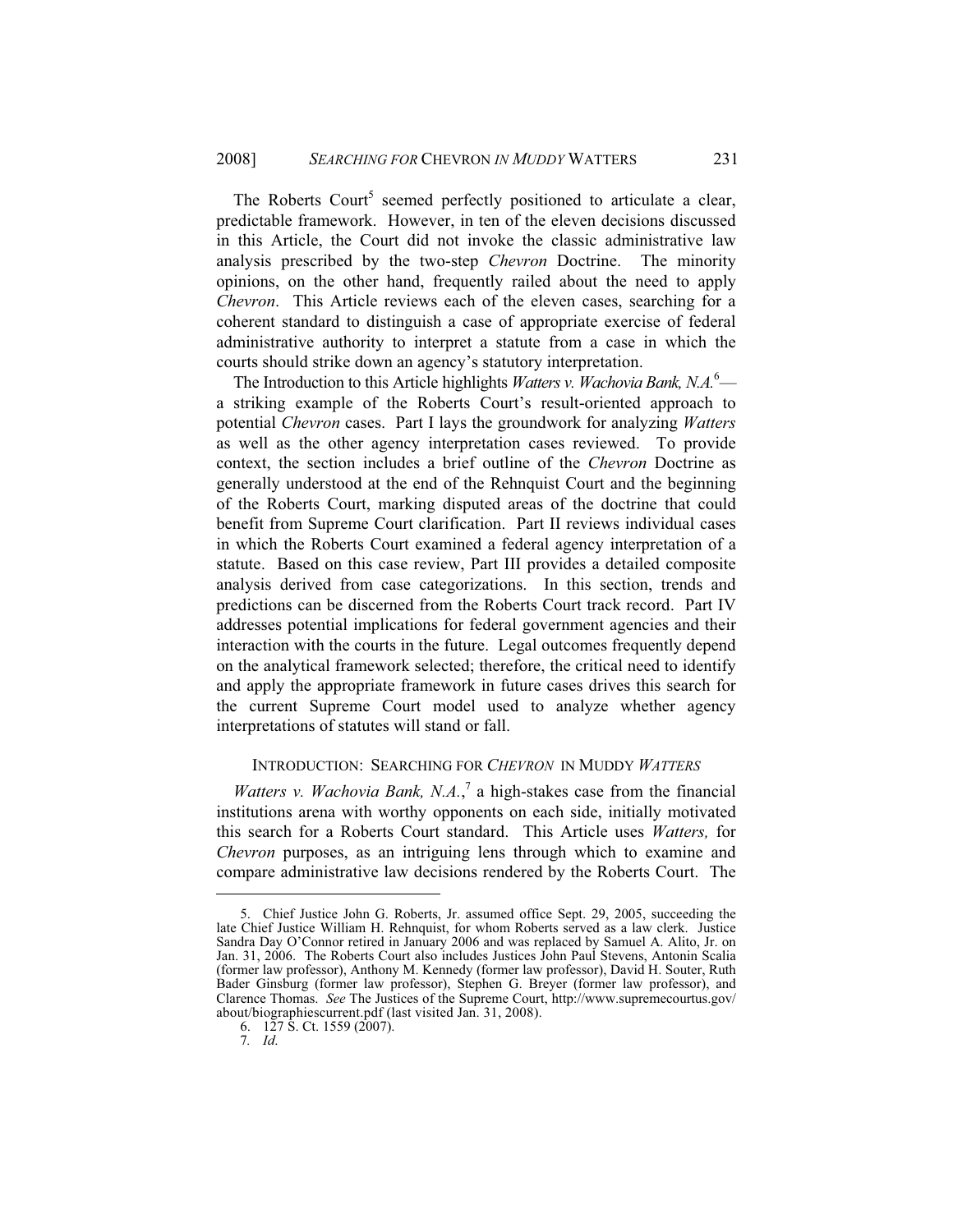impact of these eleven cases, analyzed together, affects all federal agencies and their constituencies.

Back to the spring of 2007: For financial institution lawyers and administrative law scholars, the *Watters* case had it all—competition between the dual state and national bank systems, consumer protection concerns, preemption of state law and states rights issues, the benefits of nationwide banking operations, and most importantly, the potential for clarifying to what extent the courts should defer to federal agency interpretation of statutes, especially when the interpretation is one of federal preemption that increases that same agency's sphere of authority. The Court's decision in this hotly contested case has troubling ramifications for our dual banking system, $8$  but the fact that the majority ruled in favor of a federal agency's statutory interpretation is not surprising—until we realize that the majority opinion bypassed *Chevron* altogether. To discover that *Chevron*, the administrative law touchstone of cases involving judicial review of agency interpretation, is somehow "missing in action," is more than enough to trigger a search operation.

#### I. PARSING THE *CHEVRON* DOCTRINE

#### *A.* Chevron*—A Simple Framework for a Complicated Question*

To establish a starting point for this expedition into currently developing Supreme Court doctrine, a short recapitulation of the *Chevron* Doctrine is in order. In 1984, the Supreme Court announced a two-step model for determining when the courts should defer to agency interpretations of statutes.<sup>9</sup> *Chevron* involved judicial review of the Environmental Protection Agency's (EPA) interpretation of a statutory term from the Clean Air Act  $(CAA)$ <sup>10</sup> Justice Stevens, writing for a unanimous Court, articulated the key test as:

When a court reviews an agency's construction of the statute which it administers, it is confronted with two questions. First, always, is the question whether Congress has directly spoken to the precise question at issue. If the intent of Congress is clear, that is the end of the matter; for the court, as well as the agency, must give effect to the unambiguously

<sup>8</sup>*. Id.* at 1566-69. *See generally* Arthur E. Wilmarth, Jr., *The OCC's Preemption Rules Exceed the Agency's Authority and Present a Serious Threat to the Dual Banking System and Consumer Protection*, 23 ANN. REV. BANKING & FIN. L. 225 (2004) (providing extensive discussion of dual banking system issues).

<sup>9</sup>*. See* Chevron U.S.A. Inc. v. Natural Res. Def. Council, Inc., 467 U.S. 837, 842-43 (1984). This section of the article is not intended to be an exhaustive explication of the *Chevron* doctrine. It briefly sets the stage for the Roberts Court cases.

<sup>10</sup>*. See id.* at 840-42 (describing EPA's interpretation of the term "stationary source," as compared to that of the reviewing courts).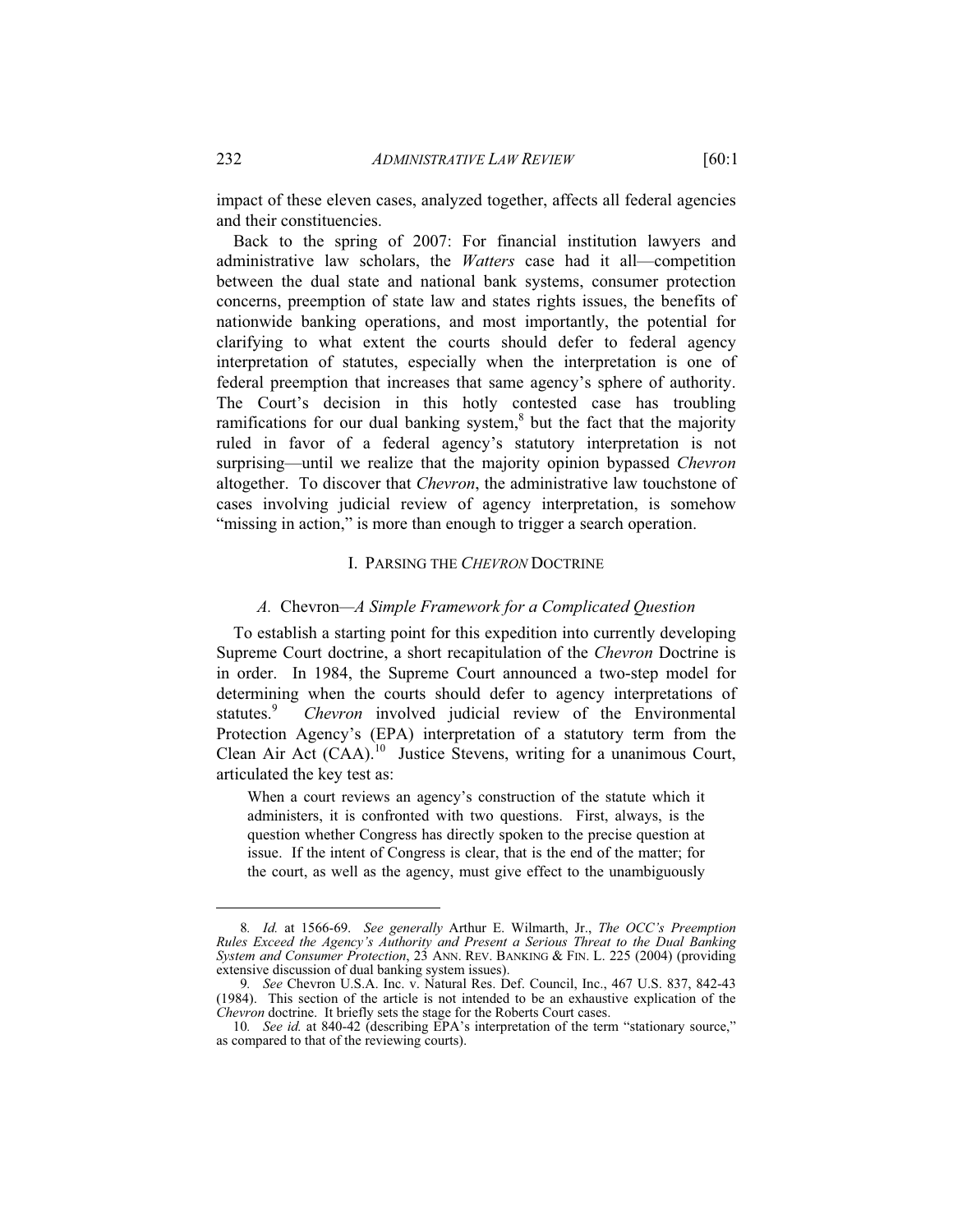expressed intent of Congress. If, however, the court determines Congress has not directly addressed the precise question at issue, the court does not simply impose its own construction on the statute, as would be necessary in the absence of an administrative interpretation. Rather, if the statute is silent or ambiguous with respect to the specific issue, the question for the court is whether the agency's answer is based on a permissible construction of the statute. $^{11}$ 

There have been many twists and turns in the more than twenty years since the Rehnquist Court formulated the *Chevron* standard.<sup>12</sup> My purpose is to determine how the Roberts Court has applied, modified, and avoided that standard.

#### *B. Justice Scalia and Justice Breyer*

Early *Chevron* scholarship set up two camps that continue to provide a useful contrast: the "strong" reading of *Chevron* vs. the "weak" version.<sup>13</sup> Justice Scalia promotes the "simple," or "strong," reading of *Chevron*. 14 He has been called "the Court's most vocal *Chevron* enthusiast."15 Justice Breyer, on the other hand, urges a more flexible approach.

As a member of the Roberts Court, Justice Scalia is an articulate force with which to be reckoned in any case that could trigger questions of *Chevron* deference. Although he was not a member of the Court when the *Chevron* case was decided, his 1989 Duke Law Journal article, *Judicial Deference to Administrative Interpretations of Law*, 16 provides excellent insight. In that early analysis, Justice Scalia saw *Chevron* as "a highly important decision—perhaps the most important in the field of administrative law  $\ldots$  ...<sup>1,17</sup> Justice Scalia signaled his position with respect to *Chevron* deference from the outset, finding:

<sup>11</sup>*. Id.* at 842-43 (1984) (internal footnotes omitted).

 <sup>12.</sup> Administrative law scholars recognized the Court's inconsistency in applying *Chevron* before the 2005-2006 Supreme Court term. *See, e.g.*, PIERCE, *supra* note 1, at 175-91 (focusing on how *Chevron*'s analytical framework has fared prior to the Roberts Court cases discussed here).

<sup>13</sup>*. See* Richard J. Pierce, Jr., Chevron *and Its Aftermath: Judicial Review of Agency Interpretations of Statutory Provisions*, 41 VAND. L. REV. 301, 302-03 (1988) (discussing the "strong" and "weak" forms of *Chevron* analysis—a dichotomy apparent as early as 1988).

<sup>14</sup>*. See* United States v. Mead Corp., 533 U.S. 218, 236-38 (2001) (characterizing the majority's disagreement with Justice Scalia's dissenting position in the case). Justice Souter wrote the Court's opinion in *Mead*. *Id.* at 220. Justice Souter noted that "Justice Scalia would pose the question of deference as an either-or choice" and opposed "Justice Scalia's efforts to simplify." *Id.* at 237-38. In dissent, Justice Scalia said flatly, "To decide the present case, I would adhere to the original formulation of *Chevron*." *Id.* at 256.

 <sup>15.</sup> Thomas J. Miles & Cass R. Sunstein, *Do Judges Make Regulatory Policy? An Empirical Investigation of* Chevron, 73 U. CHI. L. REV. 823, 826 (2006) (suggesting that while Scalia is the least deferential justice, Breyer is the most deferential).

 <sup>16.</sup> Scalia, *supra* note 3.

<sup>17</sup>*. Id*. at 512.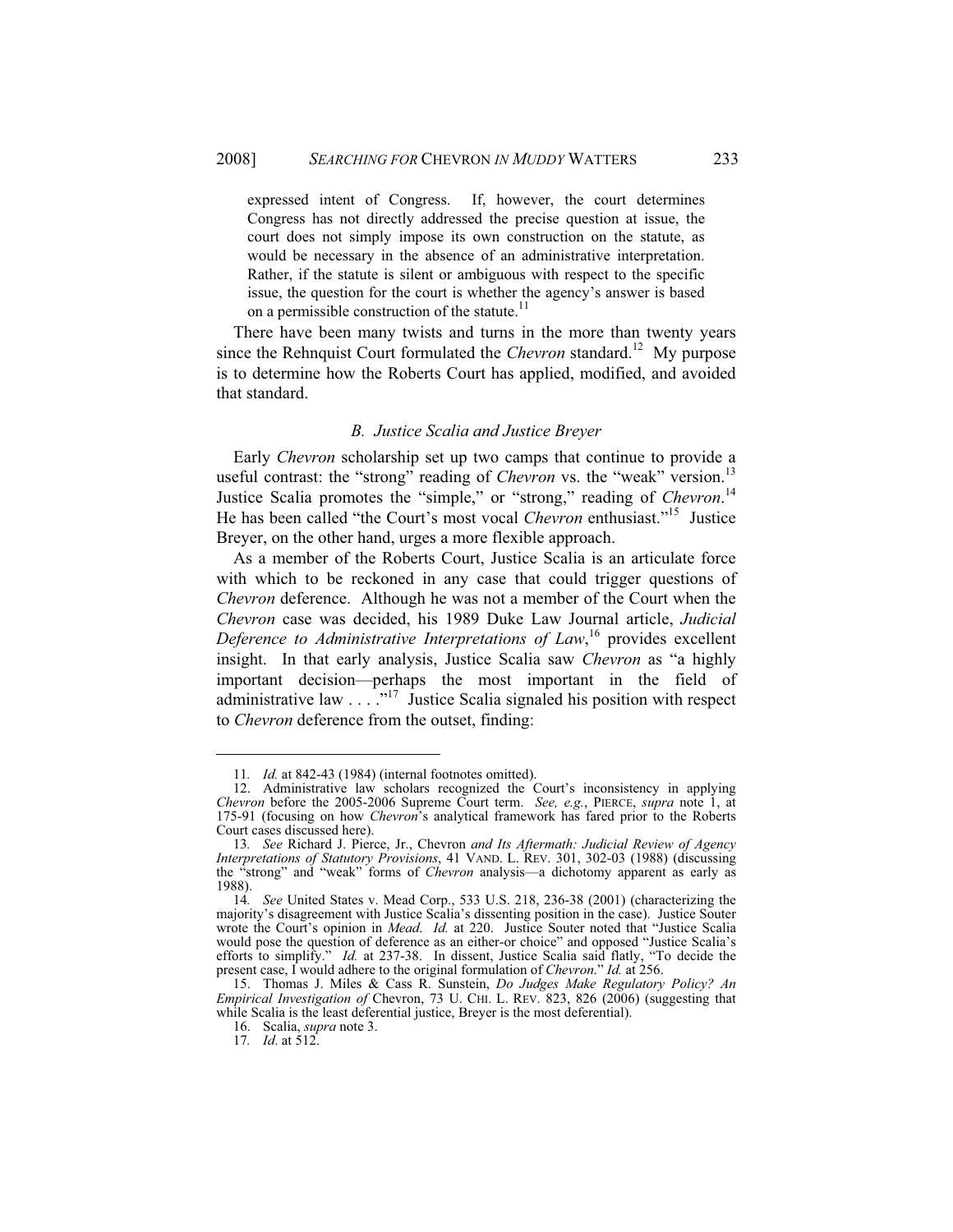[A] fairly close correlation between the degree to which a person is . . . a "strict constructionist" of statutes, and the degree to which that person favors *Chevron* and is willing to give it broad scope . . . . One who finds *more* often (as I do) that the meaning of a statute is apparent from its text and from its relationship with other laws, thereby finds *less* often that the triggering requirement for *Chevron* deference exists.<sup>18</sup>

Justice Scalia is still a "strict constructionist" and he argues vociferously for application of the *Chevron* analysis—even when he has no intention of granting *Chevron* deference because he has settled the question by the only plausible reading of the statute: his own.

Justice Breyer also wrote about *Chevron* soon after the Court announced its decision, and well before he became a Supreme Court Justice. In his 1986 article, *Judicial Review of Questions of Law and Policy*, 19 he addressed what he called "The Problem of the *Chevron* Case."<sup>20</sup> Then-Judge Breyer<sup>21</sup> noted that the *Chevron* opinion may be read to embody a "complex approach," $22$  giving lower courts leeway to determine whether an agency interpretation is a "permissible"23 construction by allowing them to include "a range of relevant factors."24 Then and now, Justice Breyer opposes a simple approach to *Chevron* analysis because:

[T]here are too many different types of circumstances, including different statutes, different kinds of application, different substantive regulatory or administrative problems, and different legal postures in which cases arrive, to allow "proper" judicial attitudes about questions of law to be reduced to any single simple verbal formula .... To read *Chevron* as laying down a blanket rule, applicable to all agency interpretations of law, such as "always defer to the agency when the statute is silent," would be seriously overbroad, counterproductive and sometimes senseless.<sup>25</sup>

Justice Breyer continues to advocate for this more flexible reading of *Chevron*. He has been described as "the Court's most vocal critic of a strong reading of *Chevron*."<sup>26</sup> His approach does not immediately defer to

<sup>18</sup>*. Id*. at 521.

 <sup>19.</sup> Breyer, *supra* note 3.

<sup>20</sup>*. See id*. at 372 (discussing the conflicting interpretations that courts may derive from the *Chevron* language).

<sup>21</sup>*. See id.* at 363 (naming Justice Breyer's position at the time of the article's publication as Judge for the United States Court of Appeals for the First Circuit).

<sup>22</sup>*. See id.* at 373 (noting that the wording used in the decision is general and therefore open to different judicial readings).

 <sup>23.</sup> Chevron U.S.A. Inc. v. Natural Res. Def. Council, Inc., 467 U.S. 837, 843 (1984).

 <sup>24.</sup> Breyer, *supra* note 3, at 373.

<sup>25</sup>*. Id*.

<sup>26</sup>*. See* Miles & Sunstein, *supra* note 15, at 826 (comparing how Justice Breyer and Justice Scalia's opinions differ as well as their practical levels of deference).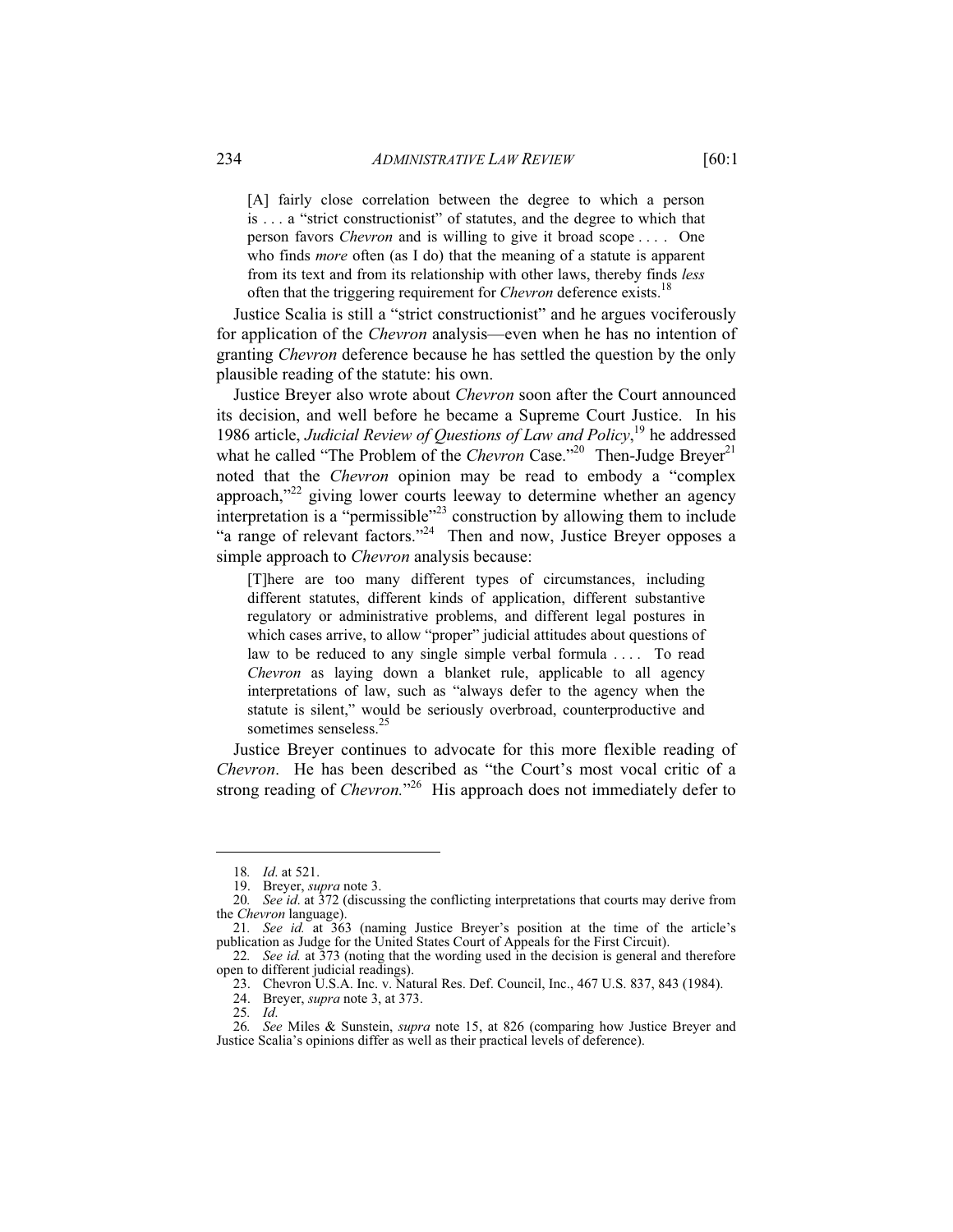the agency's position; however, when the votes are in, he has been "the most deferential in  $\ldots$  practice"<sup>27</sup>—at least until the end of the Rehnquist Court era.

## *C.* Skidmore*,* Chevron*,* Mead*, and Back Again*

Before the 1984 *Chevron* opinion became the standard for judicial deference to agency interpretation, *Skidmore v. Swift & Co*. 28 provided the following test:

[T]he rulings, interpretations and opinions of the Administrator under this Act, while not controlling upon the courts by reason of their authority, do constitute a body of experience and informed judgment to which courts and litigants may properly resort for guidance. The weight of such a judgment in a particular case will depend upon the thoroughness evident in its consideration, the validity of its reasoning, its consistency with earlier and later pronouncements, and all those factors which give it power to persuade, if lacking power to control.<sup>29</sup>

The *Chevron* standard is much more deferential, at least in its strong form, to agency interpretations than is *Skidmore*. The current Justices have not resolved their ongoing debate about whether *Chevron* abrogated *Skidmore*, although on balance, *Skidmore* remains a viable alternative theory.30 Justice Breyer uses *Skidmore*; Justice Scalia, however, rejects it as too indeterminate, saying that, "totality-of-the-circumstances *Skidmore* deference is a recipe for uncertainty, unpredictability, and endless litigation." $31$ 

If *Chevron*, which can be read to require judicial deference to agency interpretations, is no longer a reliable analytical model, we are left with the *Skidmore* standard. *Skidmore* does no more than state the obvious: (1) courts will approve agency interpretations if persuaded by a wide-open accumulation of supporting evidence; and (2) they will reject agency interpretations that do not coincide with their own background analysis and conclusions of law.

<sup>27</sup>*. Id*. (presenting a quantitative analysis of the Justices' voting records on agency interpretations).

 <sup>28. 323</sup> U.S. 134 (1944).

<sup>29</sup>*. Id.* at 140.

<sup>30</sup>*. See, e.g.*, United States v. Mead, 533 U.S. 218, 234 (2001). In *Mead* the majority opinion states explicitly that "*Chevron* did nothing to eliminate *Skidmore*'s holding . . . ." The decision to remand the case in *Mead* turned on "the possibility that [the Customs ruling] deserves some deference under *Skidmore*" even though it did not, in the Court's opinion, qualify for *Chevron* deference. *Id.* at 227.

<sup>31</sup>*. Id*. at 250 (Scalia, J., dissenting).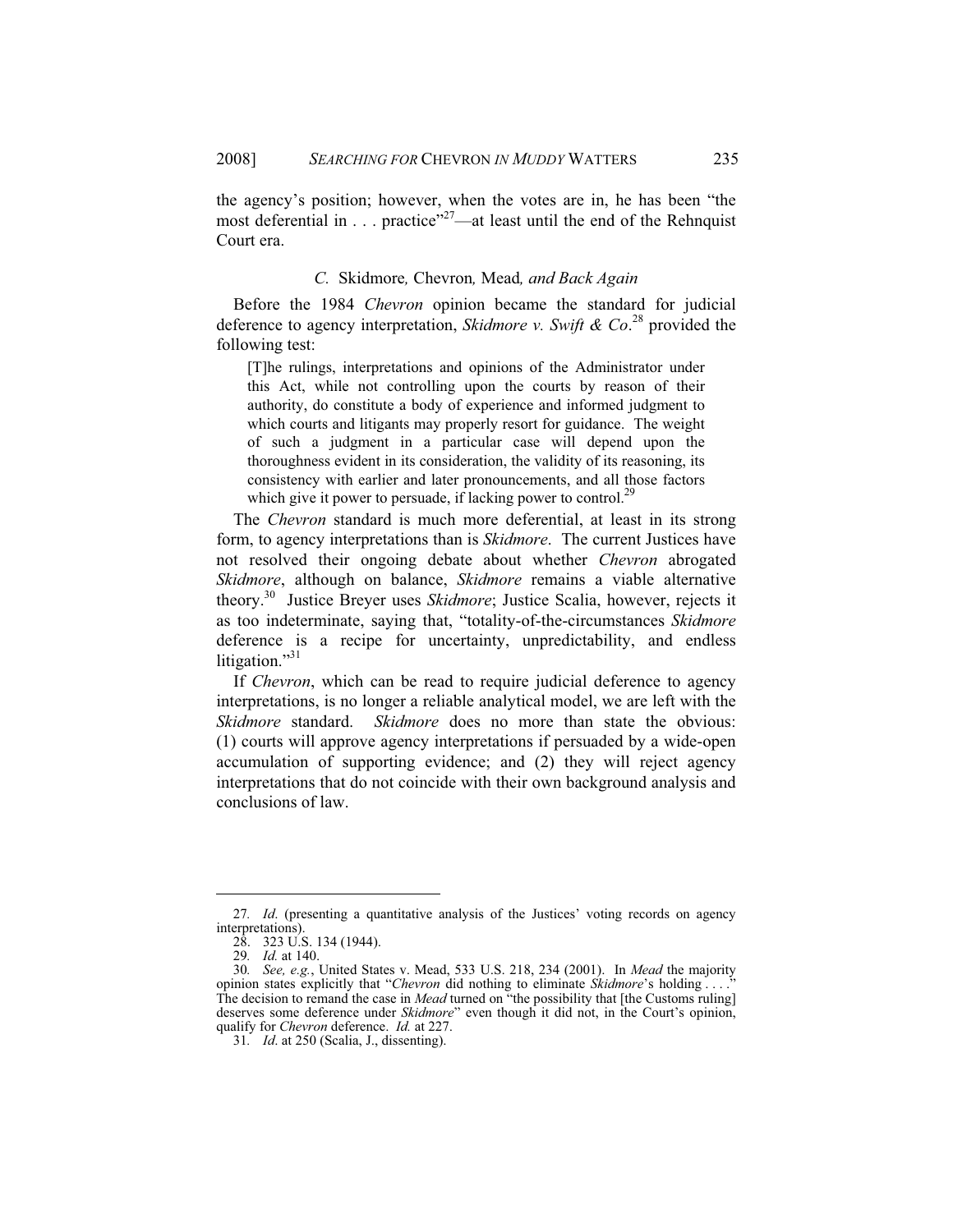*United States v. Mead Corp.* is frequently used to modify or explain *Chevron*. <sup>32</sup> *Mead* itself involved a challenge to a U.S. Customs Service's tariff classification made through a letter ruling. One of the significant facts in this case was "the reality that 46 different Customs offices issue 10,000 to 15,000 [letter rulings about tariff classifications] each year."33 Thus, at a minimum, we would expect this case to clarify the issue of whether *Chevron* deference requires agency interpretation to be established by notice and comment rulemaking or by another standard of formality. Justice Souter, writing for the Court, claimed much more, saying, "We granted certiorari in order to consider the limits of *Chevron* deference owed to administrative practice in applying a statute."<sup>34</sup>

Despite Justice Souter's initial buildup, the *Mead* opinion did not draw any bright lines. The Court gave very flexible guidance about the form of agency interpretation that can warrant deference. In the *Mead* Court's search for congressional intent to delegate authority to grant the type of ruling at issue, the range of acceptable indicia of delegation was broad and open-ended: Congress can show its intent by giving the agency power to engage in adjudication or notice and comment rulemaking, "or by some other indication of a comparable congressional intent."35

The *Mead* opinion also drew on language from *Chevron* supporting implicit rather than explicit delegation to the agency.<sup>36</sup> The opinion referred to past Supreme Court decisions in which the court had "sometimes found reasons for *Chevron* deference even when no such administrative formality was required and none was afforded."<sup>37</sup>

The bottom line in *Mead* is that, although acceptable agency interpretations assume many forms, the Court knows the type of agency ruling that would merit *Chevron* deference when it sees one—and this Customs ruling was not it.<sup>38</sup> Although the letter ruling was not entitled to

<sup>32</sup>*. See infra* Part III. Many of the Roberts Court cases analyzed here include discussion of *Mead* and the composite case analysis that examines trends, including the interaction between *Mead* and *Chevron*.

<sup>33</sup>*. See Mead*, 533 U.S. at 233.

<sup>34</sup>*. Id.* at 226 (citation omitted).

<sup>35</sup>*. Id.* at 227.

<sup>36</sup>*. Id*. at 229 (expanding on the original language in *Chevron* and emphasizing that agencies can have authority in particular legal areas through implicit congressional authorization).

<sup>37</sup>*. Id*. at 231. The *Mead* opinion cited *Christensen v. Harris County*, 529 U.S. 576, 587 (2000), for the proposition that some agency interpretations, including policy statements, agency manuals, and enforcement guidelines, are viewed like this Customs letter ruling: "beyond the *Chevron* pale." *Id.* at 220.

 <sup>38.</sup> This paraphrases Justice Stewart's reasoning about "pornography" in which he wrote, "I shall not today attempt further to define the kinds of material I understand to be embraced within that shorthand description; and perhaps I could never succeed in intelligibly doing so. But I know it when I see it, and the motion picture involved in this case is not that." Jacobellis v. Ohio, 378 U.S. 184, 197 (1964) (Stewart, J., concurring).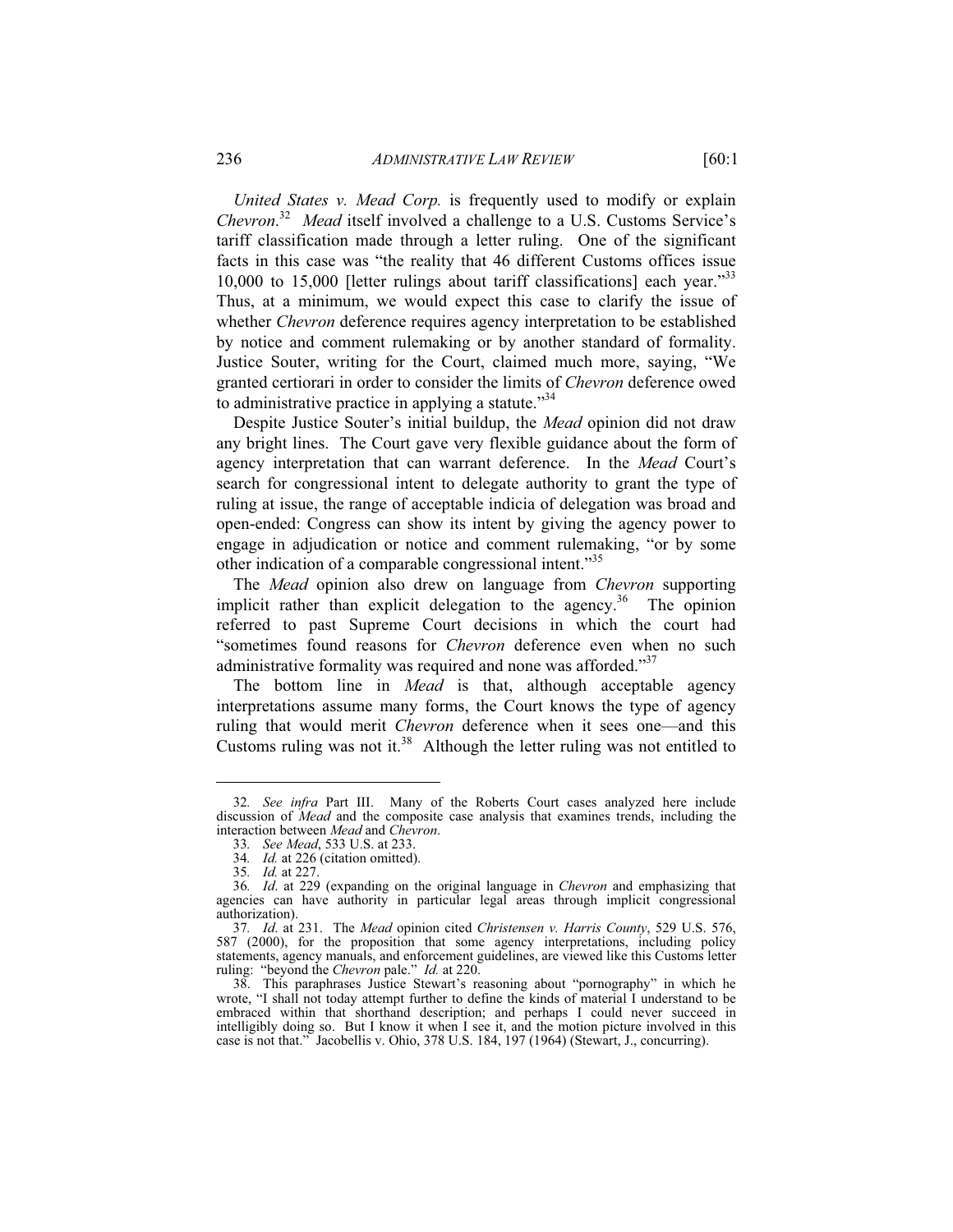*Chevron* deference, the *Mead* Court awarded a consolation prize: the Customs interpretation might be upheld on remand by application of the *Skidmore* standard.<sup>39</sup>

As the Roberts Court case reviews in Part II demonstrate, Justice Breyer supports the *Chevron*-as-limited-by-*Mead* approach, but Justice Scalia does not. If the Roberts Court cannot agree on a coherent application of *Chevron*, with or without the *Mead* gloss, we may have come full circle to a vague and variable standard for when a court will approve or reject an agency interpretation—such as *Skidmore*.

#### *D. Open Questions*

Definitive Supreme Court answers to the following questions in the *Chevron* arena could yield a much higher degree of consistency and predictability in litigation involving federal interpretations of statutes. If these answers were known in advance of agency action, the effect could be greater congruence with a standard known to all parties and therefore, reduced litigation.

1. How is judicial deference to federal agency interpretation of statute affected by the procedure the agency chose to assert its interpretation?<sup>40</sup>

2. How does an agency's statutory interpretation that expands its jurisdiction affect judicial deference? $41$ 

3. Is a federal agency entitled to deference when it makes a determination that state law is preempted—an interpretation that goes beyond its own substantive, technical expertise?<sup>42</sup> How does the

<sup>39</sup>*. Mead*, 533 U.S. at 238 (remanding the case because "the *Skidmore* assessment called for here ought to be made in the first instance by the Court of Appeals").

<sup>40</sup>*. See* Lisa Schultz Bressman, *How* Mead *Has Muddled Judicial Review of Agency Action*, 58 VAND. L. REV. 1443 (2005) (analyzing opinions from the courts of appeals indicating confusing inconsistencies regarding whether *Chevron* deference extends only to agency interpretations promulgated through notice and comment rulemaking or whether interpretations issued through informal procedures can also be entitled to judicial deference). However, *Long Island Care at Home, Ltd. v. Coke*, a unanimous decision by the Roberts Court at the very end of the 2006-2007 term, may indicate that the current Supreme Court will favorably consider any form of agency interpretation. 127 S. Ct. 2339, 2349 (2007). That case gave deference to an Advisory Memorandum explaining and defending the agency interpretation, even though the Memorandum was "issued only to [agency] personnel . . . and written in response to this litigation." *Id.*

 <sup>41.</sup> For a discussion of the Supreme Court's failure to resolve whether *Chevron* deference applies to jurisdictional questions, see Bressman, *supra* note 40; Elizabeth Garrett, *Legislating* Chevron, 101 MICH. L. REV. 2637, 2674 (2003).

<sup>42</sup>*. See* Roderick M. Hills, Jr., *Against Preemption: How Federalism Can Improve the National Legislative Process*, 82 N.Y.U. L. REV. 1, 68 (2007) (arguing that "courts would be well advised to leave state law unpreempted, secure in the knowledge that congresspersons will have strong incentives to strengthen the statutes' preemptive force if this is the wish of their constituents").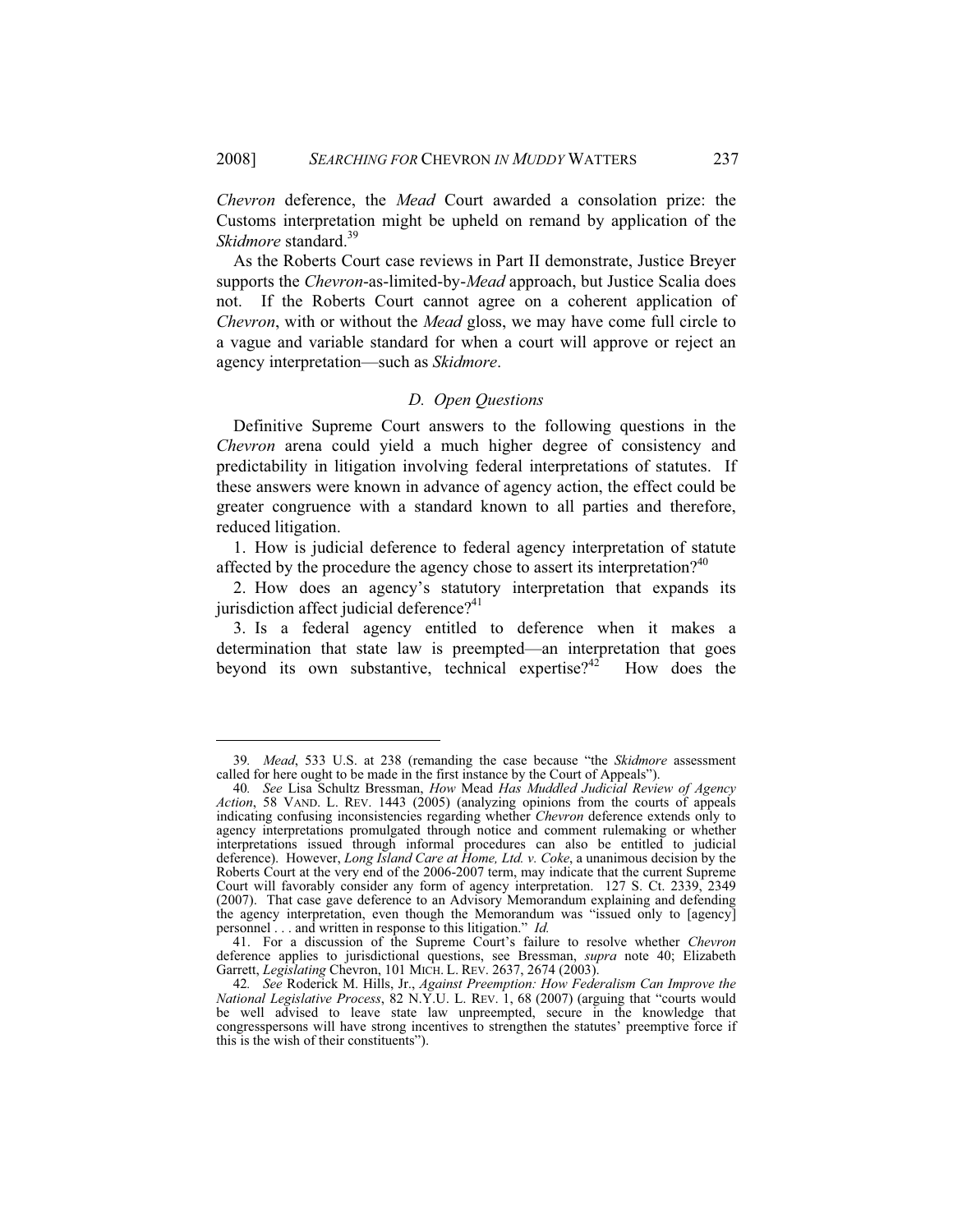presumption against preemption interact with deference to agency interpretation?<sup>43</sup>

4. Will the Supreme Court require explicit congressional delegation of interpretive authority to a federal agency? Should courts infer congressional intent for agency authority from silence or from the court's own analysis of legislative and regulatory history?

5. Is the Supreme Court's own reading of the "plain meaning" of the statute the actual rationale applied most often in agency interpretation cases? If so, does this rationale have any predictive value about future case outcomes?

The Roberts Court has had ample opportunity to resolve these questions. Unfortunately, the Court has not answered any of them directly. They remain fair game for future law review articles and inconsistent lower court rulings.44 With regard to the question of requiring explicit versus implicit delegation, we can draw some conclusions even without a clear holding, by placing the Justices and the cases showing support for one view or the other into an array of categories. After discussing the individual cases in Part II, I have grouped and categorized the eleven cases identified in order to discern trends. Using that approach, it is also possible to posit some present and future directions regarding the "plain language" approach. Given the lineup of Roberts Court cases reviewed, it is not possible—even indirectly—to distill definitive answers to questions about the required formal or informal nature of agency interpretations, about territoryenlarging interpretations, or about agency determinations of preemption. These questions await another case with the requisite fact situation and a Supreme Court willing and able to reach a clear ruling.

## II. *CHEVRON* DEFERENCE AND THE ROBERTS COURT

The Court's opinion in *Watters*, considered here as a starting point for evaluating the Roberts Court's views on *Chevron* deference, is inconsistent with the expectation of most administrative lawyers—not for its result, which supported the agency, but for its failure to follow the classic *Chevron* analysis. My analysis of eleven Roberts Court cases involving potential application of *Chevron* yields several conclusions that are critical

<sup>43</sup>*. See* Medtronic, Inc. v. Lohr, 518 U.S. 470, 485 (1996) (making a clear statement of presumption *against* preemption). *But see* Erwin Chemerinsky, *Empowering States When It Matters: A Different Approach to Preemption*, 69 BROOK. L. REV. 1313, 1318-24 (2004) (advocating presumption *in favor of* preemption); Mary J. Davis, *Unmasking the Presumption in Favor of Preemption*, 53 S.C. L. REV. 968 (2002) (suggesting presumption *in favor of* preemption).

<sup>44</sup>*. See* Bressman, *supra* note 40, at 1445 (reviewing courts of appeals' opinions after *Mead* was decided by the Supreme Court in 2001 and concluding that they have been inconsistent).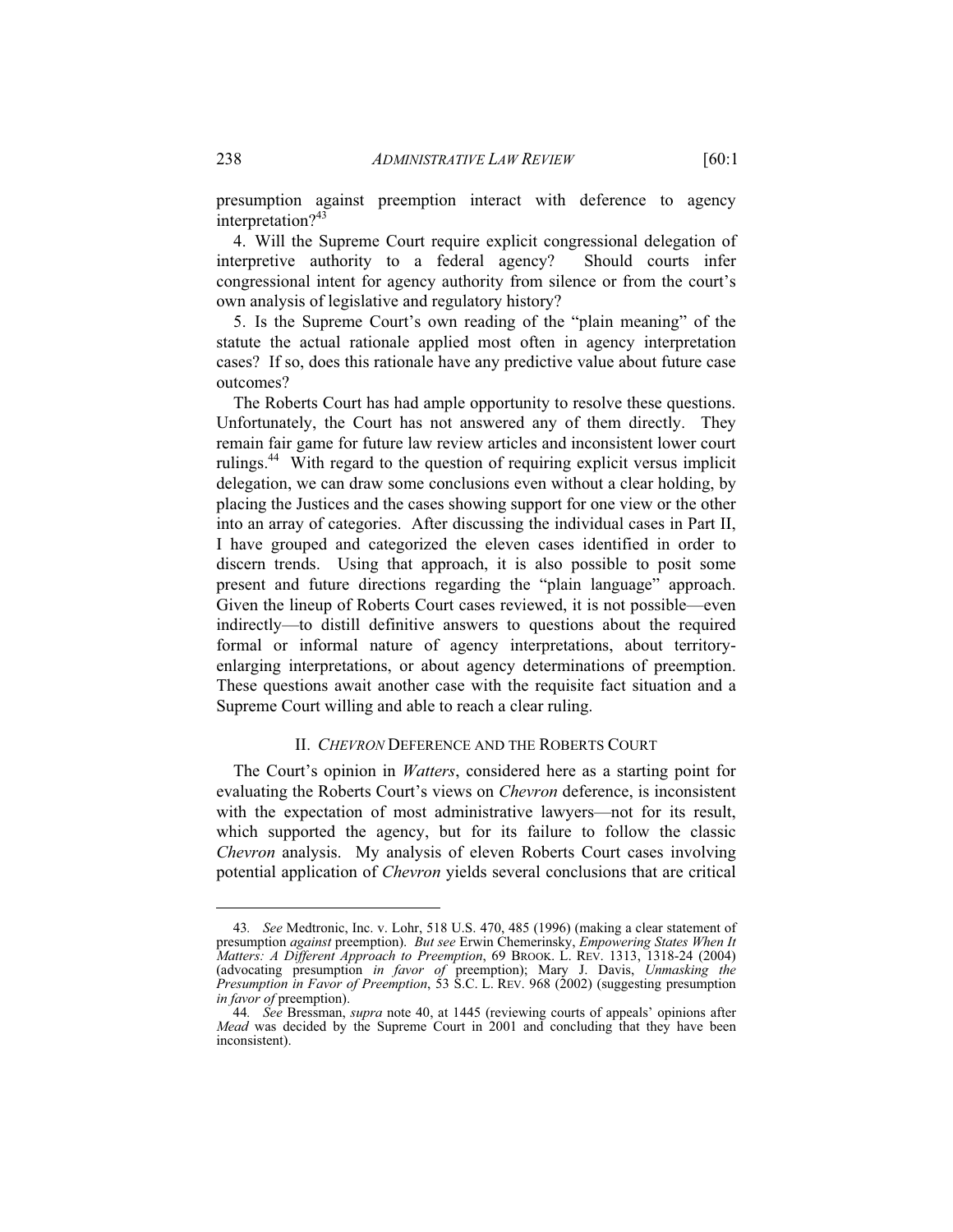to the practice of administrative law in the future: the *Watters* approach is not an aberration. Classic *Chevron* analysis is dead. In place of *Chevron*, the older *Skidmore* approach is a better predictor of whether courts will uphold or overrule federal agency interpretations of statute. We can also expect courts generally to follow a model like *Watters*, which bypasses any consideration of agency regulations and goes right to the court's own reading of the statute.

Research yields three agency interpretation cases from the 2005-2006 Supreme Court term and eight cases, including *Watters*, from 2006-2007, the second year of the Roberts Court. No opinions in these cases from the second year had been released prior to oral argument in the *Watters* case. There was a breathing space after the November 29, 2006 oral arguments in *Watters* and *Massachusetts v. EPA* (another agency interpretation case argued on the same day) then the Court published the eight second-year cases in the next three months, between April 2, 2007 and June 25, 2007.<sup>45</sup> Following is a discussion of each of the eleven Roberts Court cases, including *Watters*, that involved judicial review of agency interpretation. At the beginning of each case analysis, I characterize each decision as: For or Against the Agency; For or Against the State; For or Against Public Interest Groups; For or Against Business Interests; and "Liberal" or "Conservative."46 Following the case review is an analysis of trends and predictions that can be derived from these eleven Roberts Court cases.

 <sup>45.</sup> Of the eight second-year cases, the first two opinions were announced on Apr. 2, 2007. Another three were published on Apr. 17, 2007. Because these opinions were so tightly clustered in time, we have reason to expect consistency. In Part III of this Article, I examine how this expectation played out.

 <sup>46.</sup> Miles & Sunstein, *supra* note 15. This thought-provoking article used similar case categorizations in analyzing the Rehnquist Court approach to *Chevron* deference. Miles and Sunstein analyzed eighty-four Supreme Court cases from 1989 through 2005 that reviewed agency interpretations of law. Sixty-nine of those decisions applied *Chevron* analysis and fifteen did not expressly apply *Chevron*. By comparison, my analysis of Roberts Court cases identified ten cases that did not follow a strict *Chevron* analysis and only one that did. Miles and Sunstein concluded that their "Realist Hypothesis" (that Supreme Court Justices will vote to affirm a federal agency's conclusion when it conforms with their policy judgments, regardless of whether the statutory text is clear or ambiguous) best explains the Rehnquist Court decisions. The Roberts Court decisions examined in Parts II and III of my Article support this Realist Hypothesis to an even greater degree. Miles and Sunstein found that the "justices enjoy wide discretion in deciding whether to apply *Chevron* and that they employ *Chevron* deference strategically." *Id.* at 842. My analysis here shows this finding to be true of the Roberts Court as well.

Categorizing the Justices as "liberal" or "conservative" may be somewhat artificial, but it establishes a means to determine whether the decisions analyzed follow ideological lines. I have used Miles and Sunstein's categorization of Justices Stevens, Souter, Breyer, and Ginsburg as "liberal" and Justices Scalia and Thomas as "conservative," with Justices O'Connor (no longer on the Court) and Kennedy as "moderate" or "swing" votes. *Id.* at 834. I have assigned Chief Justice Roberts and Justice Alito to the "conservative" group. I have also categorized the case decisions as "conservative" or "liberal" using the criteria employed by Miles and Sunstein, based chiefly on the identity of the party challenging the agency regulation, e.g., "Conservative" if the decision favors the agency when challenged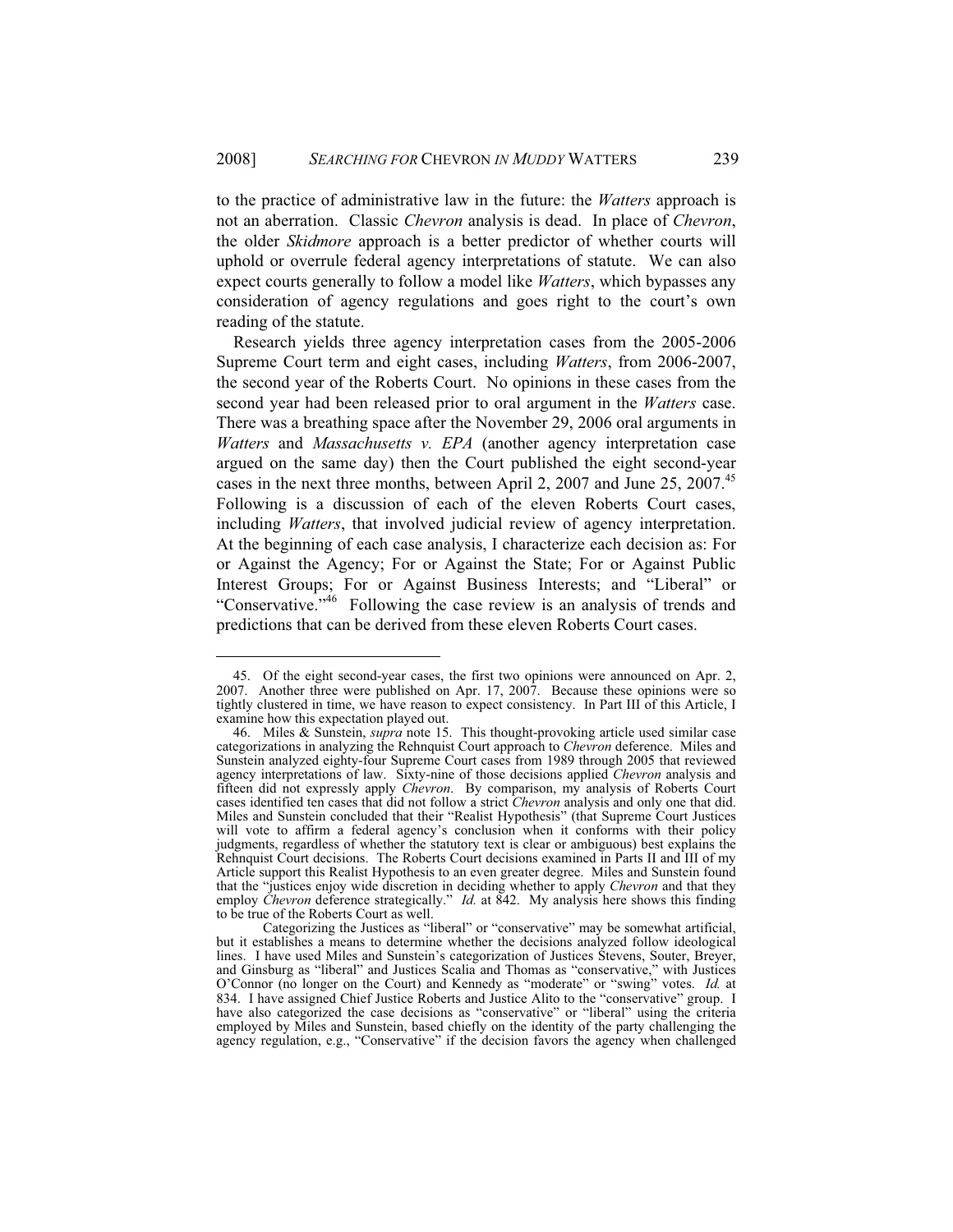## *A.* Gonzales v. Oregon*<sup>47</sup>*

The Supreme Court heard arguments for *Gonzales v. Oregon* on October 5, 2005, during the first week of Chief Justice Roberts's tenure and decided the case on January 17, 2006. The decision was 6-3, with Justice Kennedy writing the Court's opinion, joined by Justices Stevens, O'Connor (a member of the Roberts Court only during the first three months of the first term), Souter, Ginsburg, and Breyer. Justice Scalia filed a dissenting opinion in which Chief Justice Roberts and Justice Thomas joined. Justice Thomas also filed a dissenting opinion. This decision can be categorized as: Against the Agency (U.S. Attorney General); For the State; For Public Interest Groups (patients seeking to use physician assisted suicide); and "Liberal."<sup>48</sup>

The *Gonzales* case involved a conflict between state law and a federal agency's interpretive rule. The U.S. Attorney General issued a rule interpreting the federal Controlled Substances Act  $(CSA)^{49}$  to prohibit doctors from prescribing regulated drugs for use in physician-assisted suicide, notwithstanding the fact that the Oregon Death With Dignity Act  $^{50}$ permits the practice.

Although the *Gonzales* case rejected the application of any deference and declared the federal interpretive rule invalid, it provides clear insight into how the Roberts Court viewed agency deference at the beginning of the term. As a benchmark, the majority opinion laid out in simple terms, three types of deference that the courts might afford to a federal agency:  $(1)$  *Auer* deference;<sup>51</sup> (2) *Chevron* deference;<sup>52</sup> and (3) *Skidmore* deference.<sup>53</sup>

Substantial deference under the *Auer* standard is appropriate for an "administrative rule . . . interpret[ing] the issuing agency's own ambiguous regulation,"54 and calls for treating the agency's interpretation as "controlling unless plainly erroneous or inconsistent with the regulation."55 Justice Kennedy, writing for the Court, distinguished *Auer* deference from

by a public interest group and "Liberal" if the decision favors the agency when challenged by a business interest. *Id*. at 830-31.

 <sup>47. 546</sup> U.S. 243 (2006).

<sup>48</sup>*. See* discussion *supra* note 46.

 <sup>49. 21</sup> U.S.C. § 801 (2000)*.*

 <sup>50.</sup> OR. REV. STAT. §§ 127.800-127.897 (1994) (holding that deference is due to an agency's interpretation of its own rule).

 <sup>51.</sup> *See* Auer v. Robbins, 519 U.S. 452 (1997).

<sup>52</sup>*. See supra* Part I.A.

 <sup>53.</sup> Skidmore v. Swift & Co., 323 U.S. 134 (1944).

 <sup>54.</sup> Gonzales v. Oregon, 546 U.S. 243, 255 (2006).

<sup>55</sup>*. Id*. at 256 (quoting *Auer*, 519 U.S. at 461).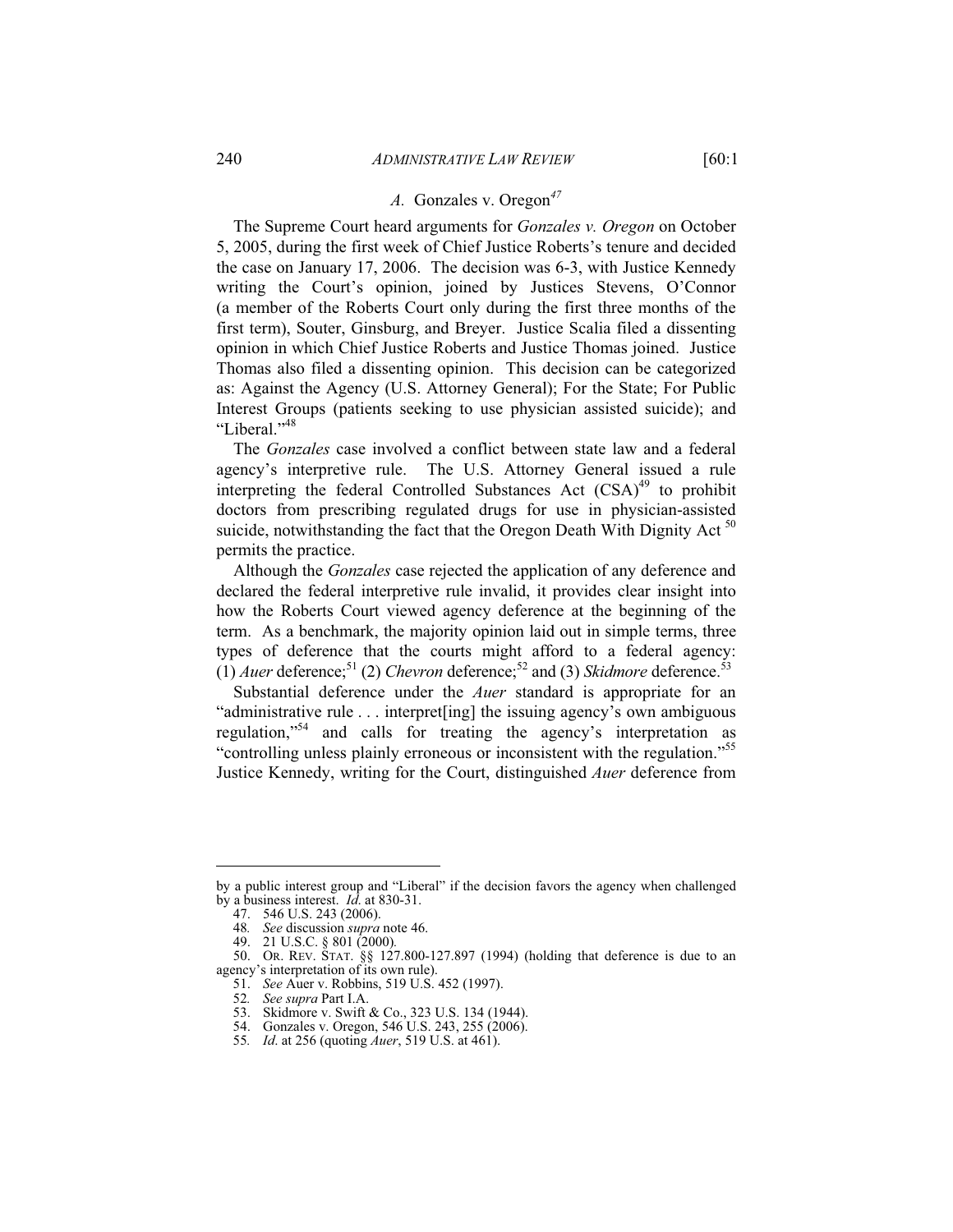*Chevron* deference. In his view, courts apply *Auer* deference when a case involves interpreting an agency regulation, and *Chevron* deference when the case involves interpretation of an ambiguous statute.<sup>56</sup>

Justice Kennedy used *Mead*<sup>57</sup> to explain and limit *Chevron* deference which, he said, should be used only "when it appears that Congress delegated authority to the agency generally to make rules carrying the force of law, and that the agency interpretation claiming deference was promulgated in the exercise of that authority."58 The *Mead* catch phrase is: *Chevron* deference "is not accorded merely because the statute is ambiguous and an administrative official is involved."<sup>59</sup>

According to the *Gonzales v. Oregon* opinion, *Skidmore* deference was not displaced by *Chevron*, but remains a third, very limited deference standard. Under *Skidmore* analysis, "the [federal agency] interpretation is 'entitled to respect' only to the extent it has the 'power to persuade.'"<sup>60</sup> Justice Kennedy relied on *Christensen v. Harris County*<sup>61</sup> to bolster this post-*Chevron* application of *Skidmore* deference.<sup>62</sup>

Interestingly, after presenting a tutorial on the law of agency deference, the majority opinion in *Gonzales* did not defer to the agency under any theory because "the underlying regulation does little more than restate the terms of the statute itself." $\frac{63}{100}$  The Court went on to note that, "[s]imply put, the existence of a parroting regulation [did] not change the fact that the question here is not the meaning of the regulation but the meaning of the statute."<sup>64</sup> In his dissent, Justice Scalia questioned this "newly invented" parroting exemption from agency deference.<sup>65</sup> Justice Kennedy, writing for the Court, expressly rejected both *Auer* and *Chevron* deference.<sup>66</sup> In accordance with *Skidmore* analysis, he concluded that the Attorney General's interpretation was not persuasive and thus, not entitled to deference.<sup>67</sup>

<sup>56</sup>*. Id.* at 255.

 <sup>57. 533</sup> U.S. 218, 226-27 (2001).

<sup>58</sup>*. Gonzales*, 546 U.S. at 255-56 (quoting *Mead*, 533 U.S. at 226-27).

<sup>59</sup>*. Id.* at 258.

<sup>60</sup>*. Id.* at 256 (quoting Skidmore v. Swift & Co., 323 U.S. 134, 140 (1944)).

<sup>61</sup>*. See* 529 U.S. 576, 587 (2000) (relying on *Skidmore* for deference to opinion letters only when the letters were persuasive).

<sup>62</sup>*. Gonzales*, 546 U.S. at 269.

<sup>63</sup>*. Id.* at 257.

<sup>64</sup>*. Id.*

<sup>65</sup>*. Id.* at 280 (Scalia, J., dissenting) (suggesting that the agency's interpretation might still survive).

<sup>66</sup>*. Id.* at 258 (majority opinion) (refusing to defer to the Interpretive Rule on either *Auer* or *Chevron* grounds).

<sup>67</sup>*. Id.* at 268-69.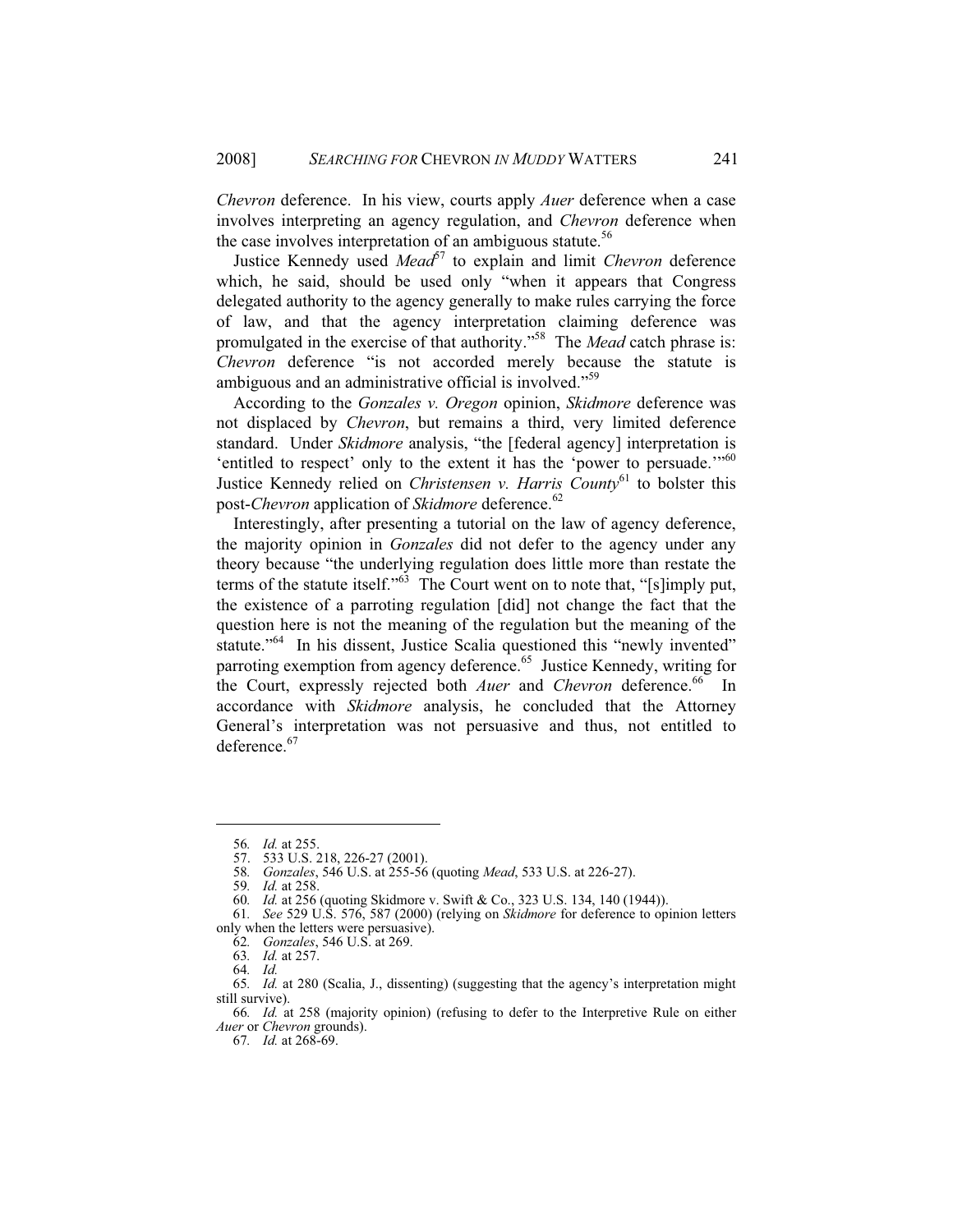Unlike the *Watters* decision, in this balancing of state and federal authority, the Roberts Court ruled in the state's favor. Unquestionably, this case differs from *Watters* in that the federal statute in question contained an explicit rejection of congressional intent to "occupy the field" to the exclusion of any state law on the same subject matter unless there was positive conflict.68 Nevertheless, the opinion contains strong philosophical statements that contrast sharply with the *Watters* majority opinion. For example, the Court found in *Gonzales* that congressional silence regarding federal agency authority to override state law "is understandable given the structure and limitations of federalism, which allow the States 'great latitude under their police powers to legislate  $\dots$ ."<sup>69</sup>

Another contrast with *Watters* is the majority opinion's focus on explicit delegation provisions. The Court in *Gonzales* concluded that:

Congress is unlikely to alter a statute's obvious scope and division of authority through muffled hints, the background principles of our federal system also belie the notion that Congress would use such an obscure grant of authority to regulate areas traditionally supervised by the States' police power. It is unnecessary even to consider the application of clear statement requirements, or presumptions against preemption, to reach this commonsense conclusion.<sup>70</sup>

Justice Scalia, on the other hand, opined in his *Gonzales* dissent that:

The Court's exclusive focus on the *explicit* delegation provisions is, at best, a fossil of our pre-*Chevron* era; at least since *Chevron*, we have not conditioned our deferral to agency interpretations upon the existence of explicit delegation provisions. *United States v. Mead Corp*. left this principle of implicit delegation intact. $71$ 

Both Justice Scalia and Justice Kennedy seem to have flip-flopped on the issue of explicit delegation, taking the opposite of their positions articulated in *Gonzales* by the time of *Watters*. 72 In *Gonzales*, Justice Scalia strongly opposed a requirement for explicit delegation, as demonstrated by the language quoted above, but in *Watters*, discussed earlier in the Introduction, Justice Scalia agreed with the dissenting opinion requiring explicit delegation before a court will grant deference to an agency interpretation.

 <sup>68. 21</sup> U.S.C. § 903 (2000) (rejecting "field preemption" but recognizing the potential for "conflict preemption").

 <sup>69.</sup> *Gonzalez*, 546 U.S. at 270 (quoting Medtronic, Inc. v. Lohr, 518 U.S. 470, 475 (1996)).

<sup>70</sup>*. Id.* at 274 (citations omitted).

<sup>71</sup>*. Id.* at 294 (Scalia, J., dissenting) (citation omitted).

<sup>72</sup>*. See* discussion *infra* Part II.F.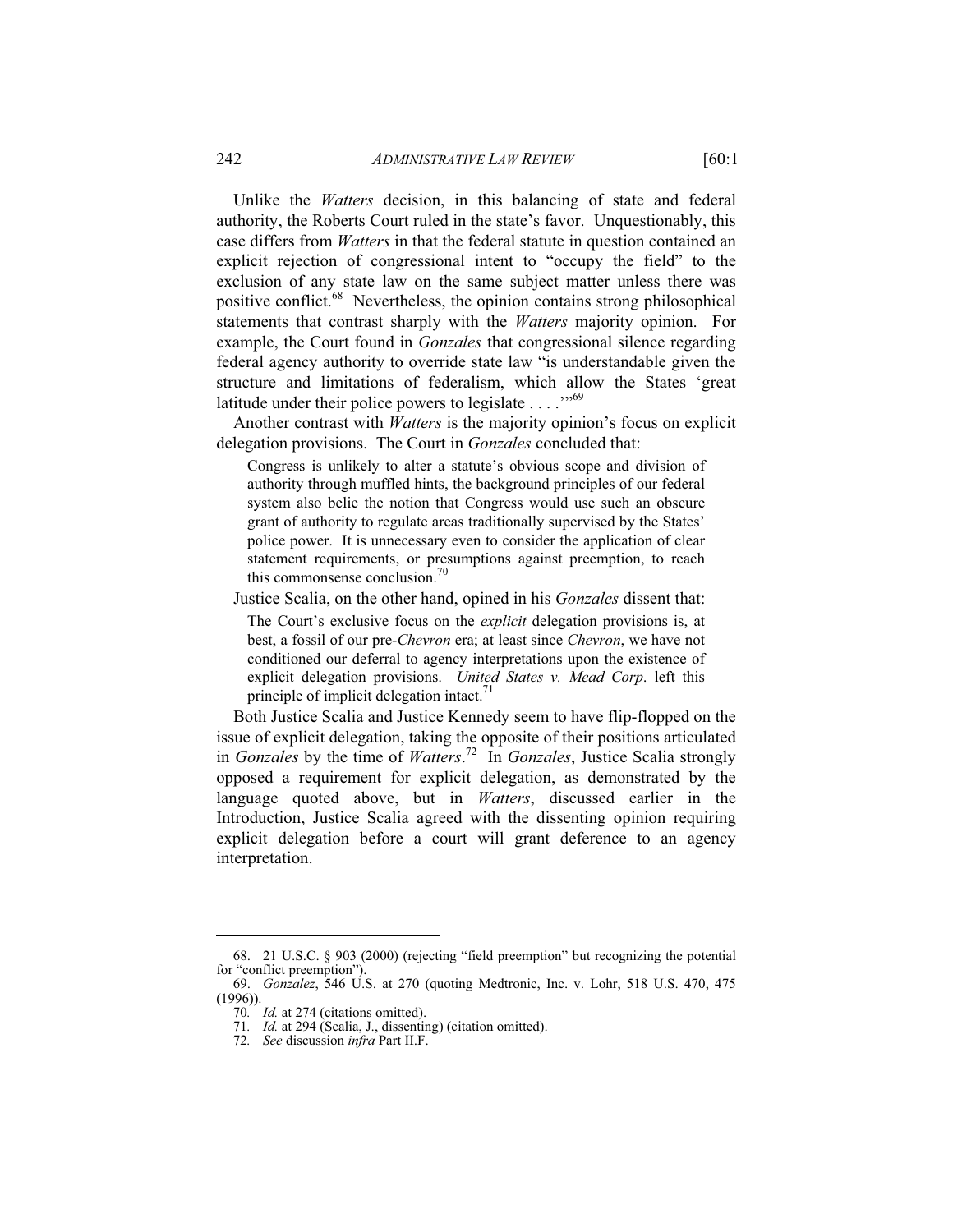Although Justice Kennedy later voted with the majority in *Watters*, finding explicit delegation unnecessary, in *Gonzales* he favored explicit delegation:

The idea that Congress gave the Attorney General such broad and unusual authority through an implicit delegation in the [statute] is not sustainable. "Congress, we have held, does not alter the fundamental details of a regulatory scheme in vague terms or ancillary provisions—it does not, one might say, hide elephants in mouseholes."<sup>73</sup>

In both *Gonzales* and *Watters*, the Supreme Court skipped over the agency's statutory interpretation and conducted its own statutory analysis, making its decision on a *de novo* reading of the statute. While this could be viewed as *Chevron* step one (is congressional intent clear from the statute's language?), the Court appears to bypass any consideration of congressional intent and decide these cases based on its own independent thinking.

*B.* S.D. Warren Co. v. Maine Board of Environmental Protection*<sup>74</sup>*

The Supreme Court heard arguments for *S.D. Warren Co. v. Maine Board of Environmental Protection* on February 21, 2006, and decided the case on May 15, 2006. Justice Souter authored this unanimous opinion. However, Justice Scalia chose not to join the portion of the opinion discussing legislative history.

This decision can be characterized as: For the Agency (Federal Energy Regulatory Commission); Against Business Interests (hydroelectric dam operator); For the State; For Public Interest Groups; and "Liberal."75 The Court made an initial determination that the *Chevron* framework did not apply.76

S.D. Warren sought authorization from the Federal Energy Regulatory Commission (FERC) to renew federal licenses for its hydroelectric dams in Maine.<sup>77</sup> The Clean Water Act (CWA) provides that if a dam may result in "discharge" into navigable waters, a federal license may not be issued without state certification, and in this case, FERC required state certification.<sup>78</sup> The CWA does not define "discharge"; therefore, the Supreme Court found that the courts are "left to construe [the statutory language] 'in accordance with its ordinary or natural meaning. $1779$ Although the Supreme Court affirmed FERC's decision, the Court read the

<sup>73</sup>*. Gonzalez*, 546 U.S. at 267 (quoting Whitman v. Am. Trucking Ass'ns, Inc., 531 U.S. 457, 468 (2001)).

<sup>74. 126</sup> S. Ct. 1843 (2006).

<sup>75</sup>*. See supra* note 46.

<sup>76</sup>*. S.D. Warren Co*., 126 S. Ct. at 1848-49.

<sup>77</sup>*. Id.* at 1847.

<sup>78</sup>*. Id.* at 1846-47.

<sup>79</sup>*. Id.* at 1847 (quoting FDIC v. Meyer, 510 U.S. 471, 476 (1994)).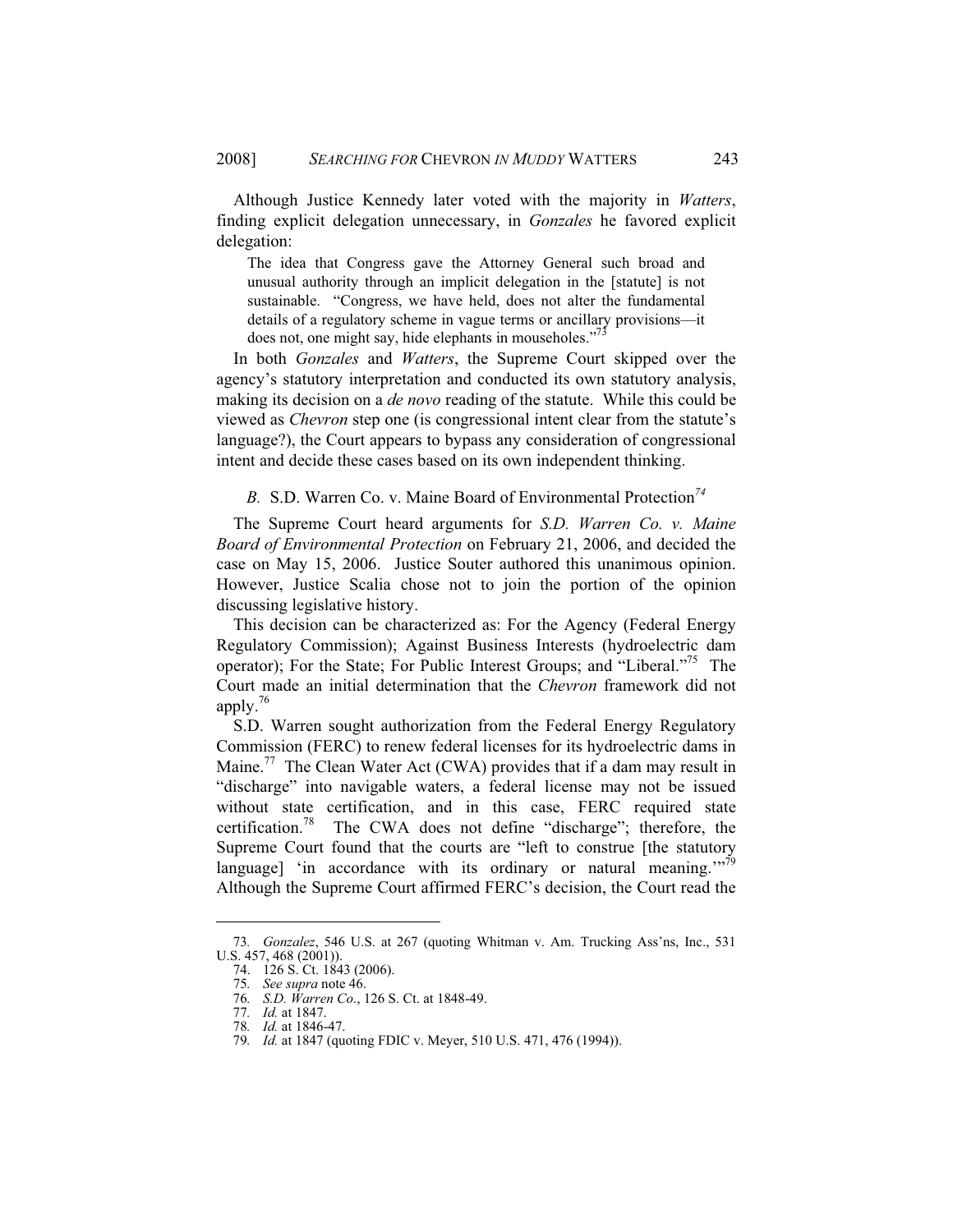statute and arrived at its own definition of the word "discharge," in the "common sense" meaning of the term, to support the determination that "a dam does raise a potential for a discharge and state approval is needed."<sup>80</sup>

The Supreme Court offered a weak explanation for not utilizing *Chevron* analysis: that FERC had not formally settled the definition and had not adequately set forth its reasoning. The Court said that "expressions of agency understanding" in recent adjudication "do not command [*Chevron*] deference,"<sup>81</sup> but it failed to acknowledge contrary pronouncements in its own cases.82 This case strongly suggests that Justice Breyer's preference for a case-by-case approach is gaining ground over Justince Scalia's preference for the simple application of *Chevron*. 83

## *C.* Rapanos v. United States*<sup>84</sup>*

The Supreme Court heard arguments for *Rapanos v. United States* on February 21, 2006, and decided the case on June 19, 2006. The Court reached a decision categorized as: Against the Agency (Army Corps of Engineers); For the State (because the decision favors states' rights); For Business Interests (developers); Against Public Interest Groups (environmental protectionists); and "Conservative."85 This opinion supports states' rights by limiting federal agency intrusion, although in this case, thirty-three states filed amicus briefs which favored ceding their traditional jurisdiction and responsibility to the Army Corps of Engineers. The plurality opinion did not discuss *Chevron* deference at all, instead it relied on its own plain reading of the statute to contradict the federal agency's interpretation.

Justice Scalia wrote the plurality opinion, joined by Chief Justice Roberts and Justices Thomas and Alito. The Chief Justice wrote a separate concurring opinion. Justice Kennedy concurred in the judgment. Justice Stevens authored a dissenting opinion that Justices Souter, Ginsburg, and Breyer joined. Justice Breyer also submitted a separate dissenting opinion.

Justice Scalia, writing for the plurality, found that the CWA term "navigable waters" did not have the expansive meaning that the Army Corps of Engineers gave it in a regulation, in administrative enforcement

<sup>80</sup>*. Id.* at 1846.

<sup>81</sup>*. Id.* at 1848.

<sup>82</sup>*. See generally* United States v. Mead, 533 U.S. 218, 231 n.12 (2001) (listing cases in which the Court reviewed agency adjudications and applied *Chevron* deference).

 <sup>83.</sup> *See* Sunstein, Chevron *Step Zero*, *supra* note 2, at 192-93 (discussing the "intense and longstanding disagreement between the Court's two administrative law specialists" and suggesting that while Justice Scalia has historically triumphed, Justice Breyer has recently celebrated significant victories).

 <sup>84. 126</sup> S. Ct. 2208 (2006).

<sup>85</sup>*. See* discussion *supra* note 46.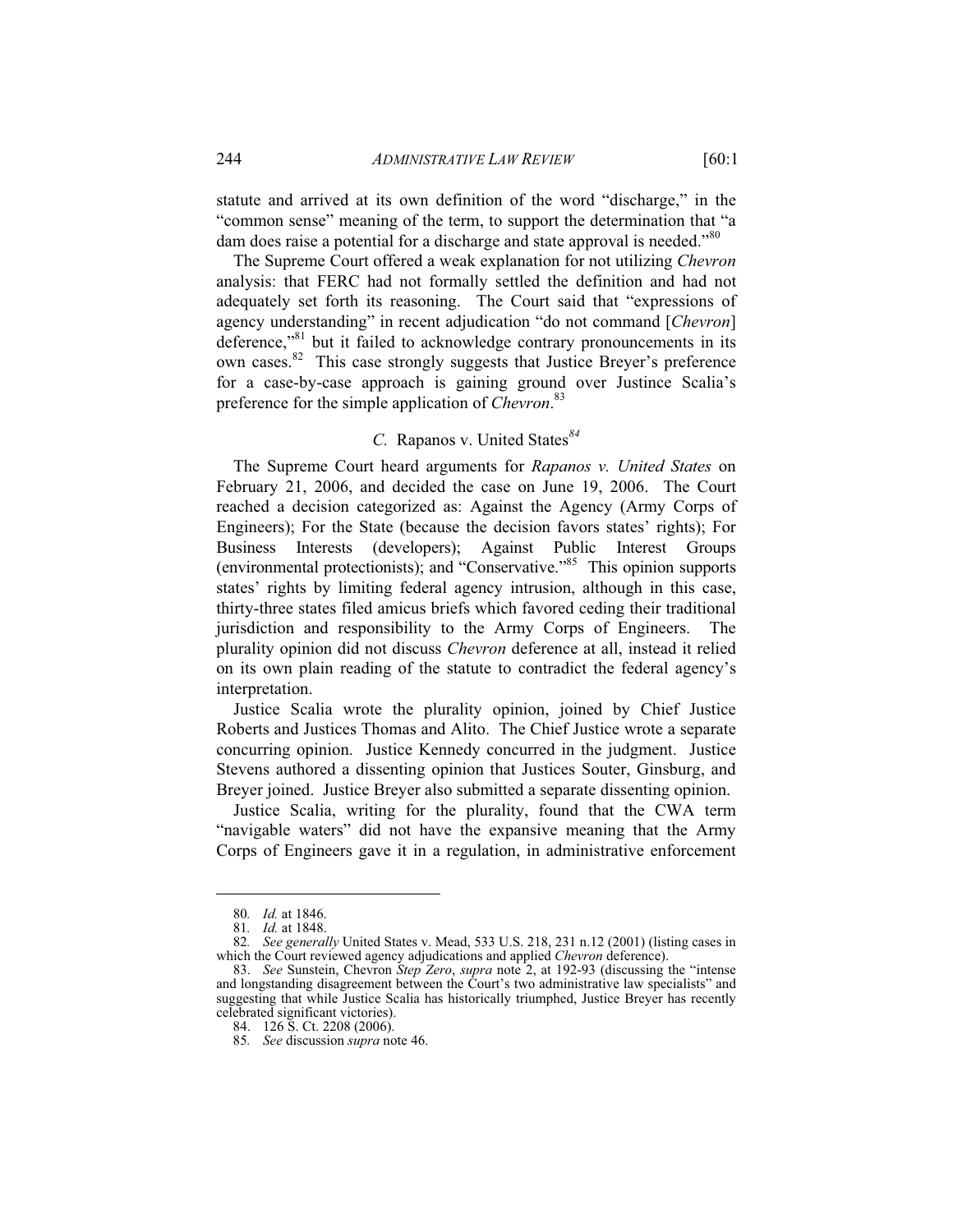proceedings, and in judicial litigation.<sup>86</sup> This decision presents an interesting comparison with *Watters*. What is not surprising about the two decisions is that Justices Scalia and Breyer were on opposite sides in both cases. What is surprising is the degree of inconsistency throughout the Court with respect to whether a particular Justice supported or opposed allowing an agency to expand its jurisdiction through statutory interpretation.

*Rapanos* was a pro-business decision limiting a federal agency's jurisdictional reach. Justice Scalia and the Court's other "conservative" Justices constituted the plurality in *Rapanos*; Justice Kennedy was the swing vote.

*Watters* was also a pro-business decision, but it upheld an aggressive federal agency's expansion of its own jurisdiction. In *Watters*, Justice Kennedy again joined the majority, this time including "liberal" Justices Ginsburg, Souter, and Breyer and "conservative" Justice Alito.

Justice Stevens, author of a dissent in *Rapanos*, in which he argued in favor of expanding an agency's jurisdiction by means of its own statutory interpretation, also authored the dissent in *Watters* in which he took an inconsistent position, opposing an agency's jurisdictional expansion through its own regulation. Chief Justice Roberts and Justice Scalia joined Justice Stevens's *Watters* dissent; however, their positions in these two cases remained consistent in opposing a federal agency's efforts to bootstrap its way into expanded jurisdiction by broadly construing a statutory term.

Justices Alito and Kennedy moved from a restrictive statutory interpretation in *Rapanos* to an expansive statutory analysis supporting the federal agency in *Watters*. Justices Ginsburg, Souter, and Breyer also changed from voting against a jurisdiction-expanding agency interpretation in *Rapanos* to voting for a jurisdiction-expanding agency interpretation in *Watters*.

The plurality opinion in *Rapanos* considered prior Supreme Court CWA cases and reacted adversely to the Army Corps of Engineers's incremental expansion of its jurisdiction. The plurality found that because the Court did not rein in the agency sooner, "the Corps adopted increasingly broad interpretations of its own regulations under the [Clean Water]  $Act^{\prime\prime\prime}$  and used subsequent agency rules to "clarify" the reach of its expanding jurisdiction.<sup>88</sup>

<sup>86</sup>*. Rapanos*, 126 S. Ct. at 2225.

<sup>87</sup>*. Id.* at 2216.

<sup>88</sup>*. Id*. *Compare id.*, *with* Watters v. Wachovia Bank, N.A., 127 S. Ct. 1559, 1577-78 (2007) (describing how the OCC's "clarifying" regulation broadened its jurisdiction to cover operating subsidiaries of national banks).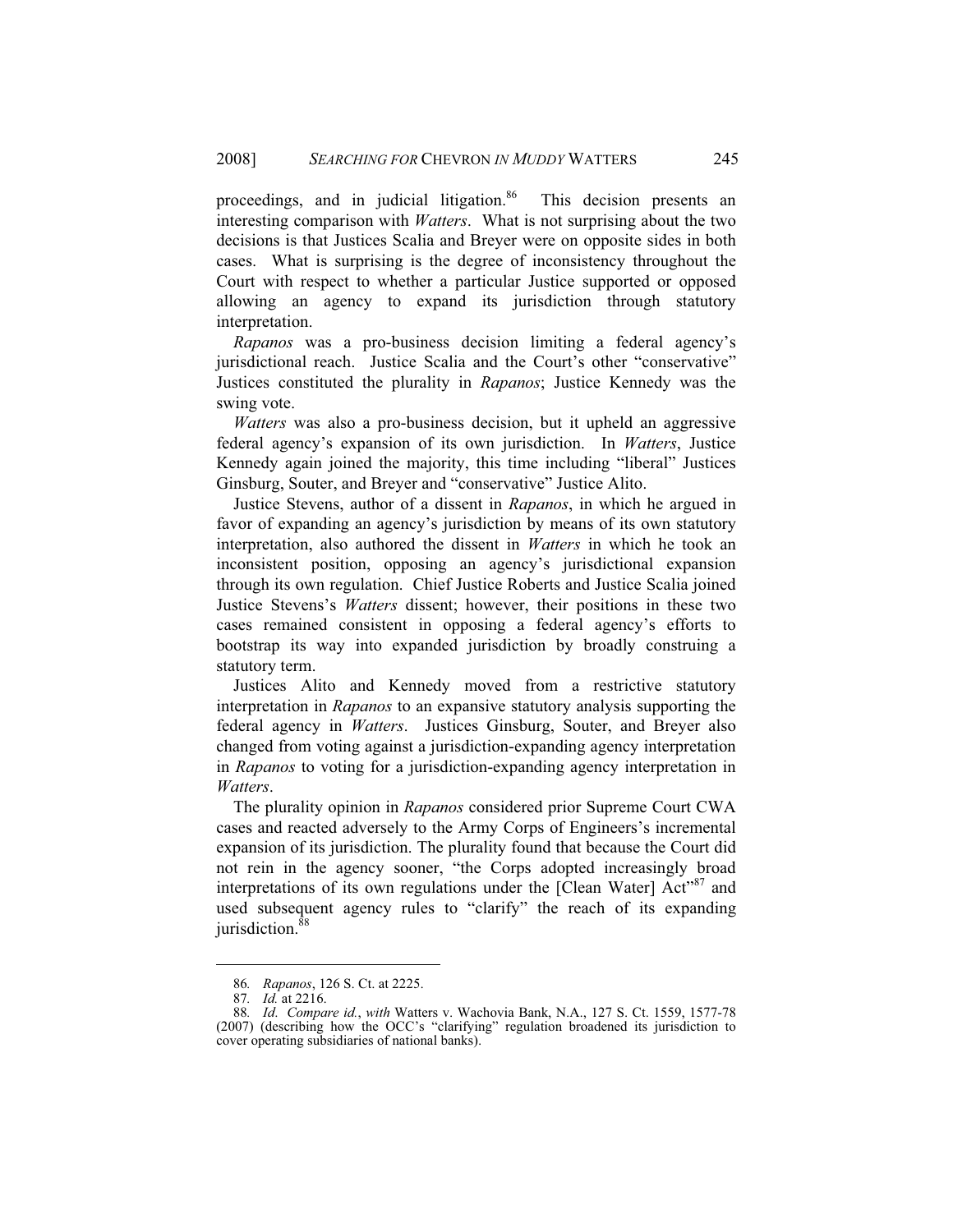In *Rapanos*, Justice Scalia conducted his own analysis of the "plain language of the statute" and the "commonsense understanding of the term."<sup>89</sup> He concluded that his interpretation was the "only natural" He concluded that his interpretation was the "only natural definition of the term"<sup>90</sup> and the "only plausible interpretation."<sup>91</sup> He found that even if the statutory phrase at issue was ambiguous, the Court would "ordinarily expect a 'clear and manifest' statement from Congress to authorize an unprecedented intrusion into traditional state authority."<sup>92</sup> Justice Scalia gave no weight to the theory of longstanding agency interpretation as an indication of congressional delegation by deliberate acquiescence. In characteristically colorful metaphor, he criticized it as "a sort of [thirty]-year adverse possession that insulates disregard of statutory text from judicial review."<sup>93</sup> He reminded the dissenters that "Congress takes no governmental action except by legislation."<sup>94</sup>

Justice Scalia did not discuss *Chevron* deference, but instead relied on his own "plain meaning" interpretation of the statute. Chief Justice Roberts's concurrence did acknowledge *Chevron*, recognizing that "[a]gencies delegated rulemaking authority under a statute such as the [CWA] are afforded generous leeway by the courts in interpreting the statute they are entrusted to administer."<sup>95</sup> He opined that the Army Corps of Engineers "would have enjoyed plenty of room to operate in developing *some* notion of an outer bound to the reach of their authority<sup>"96</sup> by rulemaking; however, "the Corps chose to adhere to its essentially boundless view of the scope of its power. The upshot [of the matter] is another defeat for the agency."<sup>97</sup> Clearly, this federal agency's efforts to expand its own jurisdiction represented a strong negative factor for the Chief Justice. However, the Chief Justice concurred in the judgment, not because he agreed with the plurality's reasoning, but rather because he found that neither the agency nor the lower courts had properly considered various issues; therefore, both he and the plurality favored remand.

Justice Stevens, writing for the dissent, found this case to be "a quintessential example of the Executive's reasonable interpretation of a statutory provision."98 The focus on *Chevron* deference is consistent with Justice Stevens's dissent in *Watters*. Another remarkable aspect of Justice

<sup>89</sup>*. Rapanos*, 126 S. Ct. at 2222.

<sup>90</sup>*. Id*. at 2220.

<sup>91</sup>*. Id.* at 2225.

<sup>92</sup>*. Id.* at 2224 (quoting BFP v. Resolution Trust Corp., 511 U.S. 531, 544 (1994)).

<sup>93</sup>*. Id.* at 2232.

<sup>94</sup>*. Id.* at 2231.

Id. at 2235-36 (Roberts, C.J., concurring) (citing Chevron U.S.A. Inc. v. Natural Res. Def. Council, Inc., 467 U.S. 837, 842-45 (1984)).

<sup>96</sup>*. Id*. at 2236.

<sup>97</sup>*. Id.*

<sup>98</sup>*. Id.* at 2252 (Stevens, J., dissenting) (citing *Chevron*, 467 U.S. at 842-45).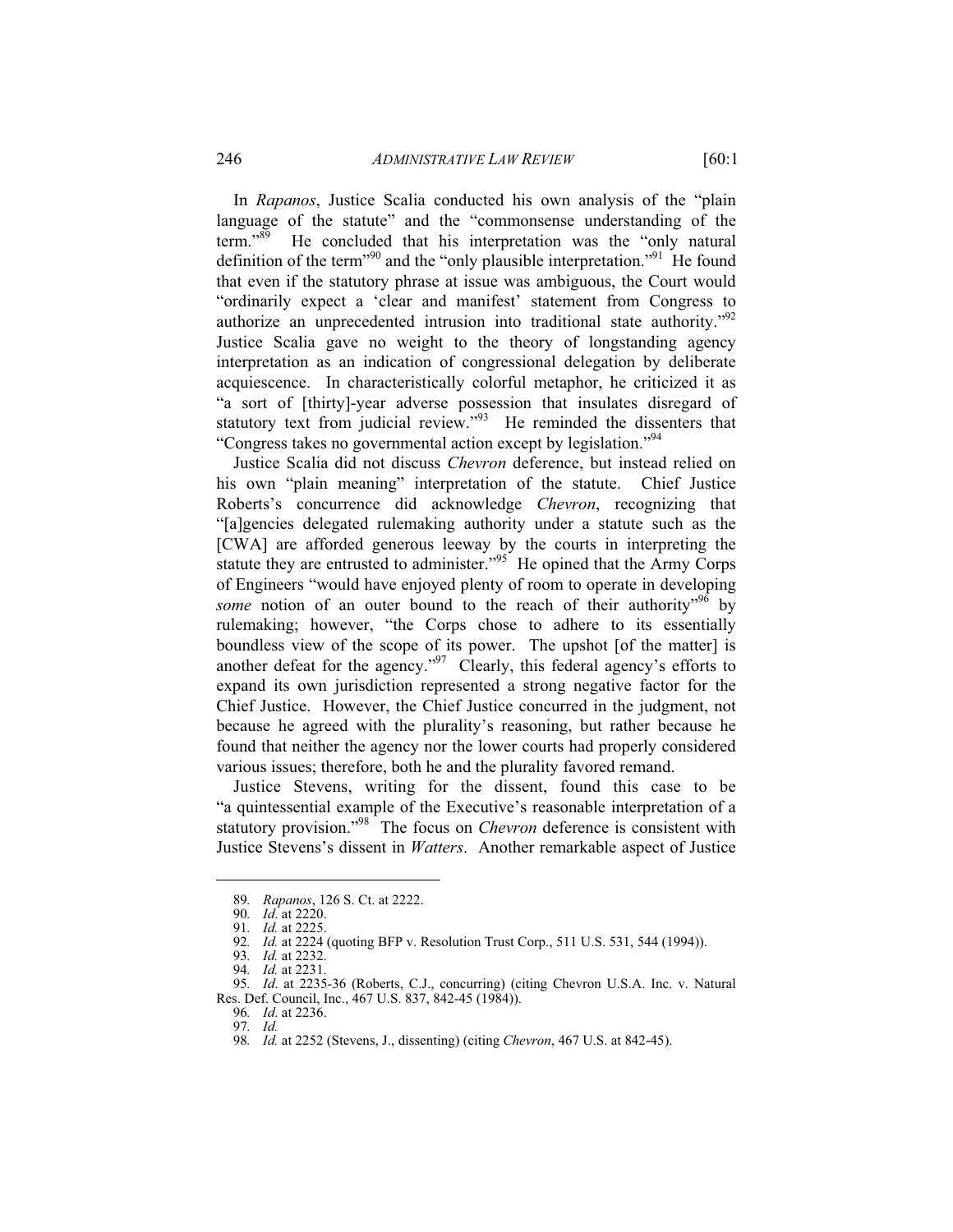Stevens's dissenting opinion in *Rapanos* is his less than collegial characterization of the plurality Justices' viewpoint as "antagonism to environmentalism."<sup>99</sup> In turn, the plurality Justices criticized Justice Stevens's rationale as "policy-laden."<sup>100</sup>

Like Justice Stevens's dissent, Justice Breyer's separate dissenting opinion called for resolution of these cases through the application of *Chevron* deference to agency regulations. To head off any confusion upon remand, Justice Breyer called for the Army Corps of Engineers "to write new regulations, and speedily so."<sup>101</sup>

## *D.* Massachusetts v. EPA*<sup>102</sup>*

The Supreme Court heard arguments for *Massachusetts v. EPA* on November 29, 2006, and decided the case on April 2, 2007. It presents the mirror image of the *Watters* case, which was argued the same day. *Massachusetts v. EPA* is characterized as: Against the Agency (EPA); Against Business Interests (automobile manufacturers); For Public Interest Groups (environmentalists); For the States; and "Liberal."<sup>103</sup> Compare this with the *Watters* case characterization: For the Agency; For Business Interests; Against Public Interest Groups; Against the States; and "Conservative."<sup>104</sup>

In this case, the Commonwealth of Massachusetts sought to compel the EPA to conduct a rulemaking, while the agency argued that it lacked statutory authority to extend its jurisdictional reach by regulation.<sup>105</sup> In *Watters*, the federal agency (Office of the Comptroller of the Currency) did issue a regulation "clarifying" and extending its jurisdiction over state objection.106 Justice Stevens wrote the majority opinion in *Massachusetts v. EPA* and the dissenting opinion in *Watters*.

The majority did not apply *Chevron* analysis in its review of EPA's denial of a rulemaking petition that the Commonwealth of Massachusetts and nineteen public interest groups had filed requesting EPA to regulate greenhouse gas emissions from new motor vehicles pursuant to the CAA.

<sup>99</sup>*. Id*. at 2259 n.8.

<sup>100</sup>*. Id.* at 2229 (plurality opinion).

<sup>101</sup>*. Id*. at 2266 (Breyer, J., dissenting).

 <sup>102. 127</sup> S. Ct. 1438 (2007).

<sup>103</sup>*. See* discussion *supra* note 46.

<sup>104</sup>*. See* discussion *supra* note 46*.*

 <sup>105.</sup> Massachusetts v. EPA, 127 S. Ct. at 1450.

 <sup>106.</sup> The named petitioner in *Watters* was the Michigan Commissioner of the Michigan Office of Insurance and Financial Services. Forty-four states and the District of Columbia filed an amicus brief supporting Watters and opposing both Wachovia Bank, N.A., and its primary federal regulator, the OCC. Watters v. Wachovia Bank, N.A., 127 S. Ct. 1559 (2007).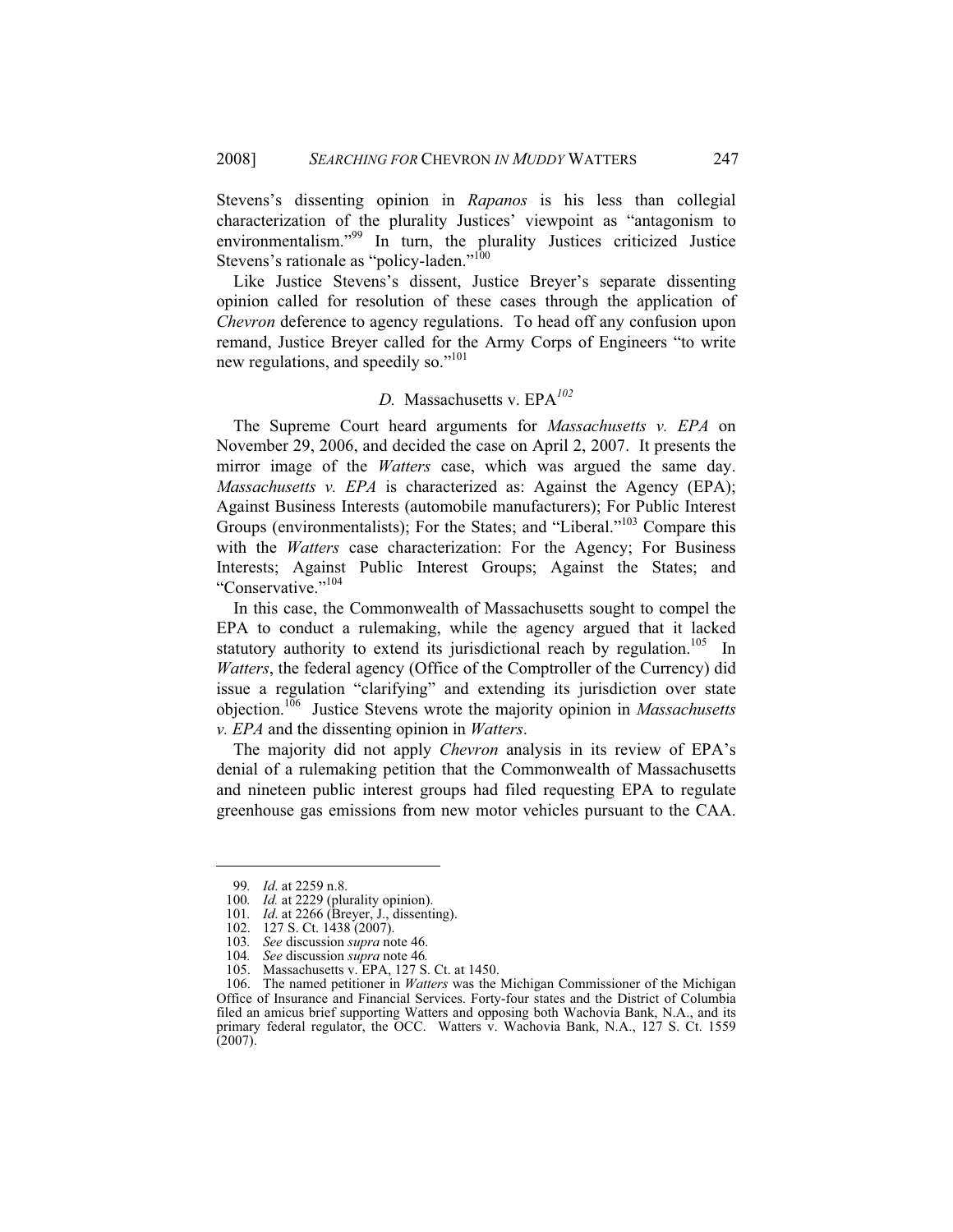Instead, the Court conducted its own reading of the statute and ruled against the agency on general Administrative Procedure Act grounds.<sup>107</sup>

EPA offered two reasons for its denial of the rulemaking petition. First, EPA argued that the CAA did not authorize it to issue mandatory regulations to address global warming—climate change being so important that unless Congress spoke with "exacting specificity," it could not have intended for the agency to address it. Second, EPA asserted that even if the agency had authority to set greenhouse gas emission standards, it would have been unwise to do so at that time.<sup>108</sup> The Court found that EPA had refused to comply with a clear statutory command, that it had offered no reasoned explanation for its refusal, and that EPA's denial of the rulemaking petition was "arbitrary, capricious, . . . or otherwise not in accordance with law."<sup>109</sup>

Chief Justice Roberts's dissenting opinion addressed only the question of standing. He argued that the Commonwealth of Massachusetts lacked standing to challenge the federal agency's refusal to conduct rulemaking proceedings.<sup>110</sup> Justice Scalia, on the other hand, based his dissenting opinion squarely on *Chevron*:

EPA's interpretation of the discretion conferred by the statutory reference to "its judgment" is not only reasonable, it is the most natural reading of the text. The Court [in its majority opinion] nowhere explains why this interpretation is incorrect, let alone why it is not entitled to deference under *Chevron* . . . . "<sup>111</sup>

## *E.* Environmental Defense v. Duke Energy Corp.*<sup>112</sup>*

The Supreme Court heard arguments for *Environmental Defense v. Duke Energy Corp.* on November 1, 2006, and decided the case on April 2, 2007. This is another case involving EPA and the CAA. This decision is categorized as: For the Agency (EPA); For Public Interest Groups (environmentalists); Against Business Interests (generator plant owner); and "Liberal."<sup>113</sup> In this case, the United States sued the owner of coal-

 <sup>107.</sup> Massachusetts v. EPA, 127 S. Ct. at 1460 (rejecting EPA's interpretation that the Clean Air Act did not authorize EPA to regulate greenhouse emissions by new motor vehicles).

<sup>108</sup>*. Id.* at 1462-63 (discussing EPA's policy reasons to delay agency response to global warming issues).

<sup>109</sup>*. Id.* at 1463; *cf.* 42 U.S.C. § 7607(d)(9)(A) (2000) (authorizing courts to overturn actions judged to be arbitrary and capricious).

 <sup>110.</sup> Chief Justice Roberts recited the elements of the standing requirement: (1) a personal injury; (2) that is fairly traceable to the allegedly unlawful conduct; and (3) that is likely to be redressed by the requested relief. Massachusetts v. EPA, 127 S. Ct. at 1464 (Roberts, C.J., dissenting) (quoting DaimlerChrysler v. Cuno, 126 S. Ct. 1854, 1861 (2006)).

 <sup>111.</sup> Massachusetts v. EPA, 127 S. Ct. at 1473 (Scalia, J., dissenting).

 <sup>112. 127</sup> S. Ct. 1423 (2007).

<sup>113</sup>*. See* discussion *supra* note 46.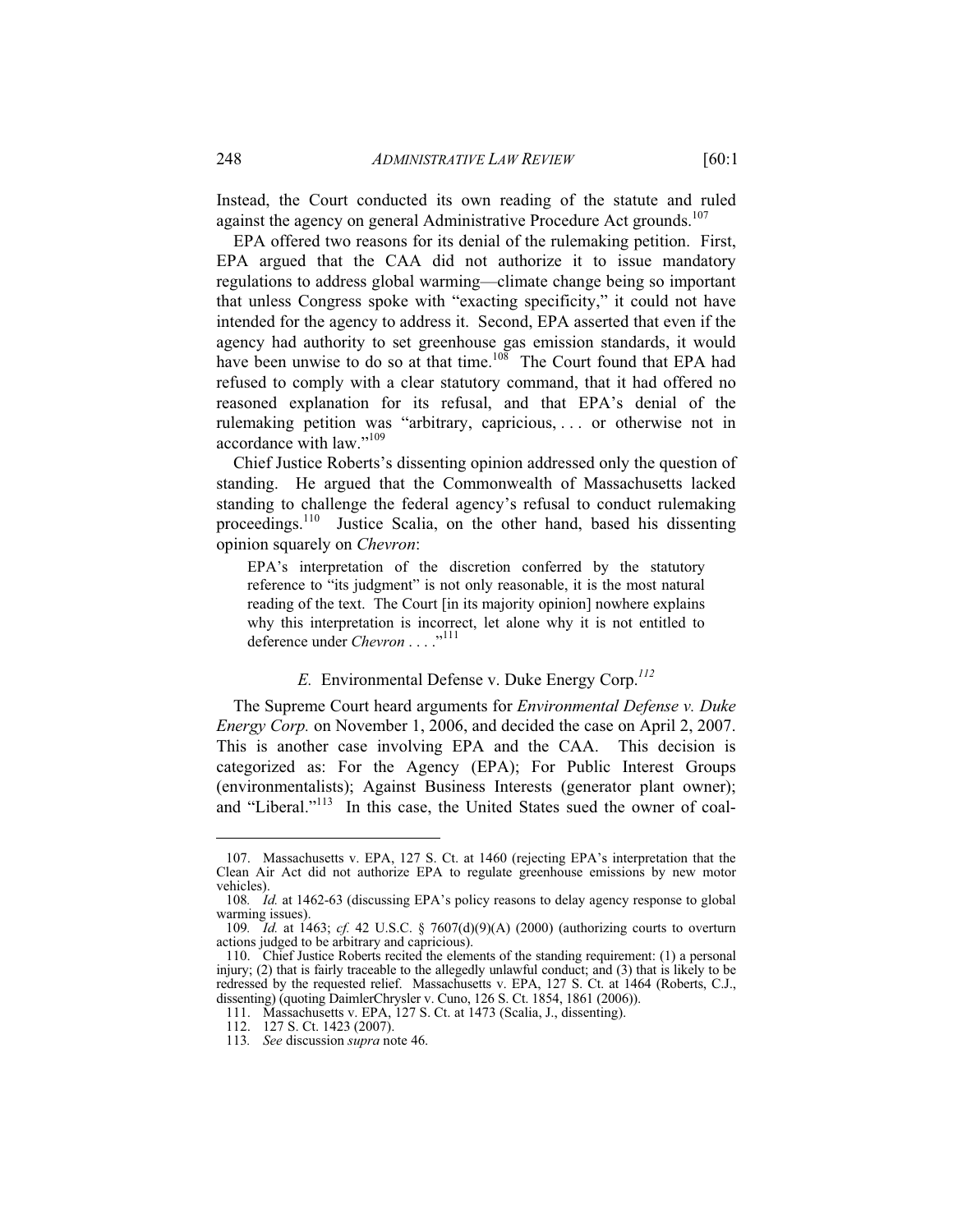fired electricity generating plants for violations of the CAA, and environmental groups intervened as plaintiffs.<sup>114</sup> The Fourth Circuit Court of Appeals affirmed a District Court grant of summary judgment in favor of the plant owner, which claimed that EPA was inconsistent in its statutory interpretations and had retroactively targeted twenty years of accepted practice.<sup>115</sup> The Supreme Court vacated the judgment and remanded the case to the District Court.<sup>116</sup>

Justice Souter penned the Court's opinion joined by all the Justices except Justice Thomas, who concurred in part and filed a separate opinion. The Court held that EPA was not required to interpret a statutory term congruently in its regulations promulgated pursuant to two separate sections of the CAA.<sup>117</sup> Rather than basing its decision on *Chevron* deference, the Court relied on *United States v. Cleveland Indians Baseball Co.*<sup>118</sup> In that case, the Court rejected a categorical rule that would have required the resolution of ambiguities in identical statutory terms by ascribing the same meaning to both (i.e., treating the terms identically).<sup>119</sup> Justice Souter, again with no reference to *Chevron*, pointed out that in *Cleveland Indians*, "we gave 'substantial judicial deference' to the 'longstanding,' 'reasonable,' and differing interpretations adopted by [the agency] . . . in its regulations . . . ."120 Articulating a new non-*Chevron* standard for judging agency discretion, Justice Souter wrote, "EPA's construction need do no more than fall *within the limits of what is reasonable*, as set by the Act's common definition."<sup>121</sup>

<sup>114</sup>*. Duke Energy Corp.*, 127 S. Ct. at 1430 (alleging that the respondent's modifications to its coal burning plants violated the Act).

<sup>115</sup>*. Id.* at 1436-37.

<sup>116</sup>*. Id.* at 1437.

<sup>117</sup>*. Id.* at 1433-34.

 <sup>118. 532</sup> U.S. 200 (2001).

<sup>119</sup>*. See id.* at 217-18 ("It is, of course, true that statutory construction 'is a holistic endeavor' and that the meaning of a provision is 'clarified by the remainder of the statutory scheme . . . [when] only one of the permissible meanings produces a substantive effect that is compatible with the rest of the law.'"). The *Cleveland Indians* case could, in some respects, be read as foreshadowing the majority's analysis in *Watters*. Justice Ginsburg authored both opinions. Neither *Cleveland Indians* nor *Watters* applied *Chevron* analysis, but rather involved the Court's own reading of statute and a "holistic" statutory scheme to find in favor of the federal agency. Both cases found that Congress, though providing no express language, had given approval to the agencies' interpretations because it did not affirmatively overrule them. *See also infra* Part II.F.

<sup>120</sup>*. Duke Energy Corp.*, 127 S. Ct. at 1433 (discussing the Court's willingness, where appropriate, to ascribe different meanings to identical terms within the same statute).

<sup>121</sup>*. Id.* at 1434 (emphasis added).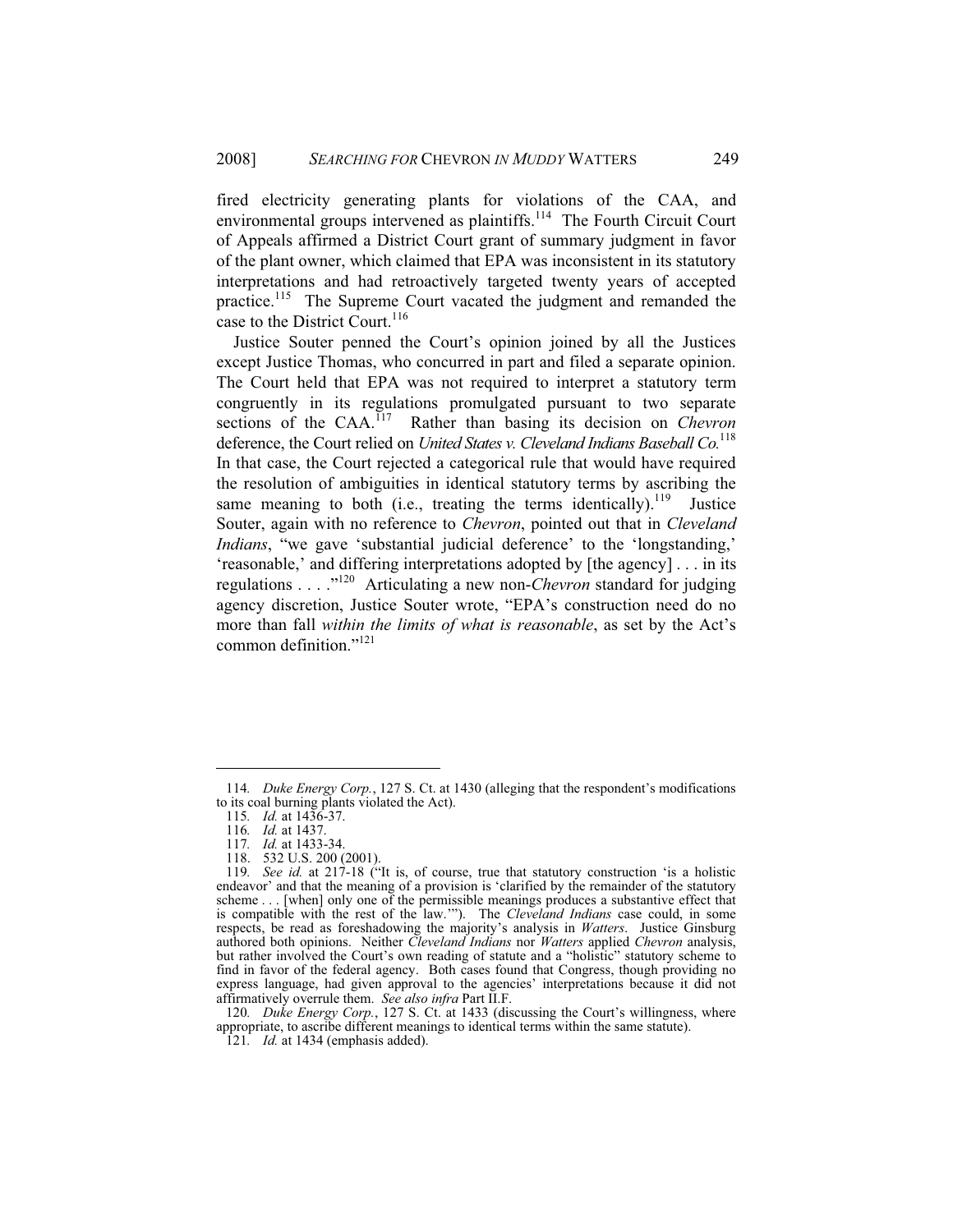## *F.* Watters v. Wachovia Bank, N.A.*<sup>122</sup>*

The Supreme Court heard arguments for *Watters v. Wachovia Bank, N.A.*  on November 29, 2006, and decided the case on April 17, 2007. The case can be characterized as: For the Agency (Office of the Comptroller of the Currency); For Business Interests (national banks and their operating subsidiaries); Against Public Interest Groups (consumer protection advocates); Against the States; and "Conservative."<sup>123</sup>

#### *1. The Majority Opinion*

Justice Ginsburg delivered the opinion of the Court, joined by Justices Kennedy, Souter, Breyer, and Alito. Justice Stevens (author of the *Chevron* opinion) wrote a dissenting opinion, joined by Justice Scalia and Chief Justice Roberts. Justice Thomas took no part in the case. The *Watters* case came to the Supreme Court on appeal from a Sixth Circuit Court of Appeals decision, which held that "the Comptroller's regulations preempt conflicting Michigan laws."<sup>124</sup>

Wachovia Mortgage Corporation held a corporate charter from the State of Michigan. Under a Michigan consumer protection statute, statechartered corporations engaged in mortgage lending were required to register with the Michigan Office of Insurance and Financial Services. Wachovia Mortgage Corporation originally registered in Michigan but terminated its registration when it became a wholly-owned "operating subsidiary" of the national bank. $125$ 

Michigan Financial Services Commissioner Linda Watters advised the mortgage corporation that, without a Michigan registration, it could no longer make mortgage loans in Michigan. Wachovia Bank, N.A., and Wachovia Mortgage Corporation filed suit, arguing that a regulation promulgated by the federal regulator of national banks preempted the Michigan law.<sup>126</sup>

The regulation at issue provided that "State laws apply to national bank operating subsidiaries to the same extent that those laws apply to the parent national bank." $127$  The Comptroller of the Currency (OCC), as federal regulator, has exclusive "visitorial powers" over national banks, $128$  meaning that no other entity can examine or supervise a national bank. By adopting the regulation cited above, the OCC "clarified" its exclusive visitorial

 <sup>122. 127</sup> S. Ct. 1559 (2007).

<sup>123</sup>*. See* discussion *supra* note 46*.*

<sup>124</sup>*. See* Wachovia Bank, N.A. v. Watters, 431 F.3d 556, 563 (6th Cir. 2005).

<sup>125</sup>*. Id*. at 558.

<sup>126</sup>*. Id.*

 <sup>127. 12</sup> C.F.R. § 7.4006 (2007).

<sup>128</sup>*. See* 12 U.S.C. § 484(a) (Supp. V 2005).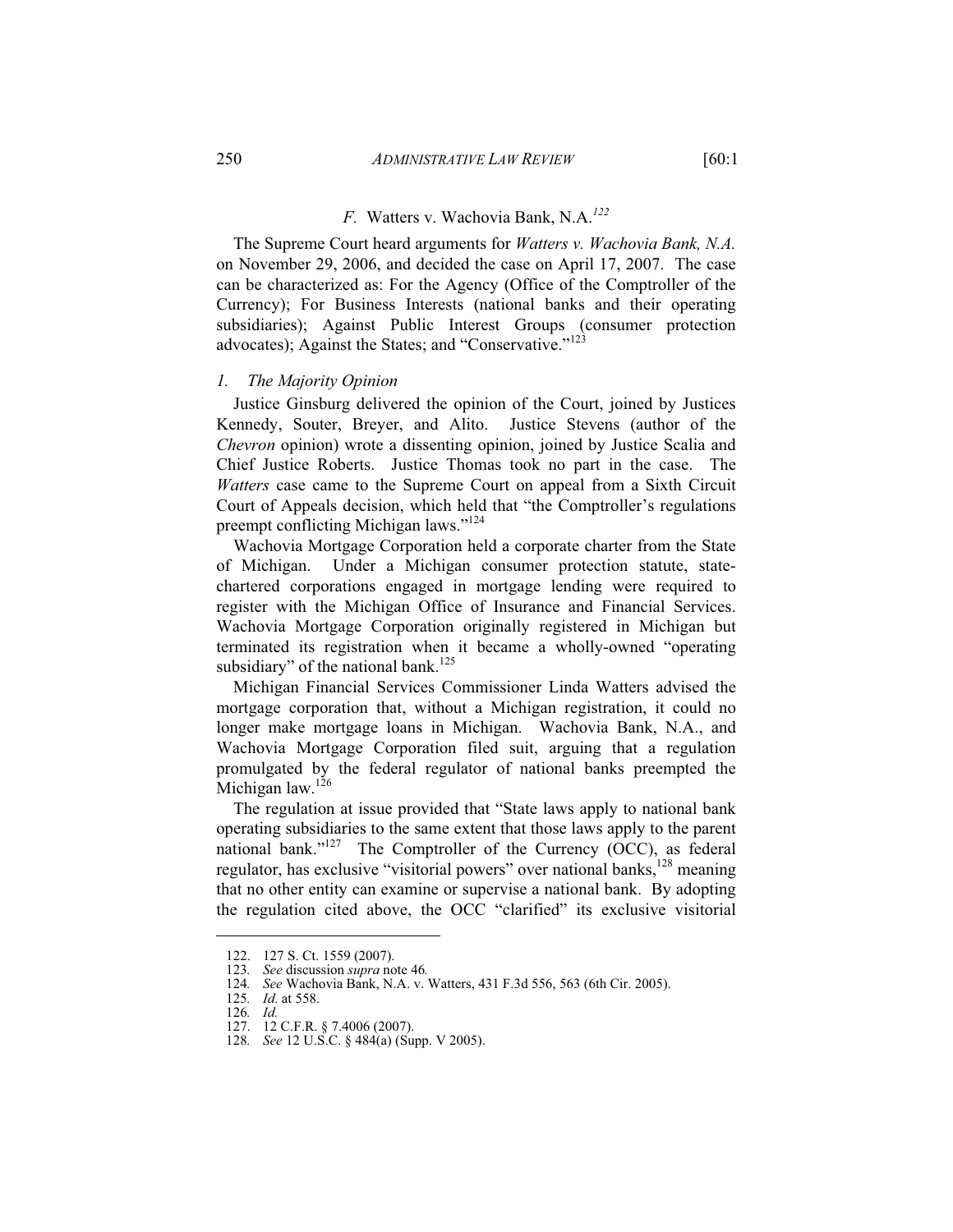power over "operating subsidiaries" as well as national banks. Wachovia prevailed at the district court level and again before the Sixth Circuit. Commissioner Watters appealed to the Supreme Court.

Perhaps the most striking aspect of the Supreme Court's majority opinion was the fact that it did not turn on judicial deference to agency interpretation at all. In addition to the Sixth Circuit opinion in the *Watters* case, the Second,<sup>129</sup> Fourth,<sup>130</sup> and Ninth Circuit<sup>131</sup> Courts of Appeals had all ruled in favor of national banks and their federal regulator—the OCC. Each of these decisions, as well as briefs and arguments in the *Watters* case, asserted preemption of state laws by OCC regulation. The Supreme Court, however, based its finding of preemption directly on the National Bank Act  $(NBA)$ ,<sup>132</sup> despite the fact that the NBA does not use the term "operating subsidiary" nor does it expressly declare state laws impacting "operating subsidiaries" preempted.

The Court in *Watters* inferred congressional intent from its own interpretation of legislative and regulatory history and from the fact that Congress had not overruled applicable OCC regulations.<sup>133</sup> This opinion said nothing about whether a federal agency should receive deference when it expands its own jurisdiction by regulation. It cavalierly dismissed any need to deal with the question of whether an agency's determination of preemption is entitled to deference.<sup>134</sup> It did not satisfactorily explain why it did not follow the presumption against preemption, $135$  especially with regard to a state consumer protection statute—traditionally an area reserved to the states. It completely rejected any Tenth Amendment claim.<sup>136</sup> In short, the *Watters* opinion represents a troubling departure from the expected *Chevron* framework. It may be possible, however to limit the scope of *Watters* to the banking arena. The majority opinion referred to a

<sup>129.</sup> Wachovia Bank, N.A. v. Burke, 414 F.3d 305, 321 (2d Cir. 2005).<br>130. Nat'l City Bank of Indiana v. Turnbaugh, 463 F.3d 325 (4th Cir. 20

Nat'l City Bank of Indiana v. Turnbaugh, 463 F.3d 325 (4th Cir. 2006).

 <sup>131.</sup> Wells Fargo Bank, N.A. v. Boutris, 419 F.3d 949, 966-67 (9th Cir. 2005).

<sup>132</sup>*. See* Watters v. Wachovia Bank, N.A, 127 S. Ct. 1559, 1567-69 (2007) ("[W]hen state prescriptions significantly impair the exercise of authority, enumerated or incidental under the NBA, the State's regulations must give way.").

 <sup>133.</sup> I credit a colleague, who remains nameless for his or her own protection, for calling this the "stop me before I regulate again" school of federal agency assumption of congressional delegation.

 <sup>134. &</sup>quot;Because we hold that the NBA itself—independent of OCC's regulation preempts the application of the pertinent Michigan laws . . ., we need not consider the dissent's lengthy discourse on the dangers of vesting preemptive authority in administrative agencies." *Watters*, 127 S. Ct. at 1572 n.13.

<sup>135</sup>*.* See *supra* notes 42-43 for an explanation of the presumption against preemption.

<sup>136</sup>*. Watters*, 127 S. Ct. at 1573 (concluding briefly that the Tenth Amendment argument is "unavailing").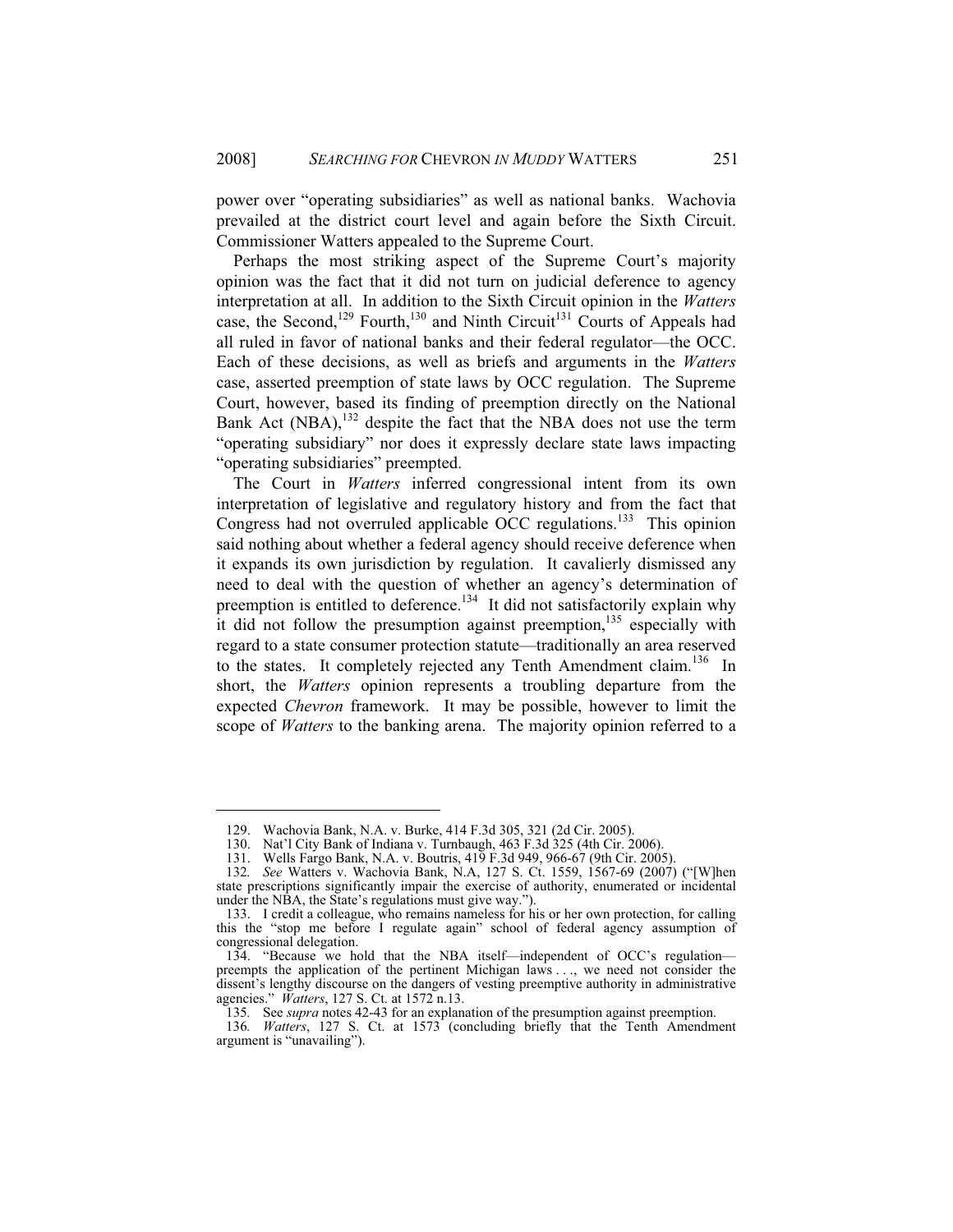string of prior Supreme Court decisions supporting the  $OCC$ ,<sup>137</sup> which may indicate that the *Watters* decision turned more on the OCC's favored status than on any other reasoned rationale.

## *2. The Minority Opinion*

Justice Stevens's dissenting opinion in *Watters* opened with the following cannon shot:

Congress has enacted no legislation immunizing national bank subsidiaries from compliance with nondiscriminatory state laws regulating the business activities of mortgage brokers and lenders. Nor has it authorized an executive agency to preempt such state laws whenever it concludes that they interfere with national bank activities. Notwithstanding the absence of relevant statutory authority, today the Court endorses an agency's incorrect determination that the laws of a sovereign State must yield to federal power.<sup>138</sup>

The dissent called for application of the *Chevron* analysis, but rejected *Chevron* deference. Although the minority Justices would have given "some weight" to expert agency opinions regarding which state laws conflict with a federal statute, they found that "when an agency purports to decide the scope of federal preemption, a healthy respect for state sovereignty calls for something less than *Chevron* deference."<sup>139</sup>

According to Justice Stevens, the majority engaged in its own reading of the NBA, relying on their own interpretation of congressional intent through a patching together of various statutes and congressional silence in the face of an agency regulation.<sup>140</sup> The dissenting Justices found no support for that reading. This is not the *Chevron* way—and it is not the way the dissent would have adopted.<sup>141</sup>

Justice Stevens did not use the term "*Chevron* step one," but he unmistakably found that that Congress had expressed no intent to preempt

 $\overline{a}$ 

 <sup>137.</sup> Beneficial Nat'l Bank v. Anderson, 539 U.S. 1 (2003); Barnett Bank of Marion County, N.A. v. Nelson, 517 U.S. 25 (1996); NationsBank of N.C., N.A. v. Variable Annuity Life Ins. Co., 513 U.S. 251 (1995); Franklin Nat'l Bank of Franklin Square v. New York, 347 U.S. 373 (1954).

 <sup>138.</sup> *Watters*, 127 S. Ct. at 1573 (Stevens, J., dissenting).

<sup>139</sup>*. Id*. at 1584.

<sup>140</sup>*. Id.* at 1578 (arguing that the majority's reading of the National Bank Act (NBA) reaches an untenable and unsupported conclusion).

 <sup>141.</sup> Justice Stevens expressed amazement at the majority's determination that the NBA settled all questions at issue, noting that each of the four Circuit Courts of Appeals which had ruled on similar cases had considered agency preemption claims to turn on whether the courts would extend *Chevron* deference to agency regulation, saying:

I must consider (as did the four Circuits to have addressed this issue) whether an administrative agency can assume the power to displace the duly enacted laws of a state legislature.

To begin with, Congress knows how to authorize executive agencies to preempt state laws. It has not done so here.

*Id.* at 1582 (citations omitted).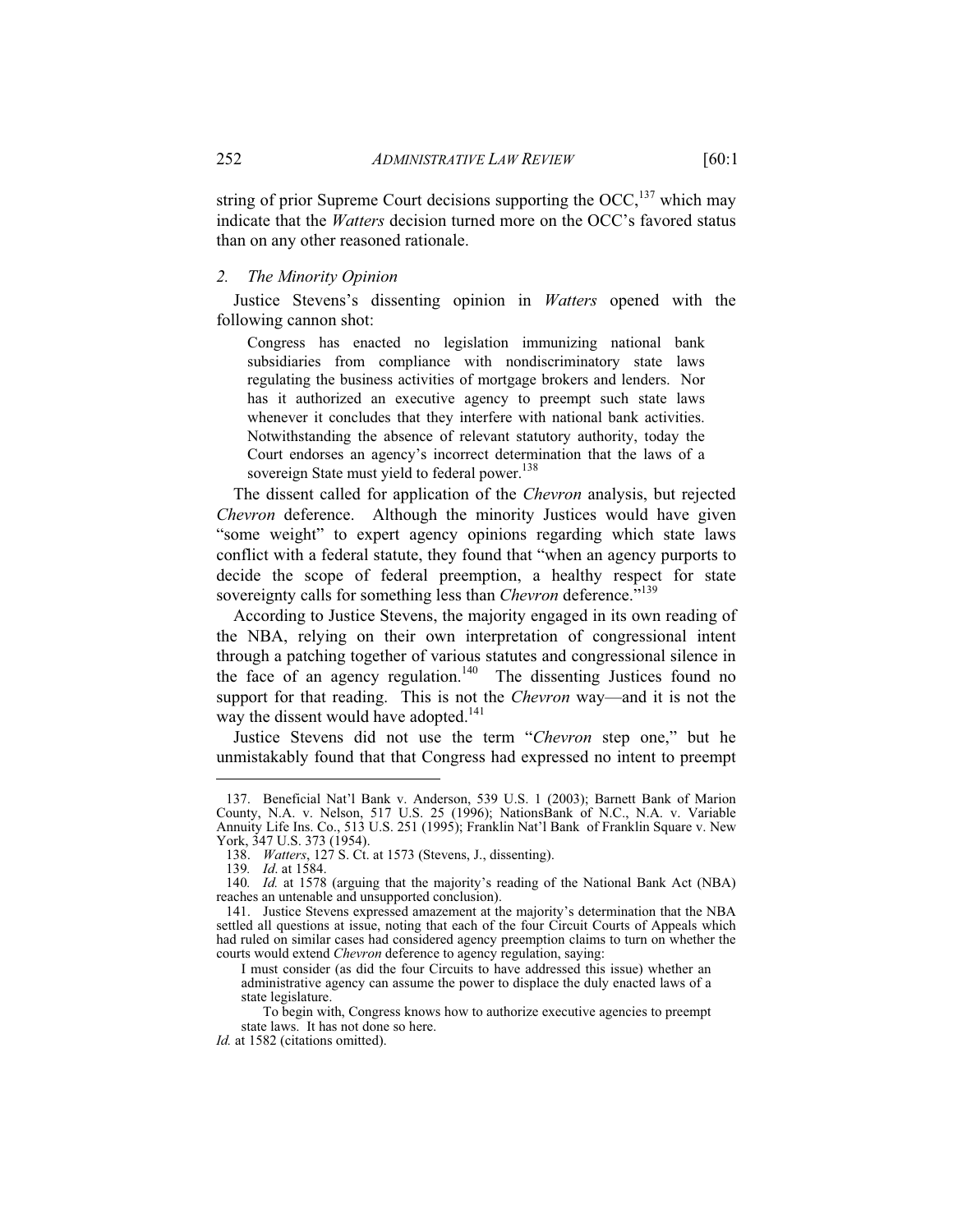state consumer protection laws nor had it spoken to the OCC's authority to decide preemption.<sup>142</sup> The dissent also found that Congress had not spoken directly to the issue of the existence of "operating subsidiaries," much less their ability to avoid state consumer protection laws.<sup>143</sup> Again, without using the term "*Chevron* step two," the dissenting opinion clearly found the agency interpretation "impermissible."

## *G.* Zuni Public School District No. 89 v. Department of Education*<sup>144</sup>*

The Supreme Court heard arguments for *Zuni Public School District No. 89*  on January 10, 2007, and decided the case on April 17, 2007. This case involved local school districts challenging the Department of Education's interpretation of the federal Impact Aid Act's statutory formula, which affects federal financial assistance to local school districts. This case is categorized as: For the Agency; For the State. Other categorizations, including whether the case is for or against a business interest or a public interest group, or whether this case is "Liberal" or "Conservative" are inapplicable.<sup>145</sup>

Justice Breyer delivered the opinion of the Court, in which Justices Stevens, Kennedy, Ginsburg, and Alito joined. Justice Stevens filed a concurring opinion. Justice Kennedy also filed a concurring opinion, joined by Justice Alito. Justice Scalia filed a dissenting opinion joined by Chief Justice Roberts and Justices Thomas and Souter (in part). Justice Souter filed a separate dissenting opinion.

The Court recognized that the Zuni Public School District's strongest argument was based on a literal reading of the statute.<sup>146</sup> Acknowledging *Chevron*, the Court invoked the classic standard that "if the language of the statute is open or ambiguous—that is, if Congress left a 'gap' for the agency to fill—then we must uphold the Secretary's interpretation as long as it is reasonable."147 Having said that, Justice Breyer then departed from *Chevron* analysis to conduct his own evaluation of congressional intent: "Considerations *other than language* provide us with unusually strong

<sup>142</sup>*. Id.* at 1581-82 (discussing Gramm-Leach-Bliley Act provisions that protect state insurance laws from preemption).

<sup>143</sup>*. Id.* at 1578.

Congress itself has never authorized national banks to use subsidiaries incorporated under state law to perform traditional banking functions. Nor has it authorized OCC to "license" any state-chartered entity to do so. The fact that [Congress] may have acquiesced in the OCC's expansive interpretation of its authority is a plainly insufficient basis for finding preemption.

*Id.*

 <sup>144. 127</sup> S. Ct. 1534 (2007).

<sup>145</sup>*. See* discussion *supra* note 46.

<sup>146</sup>*. Zuni*, 127 S. Ct. at 1540.

<sup>147</sup>*. Id*.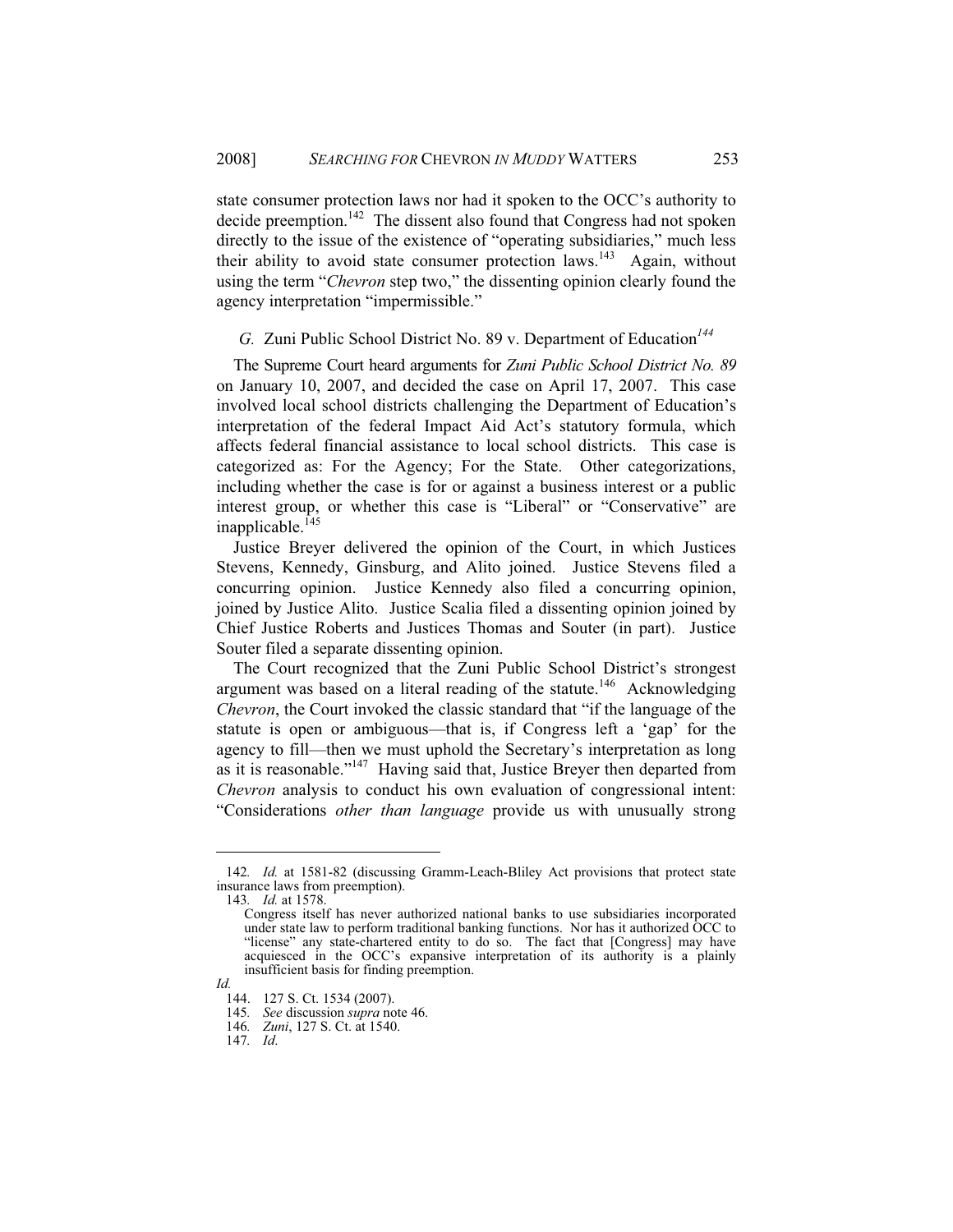indications that Congress intended to leave the Secretary free to use the calculation method before us and that the Secretary's chosen method is a reasonable one."<sup>148</sup>

The School District conceded that the calculations were correct under the agency's regulations, but argued that the regulations themselves were inconsistent with the statutory authorization.<sup>149</sup> In rejecting the School District's claims, Justice Breyer placed great weight on the fact that the interpretation at issue was contained in regulations first promulgated thirty years ago.<sup>150</sup> This alleged discrepancy between law and regulation went undisputed until the *Zuni* case. The *Zuni* opinion suggests that the Roberts Court may be more likely to defer to a longstanding federal interpretation than to a recent one.<sup>151</sup>

Relying more heavily on *Mead* than on *Chevron*, Justice Breyer emphasized that in a "highly technical, specialized interstitial matter [such as this] Congress often does not decide itself, but delegates to specialized agencies to decide" how best to implement federal statutory provisions.<sup>152</sup> Looking to the history and purpose of the statutory provision, as well as the fact that Congress did not step in and correct the agency, the Court ultimately favored the Department of Education's interpretation to support the holding in *Zuni*. In this case, the Court specifically asked the critical question, "But why is Congress' silence in respect to these matters significant?"<sup>153</sup> Unfortunately, the answer we discern from the holding is unsatisfactory: congressional silence equals both delegation of authority and ratification of agency interpretation.

*Zuni* is a remarkable opinion because the Supreme Court upheld the federal agency regulation even though the literal language of the statute, in its plain meaning, says something different.154 Throughout the *Zuni* opinion, Justice Breyer struggled with the statute's literal language and his conclusion that the agency interpretation could be made fit, through some Procrustean logic, is both disingenuous and troubling. The nods to *Chevron* cannot disguise the fact that the majority has flatly rejected *Chevron* step one. Is the statutory language ambiguous? If not, under *Chevron*, that should be the end of the inquiry. This case indicates that Justice Breyer has swayed the Court to his view that strict *Chevron* analysis

<sup>148</sup>*. Id.* at 1541 (emphasis added).

<sup>149</sup>*. Id.* at 1540. 150*. Id.* at 1541.

 <sup>151.</sup> *But see supra* note 93 and accompanying text (discussing the *Rapanos* case).

<sup>152</sup>*. Id.*

<sup>153</sup>*. Id.* at 1544.

<sup>154</sup>*. Id.* at 1540-41. The opinion specifically asks, "But what of the provision's literal language?" *Id*. at 1543.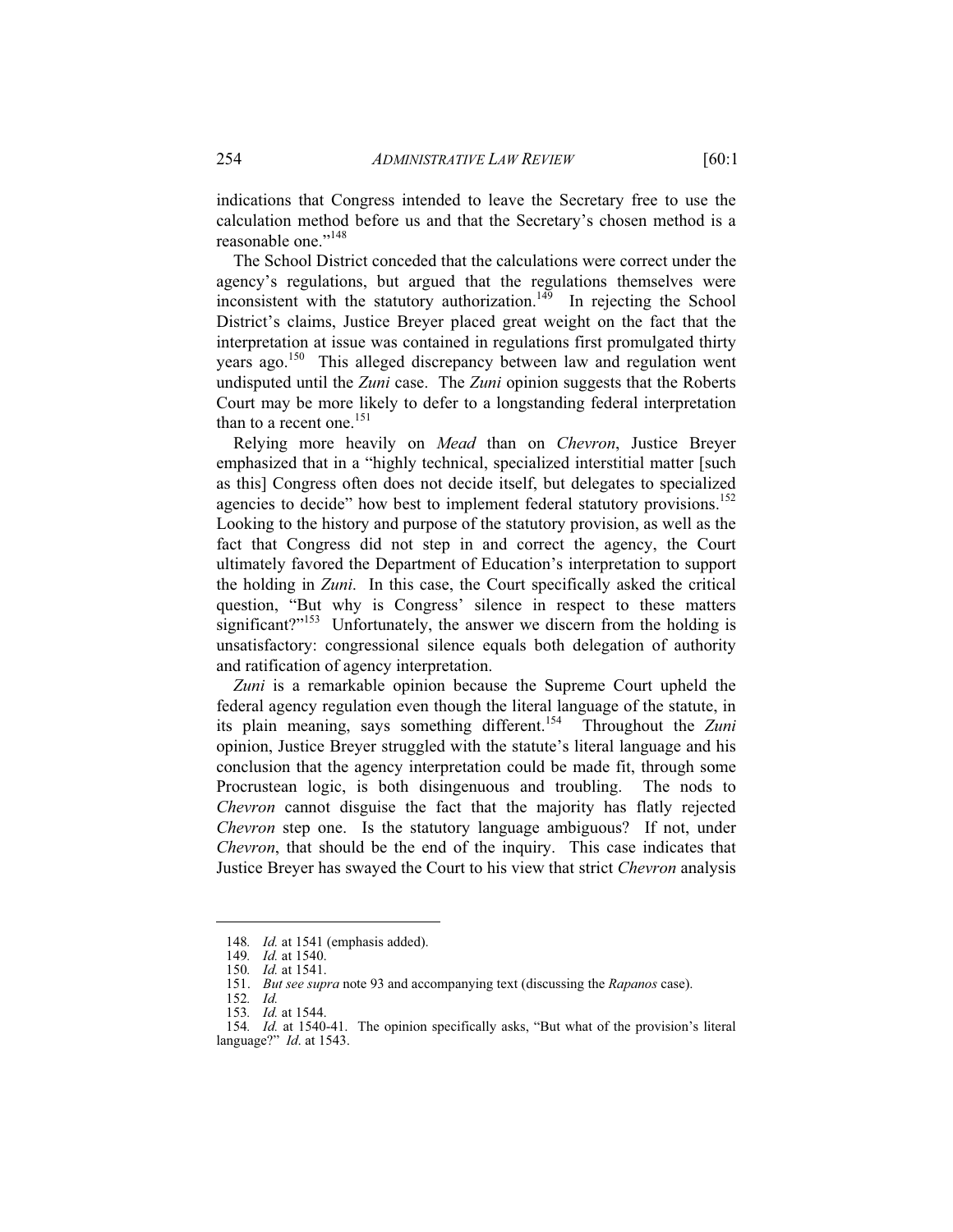is "out," and a case-by-case analysis of what the courts determine to be the intent of Congress, coupled with a general reasonableness standard for agency regulation, is "in."

Justice Kennedy's concurring opinion, joined by Justice Alito, stated simply that the courts should follow the framework set forth in *Chevron*, "even when departure from that framework might serve purposes of exposition."155 Quoting *Chevron*, these Justices said:

When considering an administrative agency's interpretation of a statute, a court first determines "whether Congress has directly spoken to the precise question at issue." If so, "that is the end of the matter." Only if "Congress has not directly addressed the precise question at issue" should a court consider "whether the agency's answer is based on a permissible construction of the statute."<sup>156</sup>

In another remarkable display of stretching to uphold this agency's statutory interpretation, concurring Justices Kennedy and Alito not only quoted *Chevron*, they structured their very brief opinion to follow the *Chevron* framework. Without analysis or explanation, they found the language of the statute ambiguous and invoked *Chevron* deference.<sup>157</sup> They found fault with Justice Breyer's opinion not because of its conclusion, but because it "inverts *Chevron*'s logical progression [and] [w]ere the inversion to become systemic, it would create the impression that agency policy concerns, rather than the traditional tools of statutory construction are shaping the judicial interpretation of statutes."<sup>158</sup> Their complaint is that the majority opinion failed to march through the *Chevron* steps in the expected order. That is, the majority first examined the intent of Congress and then the language of the statute, which the Court found ambiguous only in light of the intent as they discerned it.

Based on the majority opinion, I categorize this as a case in which the Court did not find traditional *Chevron* analysis applicable. At best, the majority opinion shows confusion about the proper analytical framework for future agency deference cases. At worst, this case supports the pragmatic conclusion that the Supreme Court "reverse-engineers"<sup>159</sup> agency cases, deciding the result and backing into the analysis.

<sup>155</sup>*. Id.* at 1550 (Kennedy, J., concurring) (advocating a strict application of the *Chevron* rule).

<sup>156</sup>*. Id.* at 1550-51 (citations omitted).

<sup>157</sup>*. Id.* at 1551 ("[T]he Court is correct to find that the plain language of the statute is ambiguous. It is proper, therefore, to invoke *Chevron*'s rule of deference.").

<sup>158</sup>*. Id*. After reading both the majority and concurring opinions, one is indeed left with the overwhelming conclusion that agency policy concerns were the driving force behind the *Zuni* decision.

 <sup>159.</sup> This is Justice Scalia's criticism in *Gonzales v. Oregon*, 546 U.S. 243, 287 (2006) (Scalia, J., dissenting).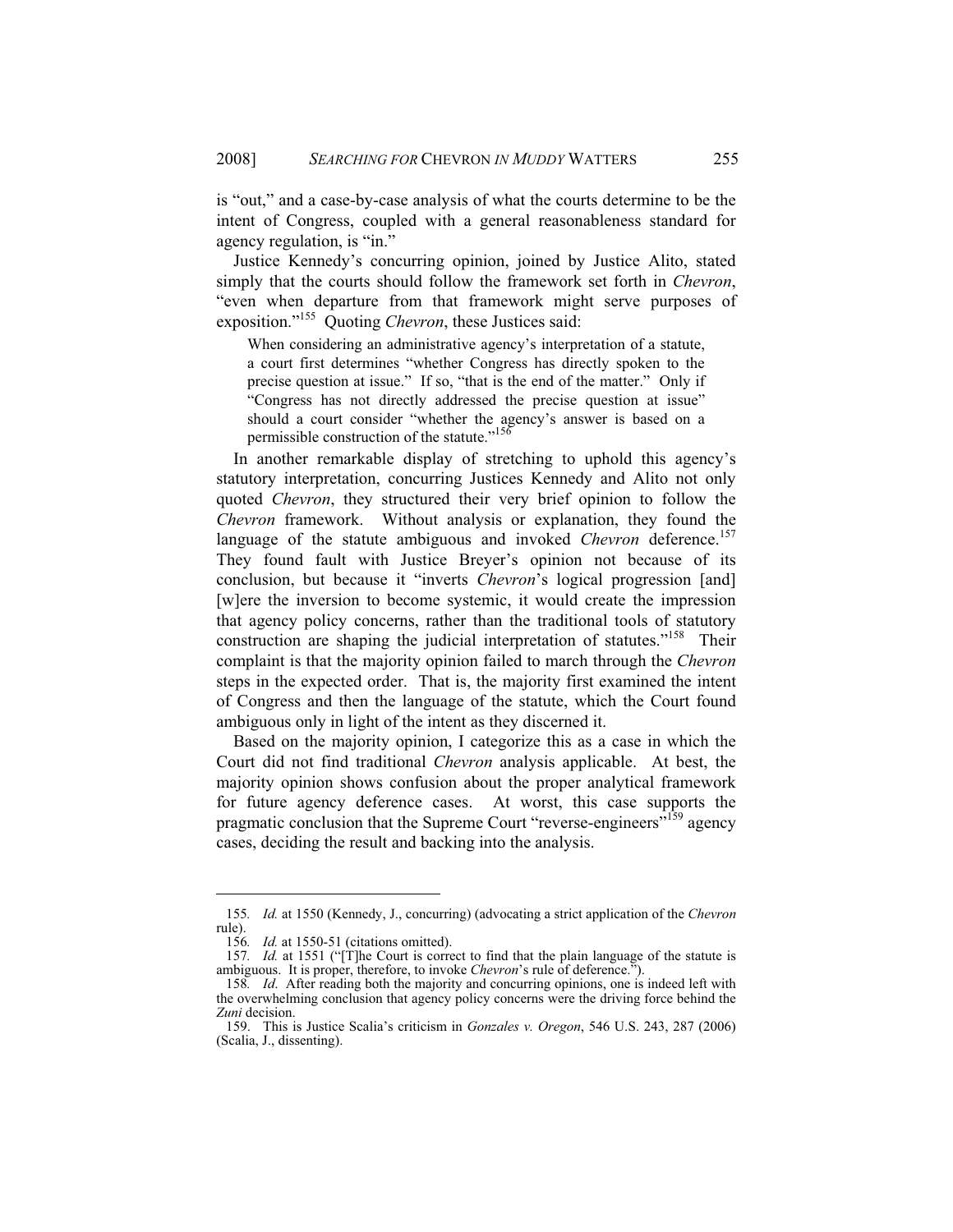As expected, Justice Scalia's dissenting opinion in *Zuni*, joined by Chief Justice Roberts, Justice Thomas, and Justice Souter (in part), took the Court to task.<sup>160</sup> In Justice Scalia's view, the Court resurrected the "judgeempowering"<sup>161</sup> standard set forth in an 1892 case, *Church of the Holy Trinity v. United States*.<sup>162</sup> In that case, the Supreme Court adopted an interpretation contrary to the language of the statute, opining that "a thing may be within the letter of the statute and yet not within the statute, because not within its spirit, nor within the intention of its makers."<sup>163</sup> Justice Scalia vehemently disagreed with such "elevation of judgesupposed legislative intent over clear statutory text<sup>"164</sup> in *Zuni*, finding that "[t]he plain language of the federal Impact Aid statute clearly and unambiguously forecloses the Secretary of Education's preferred methodology . . . Her selection of that methodology is therefore entitled to zero deference under *Chevron*."165

Justice Scalia insisted that the proper analytical starting point must always be the text of the statute.<sup>166</sup> In this case, he probed,

How then, if the text is so clear, are respondents managing to win this case? . . . In order to contort the statute's language beyond recognition, the Court must believe Congress's intent so crystalline, the spirit of its legislation so glowingly bright, that the statutory text should simply not be read to say what it says.<sup>167</sup>

In closing, he reminded us that "[t]he only sure indication of what Congress intended is what Congress enacted; and even if there is a difference between the two, the rule of law demands that the latter prevail."<sup>168</sup>

What are the merits of Justice Scalia's expressed concern that the Court has moved to a blatant substitution of the Justices' own policy judgment for the plain language of the statute? This dark assessment certainly appears to be gaining validity as we trace the progression of cases decided by the Roberts Court. In fairness, however, Justice Scalia himself is not immune to the risk of deciding an agency interpretation case on the basis of his own policy conclusions. He merely takes a different path to that pitfall in that he usually identifies his own reading of the statute as both unambiguous and the only plausible construction.

 <sup>160.</sup> Justice Scalia calls the statutory interpretation adopted by the Secretary of Education and the Court "sheer applesauce." *Zuni*, 127 S. Ct. at 1554 (Scalia, J., dissenting). 161*. Id*. at 1551.

 <sup>162. 143</sup> U.S. 457 (1892).

<sup>163</sup>*. Id.* at 459.

<sup>164</sup>*. Zuni*, 127 S. Ct. at 1551 (Scalia, J., dissenting) (citing *Church of the Holy Trinity*, 143 U.S. at 459).

<sup>165</sup>*. Id*.

<sup>166</sup>*. Id.* at 1552 ("We must begin, as we always do, with the text.").

*Id.* at 1555.

<sup>168</sup>*. Id*. at 1559.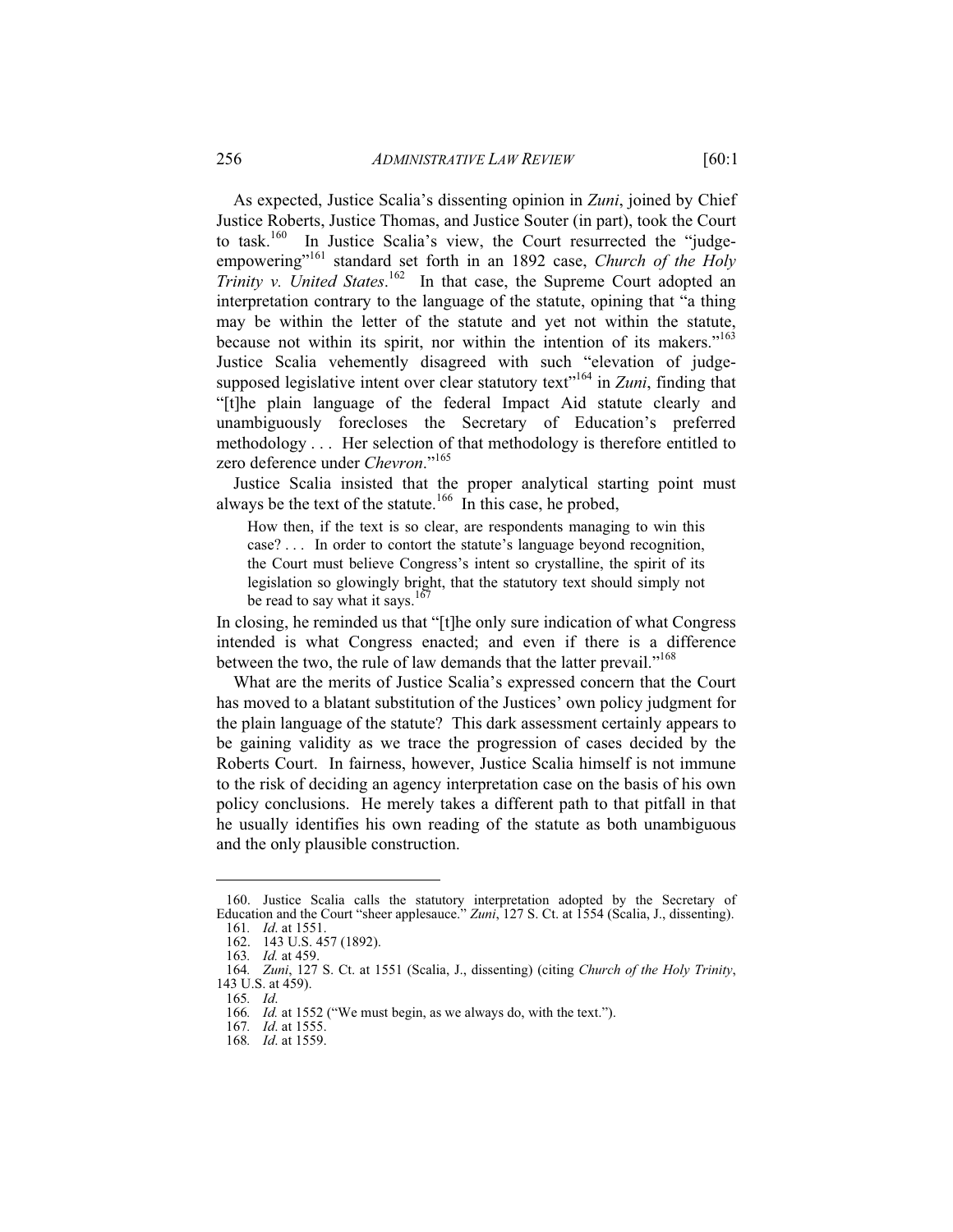## *H.* Global Crossing Telecommunications, Inc. v. Metrophones Telecommunications, Inc.*<sup>169</sup>*

The Supreme Court heard arguments for *Global Crossing Telecommunications, Inc. v. Metrophones Telecommunications, Inc.* on October 10, 2006, and decided the case on April 17, 2007. This case involved a payphone service provider suing a long distance carrier to recover compensation authorized by the Communications Act and Federal Communications Commission (FCC) regulations. I have categorized the case as: For the Agency (FCC); other categories are inapplicable.<sup>170</sup> I characterize this case as a modified, rather than classic *Chevron* deference case because, as in *Zuni*, the majority opinion expressly began with regulatory history rather than beginning with the language of the statute.<sup>171</sup>

Justice Breyer delivered the opinion of the Court, joined by Chief Justice Roberts and Justices Stevens, Kennedy, Souter, Ginsburg, and Alito. Justices Scalia and Thomas each filed dissenting opinions. After discussing the history of Congress's enactment of the Communications Act in 1934 and the FCC's subsequent regulation of interstate telephone communications, Justice Breyer turned to the statutory language at issue. He relied on classic *Chevron* deference to uphold the agency's "reasonable" interpretation of statute.<sup>172</sup> Unfortunately, however, he clouded an otherwise straightforward analysis by adding the following remark about Congress's revision of the statute that left one of the sections at issue untouched: "[T]his circumstance, by indicating that Congress did not *forbid* the agency to apply [the statute] differently in the changed regulatory environment, is sufficient to convince us that the FCC's determination is lawful." $173$  If the Supreme Court truly intends to give strong weight to congressional failure to override federal agency interpretations, that would be a troubling direction indeed.

In addition to *Chevron* deference and an endorsement-by-inaction justification (the agency is right simply because Congress did not say it is wrong), Justice Breyer expressly relied on *Mead* for the proposition that:

[W]here "Congress would expect the agency to be able to speak with the force of law when it addresses ambiguity in the statute or fills a space in the enacted law," a court "is obliged to accept the agency's position if

 <sup>169. 127</sup> S. Ct. 1513 (2007).

<sup>170</sup>*. See* discussion *supra* note 46.

<sup>171</sup>*. See* discussion *supra* Part II.G.

<sup>172</sup>*. Global Crossing*, 127 S. Ct*.* at 1520 ("In our view the FCC's . . . determination is a

reasonable one" in light of Congress's broad delegation of authority to FCC).

<sup>173</sup>*. Id.* at 1521-22.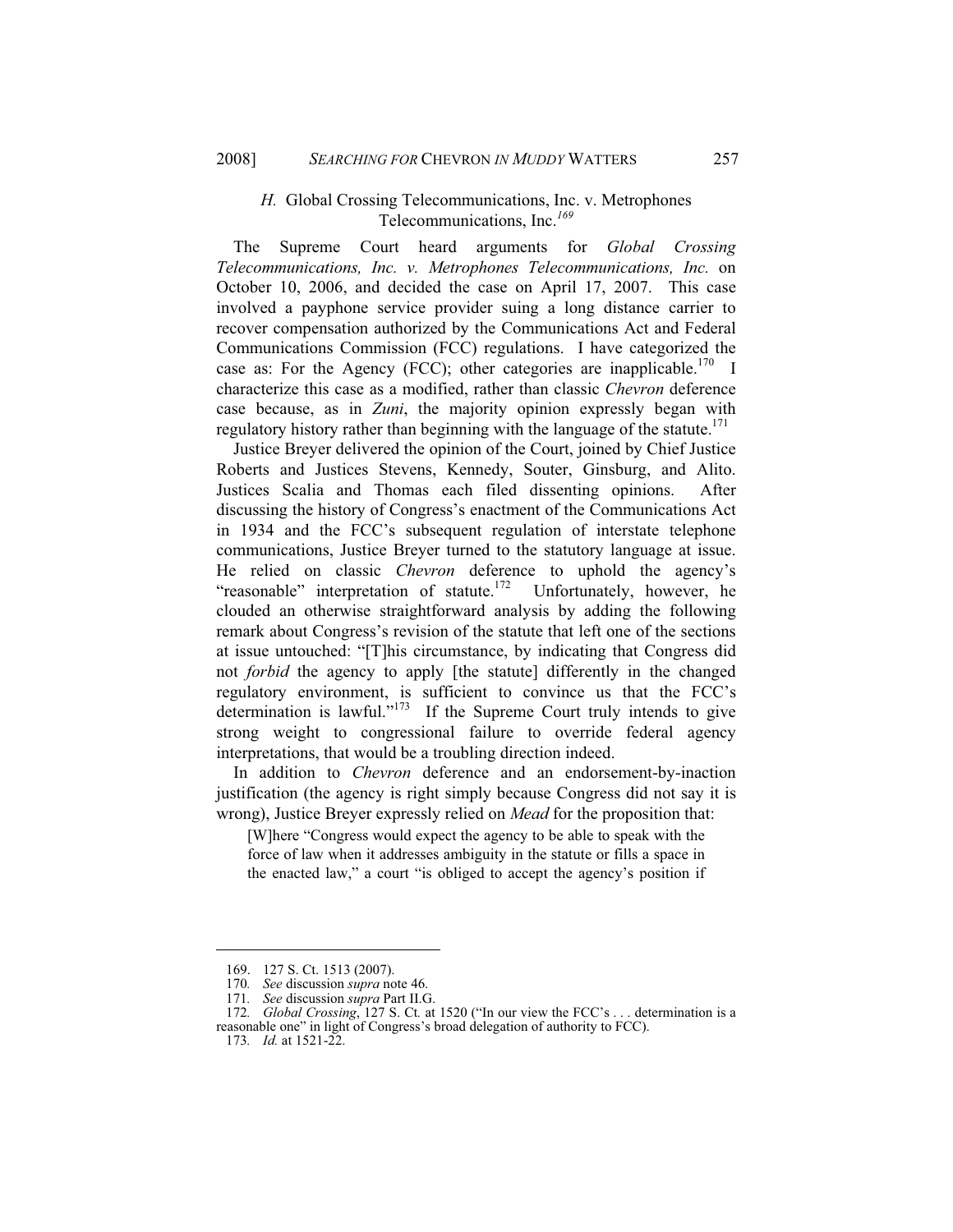Congress has not previously spoken to the point at issue and the agency's interpretation" (or the manner in which it fills the "gap") is "reasonable."<sup>174</sup>

Neither Justice Scalia's dissent, nor that of Justice Thomas, provides much meat in terms of a consistent, intellectually congruent system pursuant to which we can predict how the Supreme Court will analyze and decide future federal agency interpretation cases. Interestingly, Justice Thomas objects to the Court's application of *Chevron* deference because, in his words,

[A] court may not, in the name of deference, abdicate its responsibility to interpret a statute. Under *Chevron*, an agency is due no deference until the court analyzes the statute and determines that Congress did not speak directly to the issue under consideration:

"The judiciary is the final authority on issues of statutory construction and must reject administrative constructions which are contrary to clear congressional intent. . . . If a court, employing traditional tools of statutory construction, ascertains that Congress had an intention on the precise question at issue, that intention is the law and must be given effect." $17$ 

Justice Scalia bases his dissent on his own interpretation of what constitutes "just and reasonable" practices pursuant to § 201(b) of the Communications Act of 1934. He disagrees with the FCC's determination that Global Crossing violated the requirement for "just and reasonable" practices. He says that absent the FCC's regulation implementing the Communications Act, Global Crossing's action would be neither unjust nor unreasonable; $176$  therefore, the only unjustness or unreasonableness lies in violating an FCC regulation which is incorrect. This led the Court to a "departure from ordinary usage,"<sup>177</sup> which is inconsistent with Justice" Scalia's view of congressional intent<sup>178</sup> and the public good.<sup>179</sup>

This case highlights a trend that appears to be gaining momentum. Justice Scalia is most likely to begin his case analysis with his own reading of the statutory terms at issue. If the agency interpretation matches his view, he discusses *Chevron* deference. If not, he follows a "plain language" analysis, concluding that the agency interpretation violates congressional intent as expressed in the statute.<sup>180</sup> Justice Breyer and his

<sup>174</sup>*. Id.* at 1522 (citing United States v. Mead Corp., 533 U.S. 218, 229 (2001)).

<sup>175</sup>*. Id.* at 1533 (Thomas, J., dissenting) (quoting Chevron U.S.A. Inc. v. Natural Res. Def. Council, Inc., 467 U.S. 837, 843 n.9 (1984)).

<sup>176</sup>*. Id*. at 1527 (Scalia, J., dissenting).

<sup>177</sup>*. Id*. at 1529 n.3.

<sup>178</sup>*. Id.* at 1529.

<sup>179</sup>*. Id*. at 1530.

 <sup>180.</sup> An interesting tiff involving this issue of "plain language" interpretation of statutes occurred among the Supreme Court Justices at the very end of the 2006-2007 term in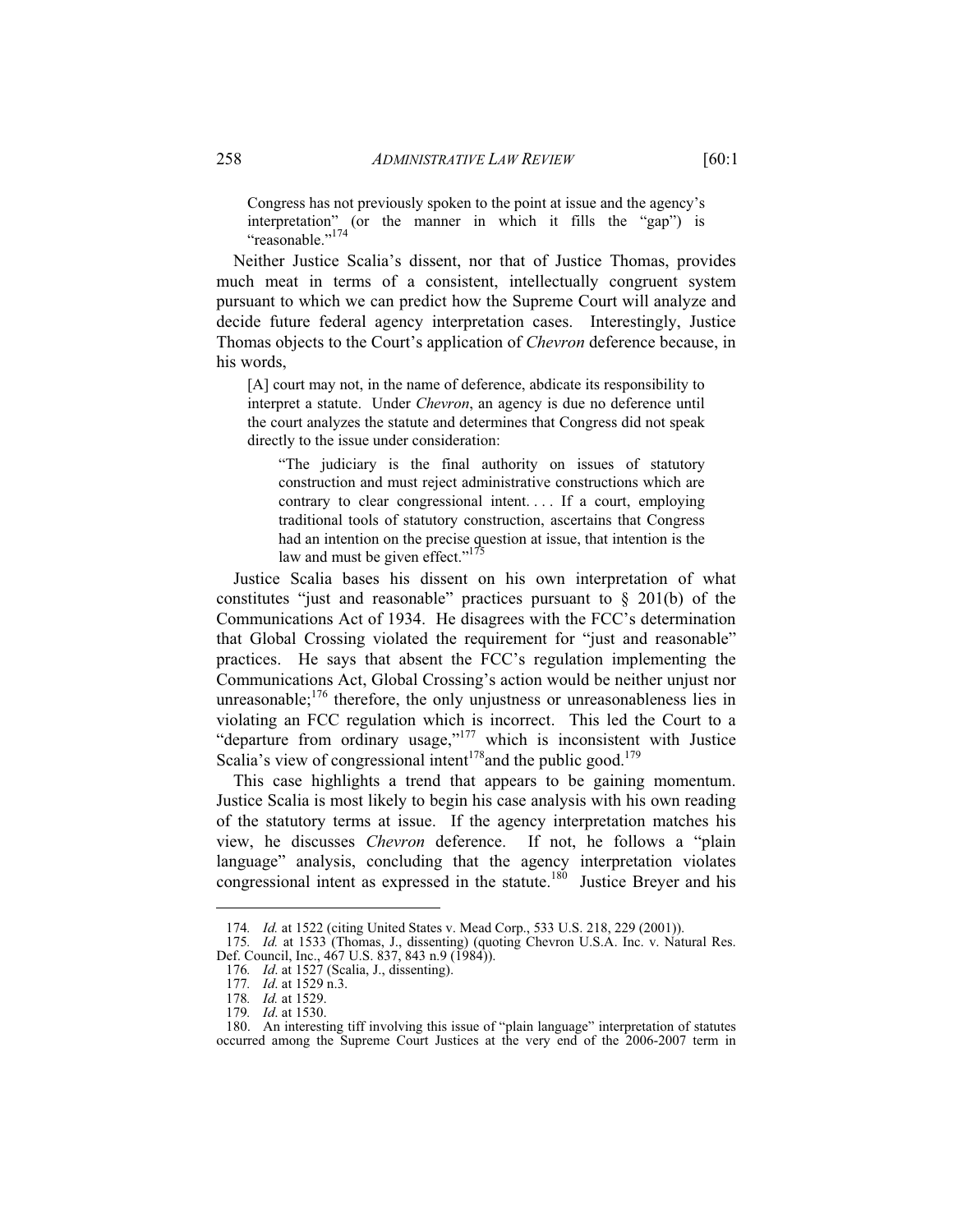adherents are also pushing away from classic *Chevron* deference to a framework that calls for the Court first to make its own historical analysis of the regulatory scheme evidencing congressional intent. If the agency interpretation matches the court's view of congressional intent—whether or not supported by the language of the statute—then the agency will be affirmed, perhaps mentioning *Chevron* and usually relying on *Mead*'s reasoning that Congress intended agencies to fill statutory "gaps."

## *I.* Ledbetter v. Goodyear Tire & Rubber Co., Inc.*<sup>181</sup>*

The Supreme Court heard arguments for *Ledbetter v. Goodyear Tire & Rubber Co., Inc.* on November 27, 2006, and decided the case on May 29, 2007. The case is categorized as: For Business Interests; Against the Agency (Equal Employment Opportunity Commission (EEOC)); and "Conservative."182 The Court did not apply *Chevron* analysis in this case.

This decision severely limited gender-based discrimination claims, holding that a claimant must file a complaint within 180 days from the initial alleged unlawful employment practice and that a new statutory filing period does not begin with each paycheck that incorporates past discrimination.<sup>183</sup> Justice Alito wrote the majority opinion, joined by the Chief Justice and Justices Scalia, Thomas, and Kennedy. Justice Ginsburg filed a dissenting opinion, joined by Justices Stevens, Souter, and Breyer. This is another 5-4 decision, split along conservative-liberal lines, in which Justice Kennedy is the swing vote.

The *Ledbetter* decision interpreted Title VII of the Civil Rights Act of  $1964$ <sup>184</sup> Justice Alito did not analyze this case in terms of agency deference, but rather on the basis of stare decisis, relying on five prior Supreme Court cases. The plaintiff argued for judicial deference to the EEOC's Compliance Manual and prior administrative adjudications, but the Court declined to extend *Chevron* deference to the EEOC's Compliance

*Tellabs, Inc. v. Makor Issues & Rights, Ltd.*, 127 S. Ct. 2499 (2007). Though this case is not an agency deference case*—Tellabs* involved the Court's analysis of the Private Securities Litigation Act—Justice Scalia, in his concurring opinion, reminded the other Justices that "just weeks ago . . . the author of the dissent [Justice Stevens], joined by the author of today's opinion for the Court [Justice Ginsburg], concluded that a statute's meaning was 'plain'.... Was plain meaning then ... 'in the eye of the beholder'?" *Id.* at 2515 (Scalia, J., concurring). Justice Stevens, in turn, scolded Justice Scalia for his conclusion that the statute is susceptible to only one reading—Scalia's own. *See id.* at 2517 n.1 (Stevens, J., dissenting).

<sup>181. 127</sup> S. Ct. 2162 (2007).<br>182. *See* discussion *supra* no 182*. See* discussion *supra* note 46.

<sup>183</sup>*. Ledbetter*, 127 S. Ct. at 2177 ("We apply the statute as written, and this means that any unlawful employment practice, including those involving compensation, must be presented to the EEOC within the period prescribed by statute.").

<sup>184.</sup> Civil Rights Act of 1964,  $\S 706(e)(1)$ , 42 U.S.C.  $\S 2000e-5(e)(1)$  (2000).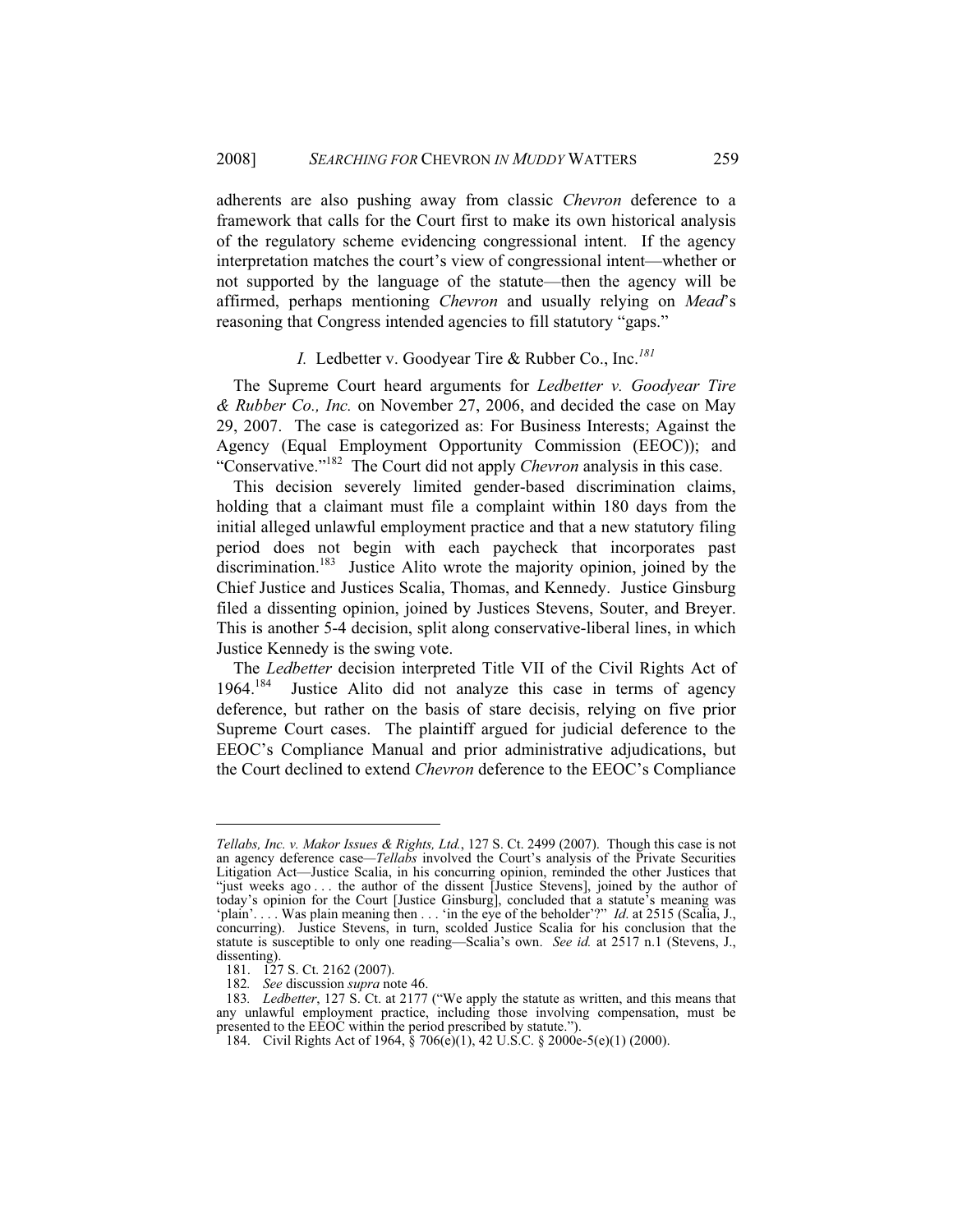Manual or to the EEOC's adjudicatory positions.<sup>185</sup> Because the opinion relied on case law analysis, Justice Alito made it clear that "[a]gencies have no special claim to deference in their interpretation of our decisions."<sup>186</sup>

Nor did the dissenting opinion rely on *Chevron* deference. In a footnote, without specifically naming the *Skidmore* doctrine, Justice Ginsburg wrote, "The Court dismisses the EEOC's considerable 'experience and informed judgment,' as unworthy of any deference in this case. But the EEOC's interpretations . . . merit at least respectful attention."<sup>187</sup> Nevertheless, the dissenting Justices in this case were willing to forego agency deference analysis and engage in their own reading of the statute, which of course, was at odds with that of the majority Justices.<sup>188</sup>

## *J.* Long Island Care at Home, Ltd. v. Coke*<sup>189</sup>*

The Supreme Court heard arguments for *Long Island Care at Home, Ltd. v. Coke* on April 16, 2007, and decided the case on June 11, 2007. This opinion is unanimous and upholds the agency interpretation of the Fair Labor Standards Act (FLSA) by the Department of Labor (DOL).<sup>190</sup> The case is categorized as: For the Agency (DOL); For Business Interests (employers); and "Conservative."<sup>191</sup>

Justice Breyer, writing for the Court, phrased the question at issue as, "whether, in light of the statute's text and history, and a different (apparently conflicting) regulation [in addition to the regulation at issue in this case], the Department's regulation is valid and binding."<sup>192</sup> In this opening statement, Justice Breyer began with Justice Scalia's analytical preference for starting with the text of the statute. In the same breath, however, he asserted his own analytical order (exemplified in *Zuni* and *Global Crossing Telecommunications, Inc.*193), which determines congressional intent by beginning with legislative and regulatory history. He then signaled, right up front, that the case would turn on *Chevron* deference, which it, in fact, did with a few new wrinkles.

<sup>185</sup>*. See Ledbetter*, 127 S. Ct. at 2177 n.11 (pointing out that the Court has refused to extend *Chevron* deference to the Compliance Manual in the past and again refuses to do so here in regard to the EEOC's prior adjudications).

<sup>186</sup>*. Id.*

<sup>187</sup>*. Id*. at 2185 n.6 (Ginsburg, J., dissenting) (citations omitted).

<sup>188.</sup> Id. ("In any event, the level of deference due the EEOC here is an academic question, for the agency's conclusion that Ledbetter's claim is not time barred is the best reading of the statute even if the Court 'were interpreting [Title VII] from scratch.'" (quoting Edelman v. Lynchburg College, 535 U.S. 106, 114 (2002)))*.*

 <sup>189. 127</sup> S. Ct. 2339 (2007).

<sup>190</sup>*. See id*. at 2344 (finding that the DOL's regulation was "valid and binding").

<sup>191</sup>*. See* discussion *supra* note 46.

<sup>192</sup>*. Long Island Care at Home*, 127 S. Ct. at 2344.

<sup>193</sup>*. See supra* Parts II.G and II.H.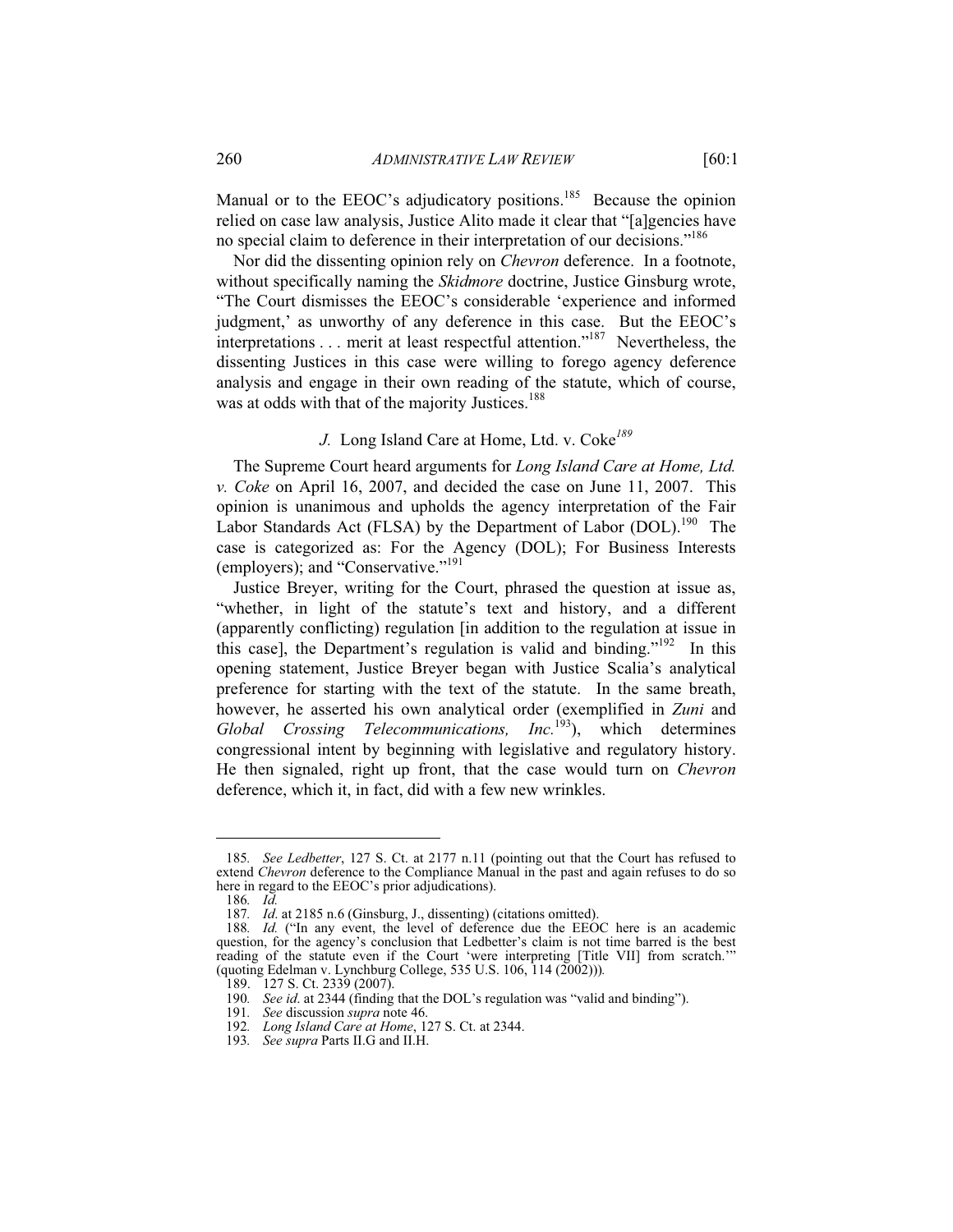First, the Court again placed substantial reliance on *Mead*'s language that Congress may impliedly delegate authority to an agency to fill "gaps," especially with regard to "interstitial matters."<sup>194</sup> This seems to indicate a shift away from a clear *Chevron* template towards a more flexible deference analysis, giving agencies more room to find and fill statutory "gaps."

Second, the Court "inferred" that Congress intended to grant broad authority to the agency, including the authority to answer policy questions.<sup>195</sup> Finding congressional intent in silence once again gives agencies more unbridled authority.

Third, the Court agreed that the literal language of two regulations promulgated by the same agency conflicted with each other. Nevertheless, it acceded to the agency's authority to choose which one applied.<sup>196</sup> Past cases have indicated that an agency does not lose judicial deference merely because it changes its statutory interpretation;<sup>197</sup> however, this extension of the limits of deference seems to grant the agency even more power.<sup>198</sup>

Fourth, prior cases have turned, in part, on the form of the agency interpretation, with differing results depending on whether the Justices view the interpretation as a regulation adopted through formal rulemaking,

<sup>194</sup>*. See Long Island Care at Home*, 127 S. Ct. at 2346 (noting that the FLSA gives the DOL the authority to "fill . . . gaps through rules and regulations" and that the regulation at issue in this case involves an "interstitial matter, *i.e.*, a portion of a broader definition, the details of which . . . Congress entrusted the agency to work out").

<sup>195</sup>*. Id.* at 2347 ("[I]t is consequently reasonable to infer (and we do infer) that Congress intended its broad grant of definitional authority to the Department to include the authority to answer these kinds of questions.").

<sup>196</sup>*. See id.* at 2349 (concluding that the Department of Labor's interpretation of the two regulations was controlling because it was not plainly erroneous and was not inconsistent with the regulations it was interpreting).

<sup>197</sup>*. See, e.g.*, Nat'l Cable & Telecomm. Ass'n v. Brand X Internet Servs., 545 U.S. 967, 981 (2005) (addressing the question of what weight should be given to the fact that an agency changes its interpretation of the same statutory provision). This case was one of the last involving judicial review of agency regulation to come before the Rehnquist Court, with this opinion being reported on June  $27, 2005$ . Justice Thomas, writing for the majority, emphasized the strict application of *Chevron*'s analytical framework. *Id.* This decision overruled the Ninth Circuit's ruling on the basis of that court's interpretation of the Communications Act, which contradicted the FCC's interpretation. *Id.* at 982. Responding to the argument that the FCC's present interpretation is inconsistent with its past practice, the majority wrote, "We reject this argument. Agency inconsistency is not a basis for declining to analyze the agency's interpretation under the *Chevron* framework." *Id.* at 981. As long as the agency provides a reasonable explanation for the change, which overcomes a finding of arbitrary and capricious agency action under Administrative Procedure Act standards, courts are required to accept the agency's current interpretation if it is "permissible" under *Chevron*. *Id.*

<sup>198</sup>*. See, e.g.*, *id.* at 980 (supporting the proposition that "*Chevron* requires a federal court to accept the agency's construction of the statute, even if the agency's reading differs from what the court believes is the best statutory interpretation").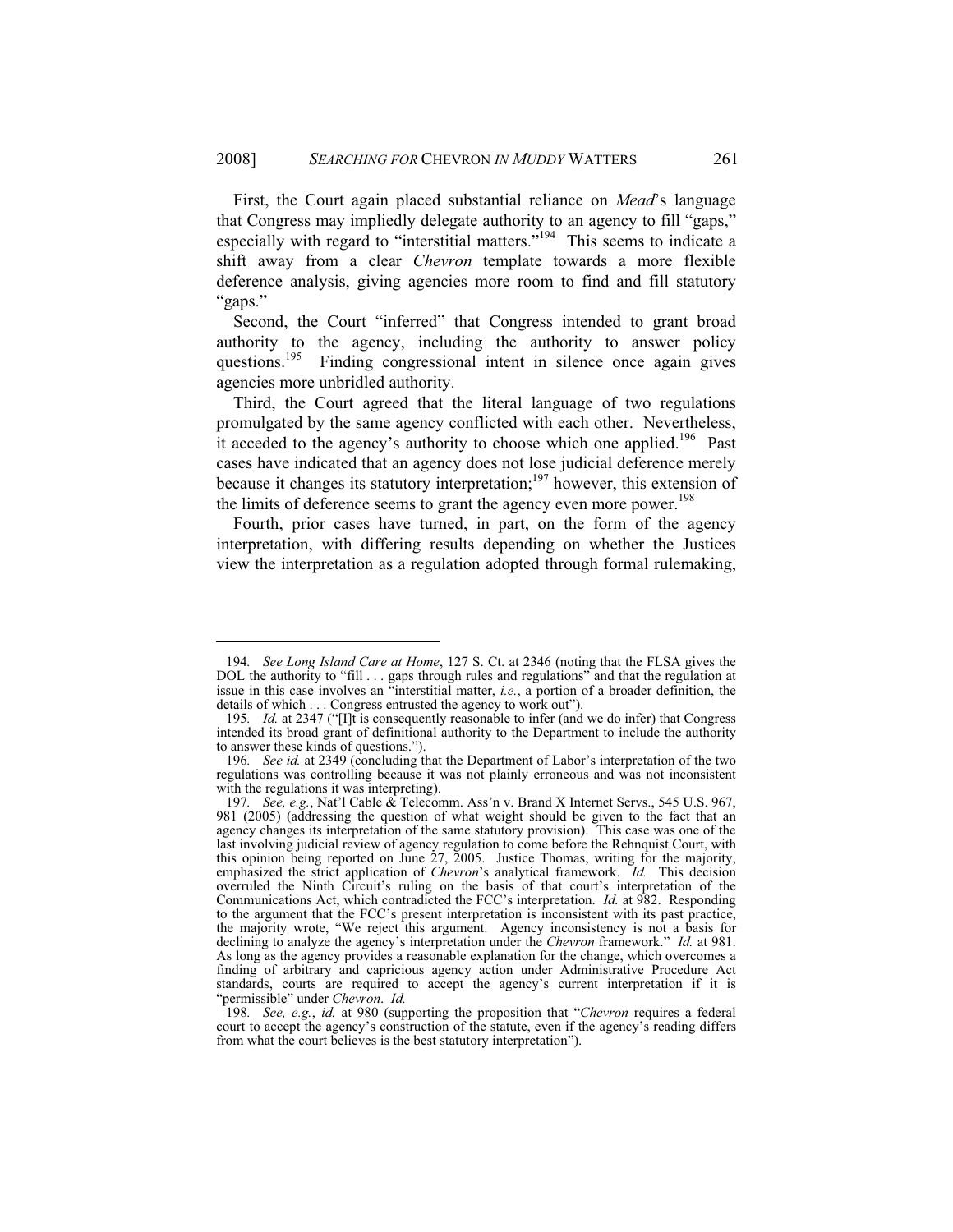an interpretive letter, or a position taken in litigation.<sup>199</sup> Here, DOL had two conflicting regulations, both adopted through formal rulemaking.<sup>200</sup> Subsequently, DOL "set forth its most recent interpretation of these regulations in an 'Advisory Memorandum' issued only to internal Department personnel and which the Department appears to have written in response to this litigation."201 Surprisingly, the Court did not seem bothered at all by the restricted distribution of the agency interpretation in question, indicating in the very next sentence: "We have 'no reason,' however, 'to suspect that [this] interpretation' is merely a '*post hoc*  rationalization[n]' of past agency action . . . .<sup>202</sup> *Long Island Care* thus seems to end the debate about whether the agency's interpretation must follow any formalities—or even be available to the public at all—in order to receive judicial deference, a troubling result to apply generally.

Fifth, the unanimous Court concluded its analysis with the following statement:

Finally, the ultimate question is whether *Congress* would have intended, and expected, courts to treat an agency's rule, regulation, application of a statute, or other agency action as within, or outside, its delegation to the agency of "gap-filling" authority. [1.] Where an agency rule sets forth important individual rights and duties, [2.] where the agency focuses fully and directly upon the issue, [3.] where the agency uses full noticeand-comment procedures to promulgate a rule, [4.] where the resulting rule falls within the statutory grant of authority, and [5.] where the rule itself is reasonable, then a court ordinarily assumes that Congress intended it to defer to the agency's determination.<sup>203</sup>

This five-part test, asserted for the first time in *Long Island Care*, could be either the new framework for analyzing cases involving judicial deference to agency interpretation or simply one more in a confusing muddle of decisions which turn on internecine disputes, back-filling from the desired result, and flavor-of-the-week analytical models.

 <sup>199.</sup> For pro and con opinions about the various forms agency interpretation may take formal rulemaking, interpretive letters, positions taken in litigation—and discussing whether the degree of formality of any of those should matter when courts review agency interpretations, see *United States v. Mead Corp.*, 533 U.S. 218 (2001). Justice Souter, writing for the majority, and Justice Scalia, in his dissent, go toe to toe on this issue.

<sup>200</sup>*. See* Long Island Care at Home v. Coke, 127 S. Ct. 2339, 2344-45 (2007) (describing both regulations as being promulgated as part of the same set of proposed regulations—one as a "General Regulation," the other as an "Interpretation").

<sup>201</sup>*. Id.* at 2349.

<sup>202</sup>*. Id.*

<sup>203</sup>*. Id.* at 2350-51.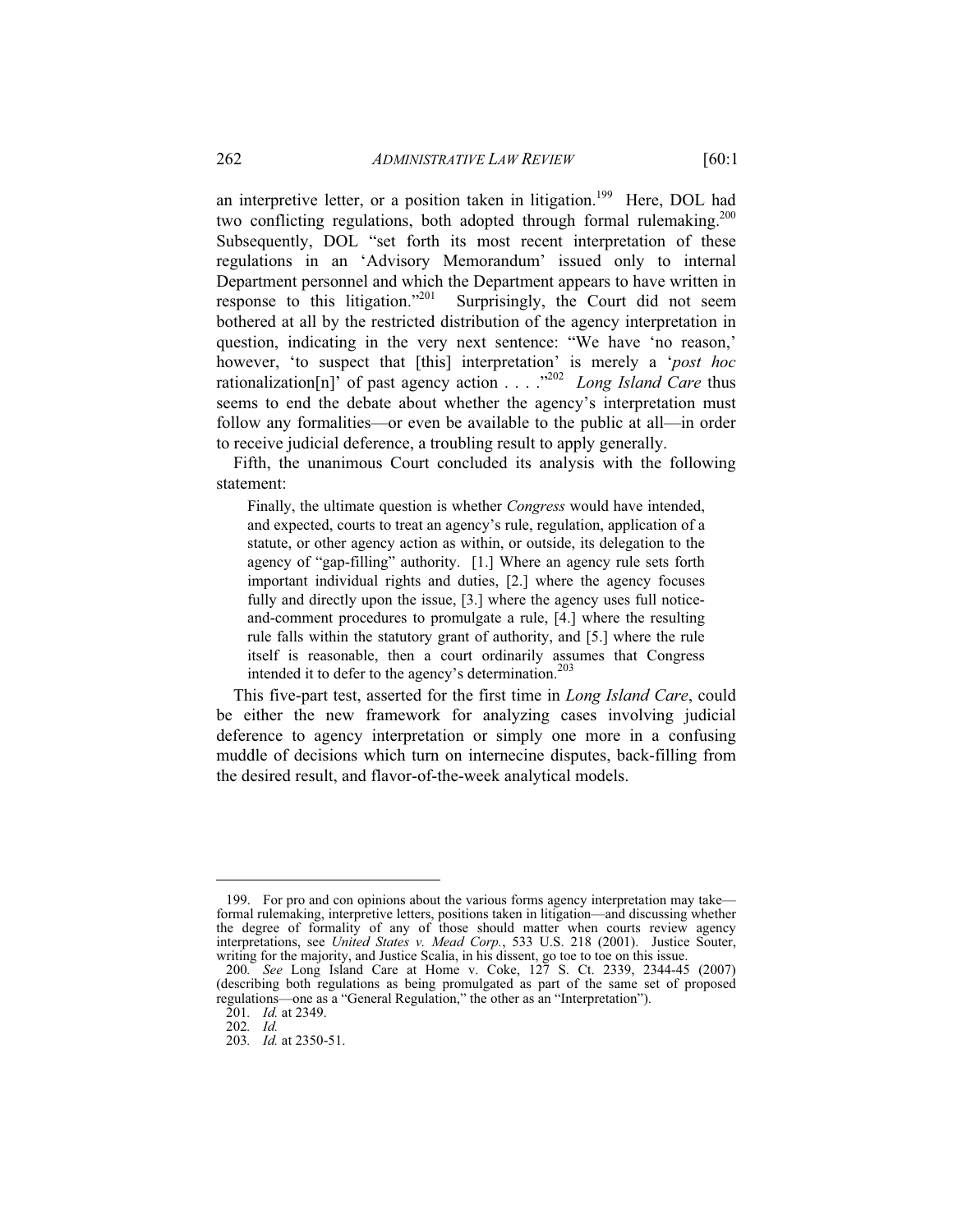## *K.* National Ass'n of Home Builders v. Defenders of Wildlife*<sup>204</sup>*

The Supreme Court heard arguments for *National Ass'n of Home Builders v. Defenders of Wildlife* on April 17, 2007, and decided the case on June 25, 2007. This is another environmental case in which public interest groups challenged EPA's decision to transfer permitting power to Arizona agency officials. I have categorized the case as: For the Agency (EPA); For the State; For Business Interests (homebuilders); Against Public Interest Groups; and "Conservative."205

This is another 5-4 opinion, split along ideological lines, with Justice Kennedy as the deciding fifth vote. Justice Alito wrote the majority opinion, joined by the Chief Justice and Justices Scalia, Thomas, and Kennedy. Justice Stevens authored a dissenting opinion, joined by Justices Ginsburg, Souter, and Breyer. Justice Breyer also wrote a dissenting opinion.

In the last of this series of cases involving judicial review of federal agency interpretation, Justice Alito reverted to a classic *Chevron* analysis, clearly restating the two steps: (1) Has Congress spoken directly to the precise question at issue? If so, and the statutory language is clear, that is the end of the inquiry.<sup>206</sup> (2) If not, and the statute is silent or ambiguous, is the agency's answer based on a permissible construction of the statute? If so, the court gives *Chevron* deference to the agency's interpretation.<sup>207</sup> With this simple analysis, Justice Alito, writing for the Court concludes that "[a]pplying *Chevron*, we defer to the agency's reasonable interpretation of [the statute]."208

Although this case adopted the straightforward framework described above, the majority opinion also included a brief reference to the Court's independent review of statutory language and legislative history, finding that the agency "interpretation is reasonable in light of the statute's text and the overall statutory scheme."209 Either of these grounds—the Court's reading of statutory terms or its view of legislative history—has stood alone without recourse to *Chevron* as a basis for upholding or rejecting agency interpretation in other Roberts Court cases.

 <sup>204. 127</sup> S. Ct. 2518 (2007).

<sup>205</sup>*. See* discussion *supra* note 46.

<sup>206</sup>*. See Nat'l Ass'n of Home Builders*, 127 S. Ct. at 2534 (noting that deference to agency interpretation is "appropriate only where 'Congress has not directly addressed the precise question at issue' through the statutory text" (quoting Chevron U.S.A. Inc. v. Natural Res. Def. Council, Inc., 467 U.S. 837, 843 (1984))).

<sup>207</sup>*. See id.* ("[I]f the statute is silent or ambiguous with respect to the specific issue, the question for the court is whether the agency's answer is based on a permissible construction of the statute." (quoting *Chevron*, 467 U.S. at 842-43)).

<sup>208</sup>*. Id.* at 2538.

<sup>209</sup>*. Id.* at 2534.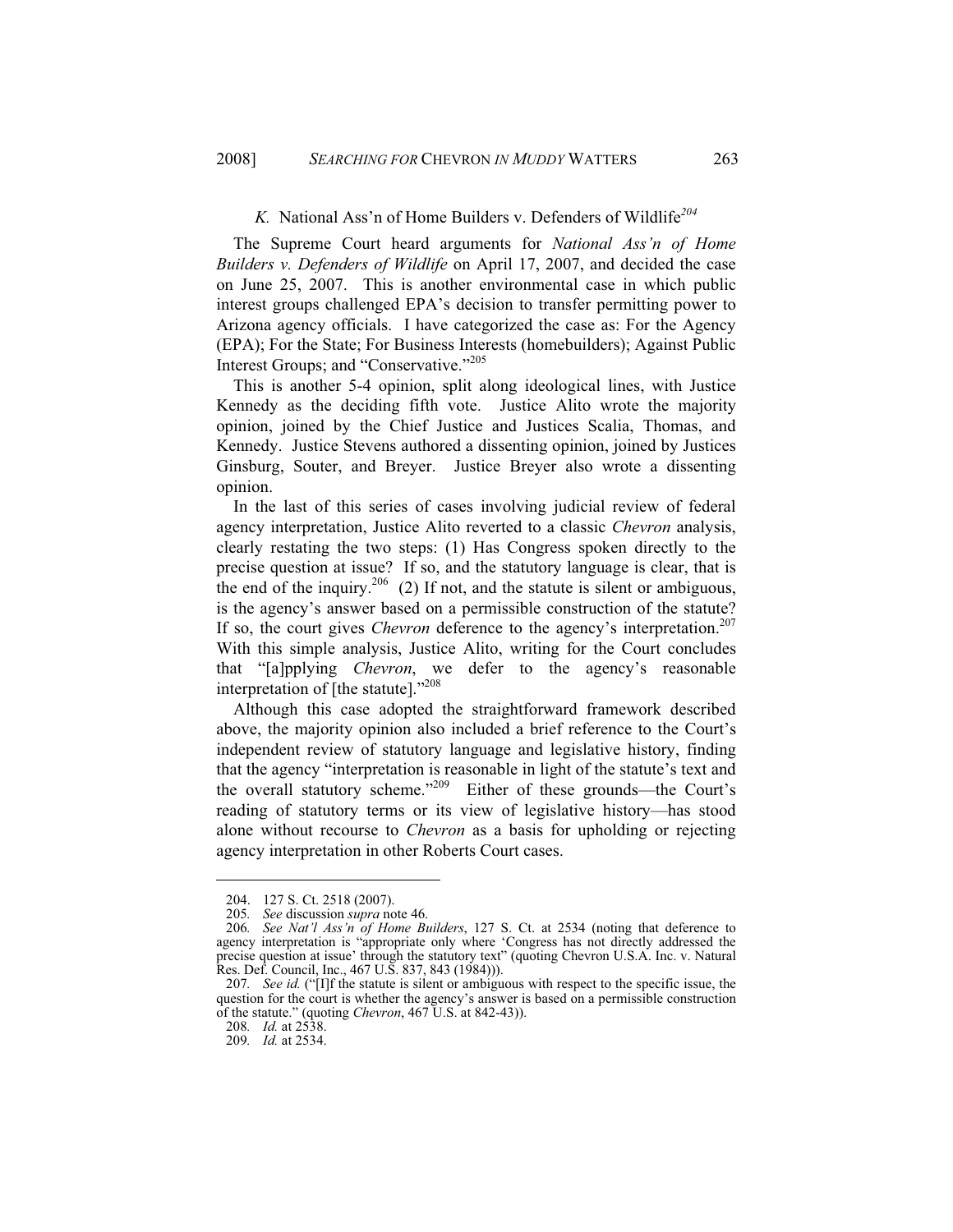Justice Stevens, in his dissenting opinion, made his own determination of legislative history and plain language of the statute.<sup>210</sup> He concluded that Congress has not charged the EPA with administering the Endangered Species Act and, for that reason, determined that the EPA was not entitled to deference.<sup>211</sup> Another ground for his opinion was his determination that this case is contrary to the Supreme Court's prior statutory interpretation in *Tennessee Valley Ass'n v. Hill*. 212 Thus, instead of relying on the *Chevron* analytical model, Justice Stevens would rely on: (1) the Court's independent determination of legislative history; (2) the Court's own reading of the "plain language" of the statute; (3) an examination of the agency's limited jurisdiction and expertise; and (4) prior judicial precedent, of which the agency is not the final arbiter. Justice Breyer also filed a dissenting opinion, which he based in large part on his own analysis of the statute and the regulatory scheme. $^{213}$ 

#### III. THE ROBERTS COURT TRACK RECORD

The eleven Roberts Court cases reviewed above indicate that challenges to agency interpretation face an uphill battle, without regard to the analytical framework applied to reach this result. Of the eleven cases, seven were rulings in favor of the agency—in fact, six different federal agencies.<sup>214</sup> Only four cases did not support the agency interpretation of a statute. $^{215}$ 

<sup>210</sup>*. See id*. at 2541-42 (Stevens, J., dissenting) (finding that the plain language of the section in question does not limit the section's coverage to discretionary actions and that nothing in the legislative history of the section leads to the conclusion that the "pre-existing understanding of the scope of [the section's] coverage" should be limited).

<sup>211</sup>*. See id*. at 2543-44.

<sup>212</sup>*. See id.* at 2541 ("[O]ur opinion in *Hill* compel[s] the contrary determination that Congress intended the [statute] to apply to 'all federal agencies' and to all 'actions authorized, funded, or carried out by them.'" (quoting Tenn. Valley Auth. v. Hill, 437 U.S. 153, 173 (1978))).

<sup>213</sup>*. See id.* at 2552 (Breyer, J., dissenting) ("My own understanding of agency action leads me to believe that the majority cannot possibly be correct in concluding that the" agency interpretation is proper).

<sup>214</sup>*. See id.* at 2518 (finding for the EPA); Long Island Care at Home, Ltd. v. Coke, 127 S. Ct. 2339 (2007) (finding in favor of the DOL); Global Crossing Telecomms., Inc. v. Metrophones Telecomms. Inc., 127 S. Ct. 1513 (2007) (finding in favor of the FCC); Watters v. Wachovia Bank, N.A., 127 S. Ct. 1559 (2007) (finding in favor of the OCC); Zuni Pub. Sch. Dist. No. 89 v. Dep't of Educ., 127 S. Ct. 1534 (2007) (finding in favor of the Department of Education); Envtl. Def. v. Duke Energy Corp., 127 S. Ct. 1423 (2007) (finding in favor of EPA); S.D. Warren Co. v. Me. Bd. of Envtl. Prot., 126 S. Ct. 1843 (2006) (finding in favor of the FERC).

<sup>215</sup>*. See* Ledbetter v. Goodyear Tire & Rubber Co., Inc., 127 S. Ct. 2162 (2007) (denying deference to the EEOC's Compliance Manual); Massachusetts v. EPA, 127 S. Ct. 1438 (2007) (finding against the EPA); Rapanos v. United States, 126 S. Ct. 2208 (2006) (finding against the Army Corps of Engineers); Gonzales v. Oregon, 546 U.S. 243 (2006) (finding against the U.S. Attorney General).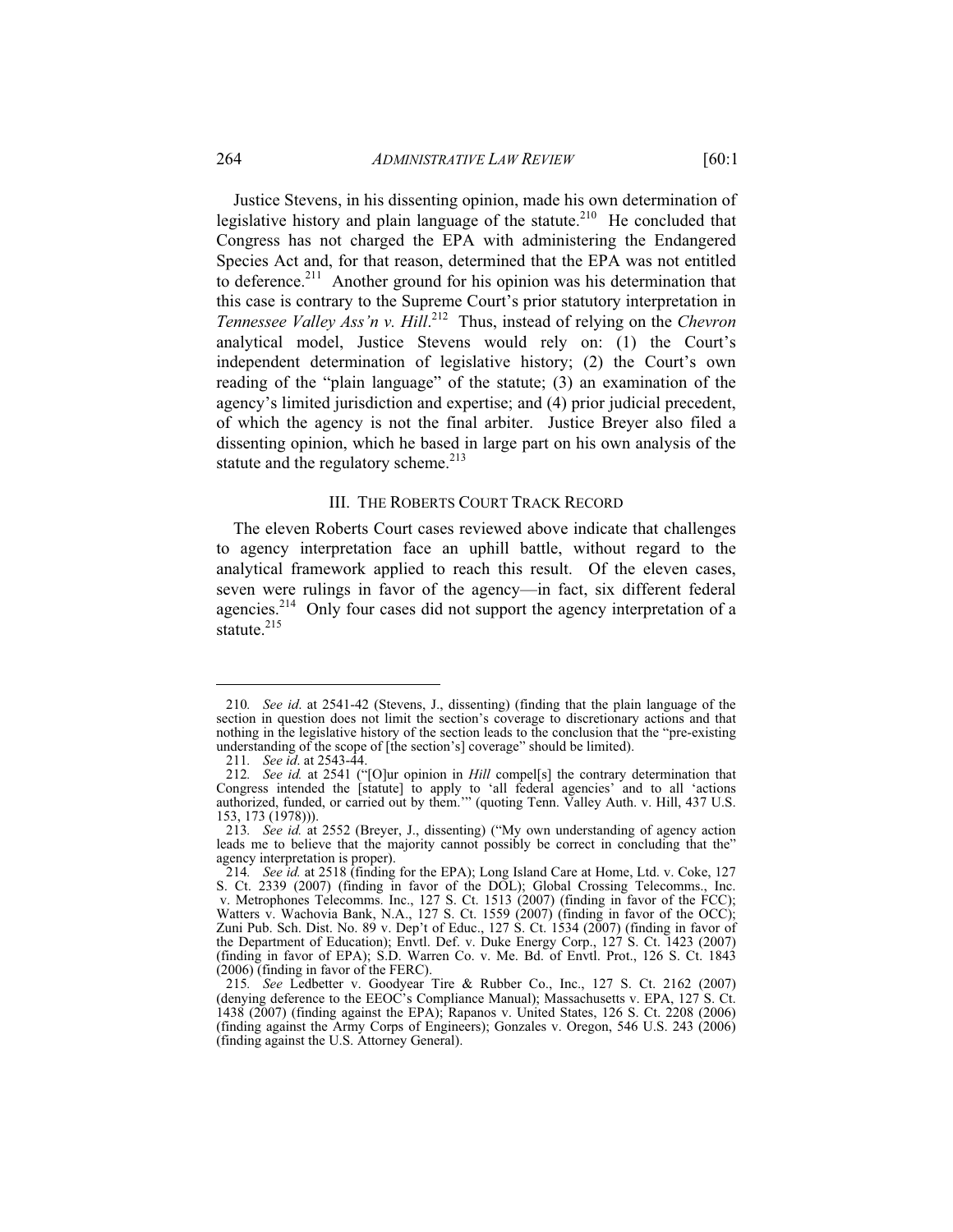Five of the eleven cases reviewed involved environmental issues, $216$  as did *Chevron*. In the environmental cases, the federal agency won in three of the cases<sup>217</sup> and lost in two.<sup>218</sup> In those same cases, business interests prevailed in two cases<sup>219</sup> and lost in three.<sup>220</sup> Public interest groups prevailed in three cases<sup>221</sup> and lost in two.<sup>222</sup> These cases, therefore, demonstrate that money does not always talk. Nor do they indicate that the agencies have an overwhelming edge in cases involving their interpretation of environmental laws.

Turning next to the entire selection of eleven cases, rather than limiting our consideration to environmental cases, five of the cases supported business interests<sup>223</sup> and three did not.<sup>224</sup> Public interest groups won four cases<sup>225</sup> and lost three.<sup>226</sup> However, not all cases dealt exclusively with business or public interest group perspectives. Six of the cases favored the state interest.<sup>227</sup> Only one, the *Watters* decision, takes power away from the states.<sup>228</sup> In four cases, no clear state issue was at stake.<sup>229</sup>

<sup>216</sup>*. See Nat'l Ass'n of Home Builders*, 127 S. Ct. 2518 (examining the Endangered Species Act); *Duke Energy Corp.*, 127 S. Ct. 1423 (reviewing the Clean Air Act); Massachusetts v. EPA, 127 S. Ct. 1438 (involving the Clean Air Act); *Rapanos*, 126 S. Ct. 2208 (interpreting the Clean Water Act); *S.D. Warren Co.*, 126 S. Ct. 1843 (addressing the Clean Air Act).

<sup>217</sup>*. See Nat'l Ass'n of Home Builders*, 127 S. Ct. 2518 (holding for EPA); *Duke Energy Corp.*, 127 S. Ct. 1423 (holding for EPA); *S.D. Warren Co*, 126 S. Ct. 1843 (ruling in favor of FERC).

<sup>218</sup>*. See* Massachusetts v. EPA, 127 S. Ct. 1438 (holding against EPA); *Rapanos*, 126 S. Ct. 2208 (holding against Army Corps of Engineers).

<sup>219</sup>*. See Nat'l Ass'n of Home Builders*, 127 S. Ct. 2518 (ruling in favor of home builders); *Rapanos*, 126 S. Ct. 2208 (ruling for landowner and developer)*.*

<sup>220</sup>*. See Duke Energy Corp.*, 127 S. Ct. 1423 (holding against electricity plant); Massachusetts v. EPA, 127 S. Ct. 1438 (ruling against automobile manufacturers); *S.D. Warren Co.*, 126 S. Ct. 1843 (holding against hydroelectric dam operator)*.*

<sup>221</sup>*. See Duke Energy Corp.*, 127 S. Ct. 1423 (holding in favor of environmental groups); Massachusetts v. EPA, 127 S. Ct. 1438 (ruling in favor of environmental groups); *S.D. Warren Co*., 126 S. Ct. 1843 (ruling in favor of environmental groups).

<sup>222</sup>*. See Nat'l Ass'n of Home Builders*, 127 S. Ct. 2518 (holding against public interest groups); *Rapanos*, 126 S. Ct. 2208 (ruling against environmental protectionists)*.*

<sup>223</sup>*. See Nat'l Ass'n of Home Builders*, 127 S. Ct. 2518 (holding in favor of developers); Long Island Care at Home, Ltd. v. Coke, 127 S. Ct. 2339 (2007) (holding for employers); Ledbetter v. Goodyear Tire & Rubber Co., Inc., 127 S. Ct. 2162 (2007) (holding for employers); Watters v. Wachovia Bank, N.A., 127 S. Ct. 1559 (2007) (holding in favor national banks); *Rapanos*, 126 S. Ct. 2208 (holding for developer).

<sup>224</sup>*. See Duke Energy Corp.*, 127 S. Ct. 1423 (holding against electricity plant); Massachusetts v. EPA, 127 S. Ct. 1438 (holding against automobile manufacturers); *S.D. Warren Co.*, 126 S. Ct. 1843 (holding against hydroelectric dam operator).

<sup>225</sup>*. See Envtl. Def*., 127 S. Ct. 1423 (ruling in favor of environmentalists); Massachusetts v. EPA, 127 S. Ct. 1438 (ruling in favor of environmental groups); *S.D. Warren Co*., 126 S. Ct. 1843 (ruling in favor of the Maine Board of Environmental Protection); Gonzales v. Oregon, 546 U.S. 243 (2006) (ruling in favor of patients seeking right to physician-assisted suicide).

<sup>226</sup>*. See Nat'l Ass'n of Home Builders*, 127 S. Ct. 2518 (holding against public interest groups); *Watters*, 127 S. Ct. 1559 (ruling against consumer protection advocates); *Rapanos*, 126 S. Ct. 2208 (ruling against environmental protectionists).

<sup>227</sup>*. See Nat'l Ass'n of Home Builders*, 127 S. Ct. 2518 (upholding transfer of permit authority to the State); Zuni Pub. Sch. Dist. No. 89 v. Dep't of Educ., 127 S. Ct. 1534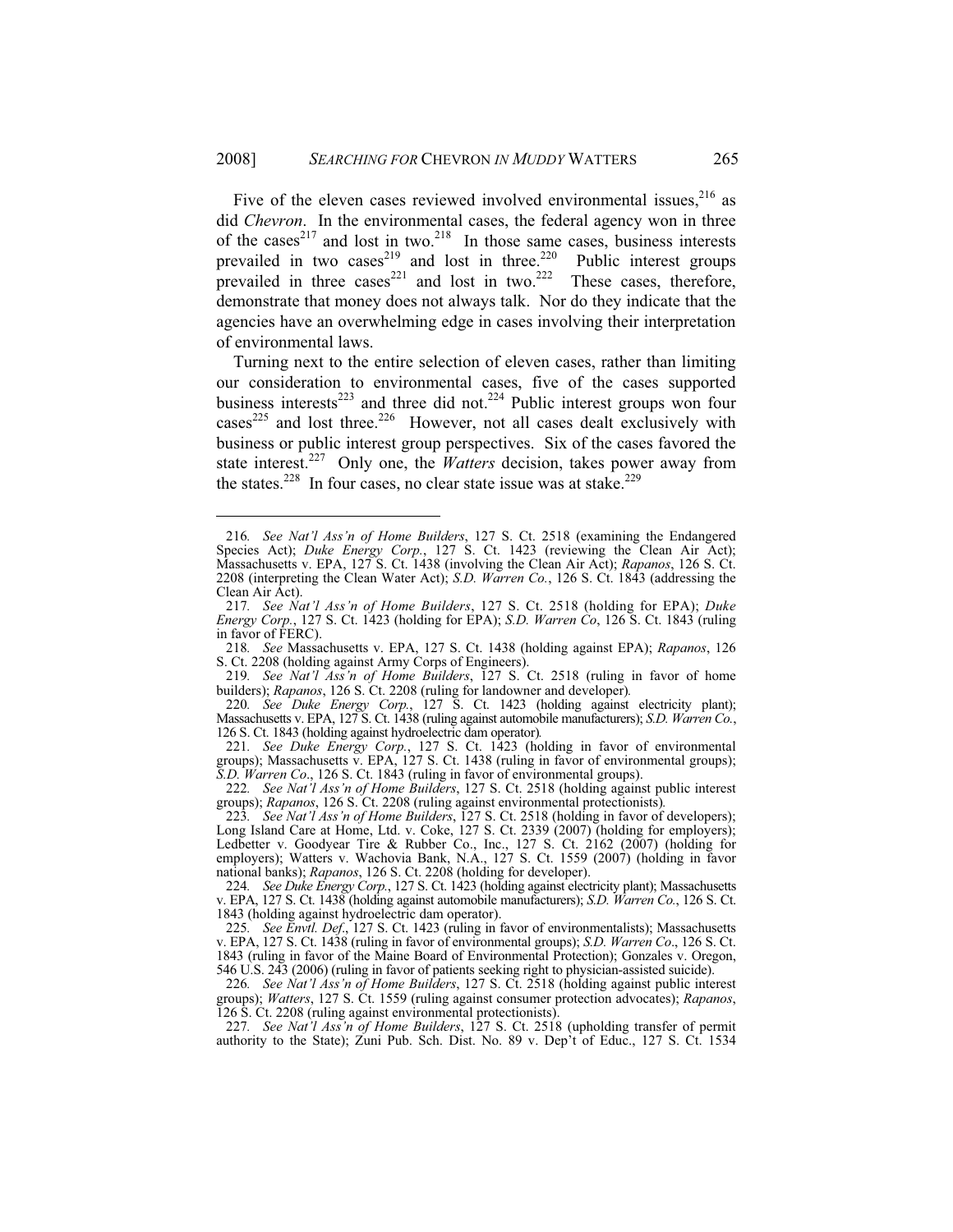The Court decided four of these agency interpretation cases by a vote of  $5-4,^{230}$  with Justice Kennedy providing the swing vote in each. These close cases split along ideological lines. The conservative Justices prevailed in three, $^{231}$  while the "liberal" Justices claimed the majority in one of the 5-4 cases.<sup>232</sup> Of all eleven cases, I have categorized five as conservative<sup>233</sup> and five as "liberal";<sup>234</sup> in one, neither category is applicable.<sup>235</sup> Three of the decisions were unanimous: *S.D. Warren Co.*; *Duke Energy Corp.*; and *Long Island Care*.

Moving to the substance of these Roberts Court decisions, in the first ten cases reviewed here, the majority opinion did not employ a simple *Chevron* analysis. In *Long Island Care* (the penultimate case considered with a unanimous opinion authored by Justice Breyer, a "liberal" Justice), the Court employed what I call "*Chevron* Plus," a new five-part test for when a court may assume that Congress intended judicial deference to agency interpretation.236 Only in the last of these cases, *National Ass'n of Homebuilders* (a 5-4 decision written by Justice Alito, a "conservative" Justice), did the majority opinion return to a classic *Chevron* framework.

<sup>(2007) (</sup>ruling in favor of New Mexico and the Department of Education); Massachusetts v. EPA, 127 S. Ct. 1438 (holding in favor of Massachusetts); *Rapanos*, 126 S. Ct. 2208 (holding that the waters in question were not federal waters, thereby limiting federal intrusion); *S.D. Warren Co.*, 126 S. Ct. 1843 (upholding a requirement for state certification); *Gonzales*, 546 U.S. 243 (finding for the state of Oregon).

<sup>228</sup>*. See Watters*, 127 S. Ct. 1559 (holding against the Michigan Financial Services Commissioner and against the interests of state financial services regulators and state attorneys general who filed amicus briefs).

<sup>229</sup>*. See* Long Island Care at Home, Ltd. v. Coke, 127 S. Ct. 2339 (2007) (involving a private employer being sued by an employee); Ledbetter v. Goodyear Tire & Rubber Co., Inc., 127 S. Ct. 2162 (2007) (involving a private citizen and her non governmental employer); Global Crossing Telecomms., Inc. v. Metrophones Telecomms., Inc., 127 S. Ct. 1513 (2007) (involving two private telecommunications companies); *Duke Energy Corp.*, 127 S. Ct. 1423 (involving the United States, private generating plant owners, and environmental groups, but no states and no states' rights issues)*.*

<sup>230</sup>*. See Nat'l Ass'n of Home Builders*, 127 S. Ct. 2518; Massachusetts v. EPA, 127 S. Ct. 1438; *Ledbetter*, 127 S. Ct. 2162; *Rapanos*, 126 S. Ct. 2208. *See generally supra* Part III.

<sup>231</sup>*. See Nat'l Ass'n of Home Builders*, 127 S. Ct. 2518; *Ledbetter*, 127 S. Ct. 2162; *Rapanos*, 126 S. Ct. 2208*.*

<sup>232</sup>*. See* Massachusetts v. EPA, 127 S. Ct. 1438*.*

<sup>233</sup>*. See Nat'l Ass'n of Home Builders*, 127 S. Ct. 2518; *Long Island Care at Home*, 127 S. Ct. 2339; *Ledbetter*, 127 S. Ct. 2162; *Watters*, 127 S. Ct. 1559 (providing a pro-business result by "liberal" Justices); *Rapanos*, 126 S. Ct. 2208.

<sup>234</sup>*. See Global Crossing Telecomms., Inc.*, 127 S. Ct. 1513 (involving a case between two corporations categorized as liberal because it upholds a federal cause of action to redress injuries); *Duke Energy Corp.*, 127 S. Ct. 1423; Massachusetts v. EPA, 127 S. Ct. 1438; S.D. Warren Co. v. Me. Bd. of Envtl. Prot., 126 S. Ct. 1843 (2006); Gonzales v. Oregon, 546 U.S. 243 (2006).

<sup>235</sup>*. See* Zuni Pub. Sch. Dist. No. 89 v. Dep't of Educ., 127 S. Ct. 1534 (2007).

<sup>236</sup>*. See* discussion *supra* Part II.J.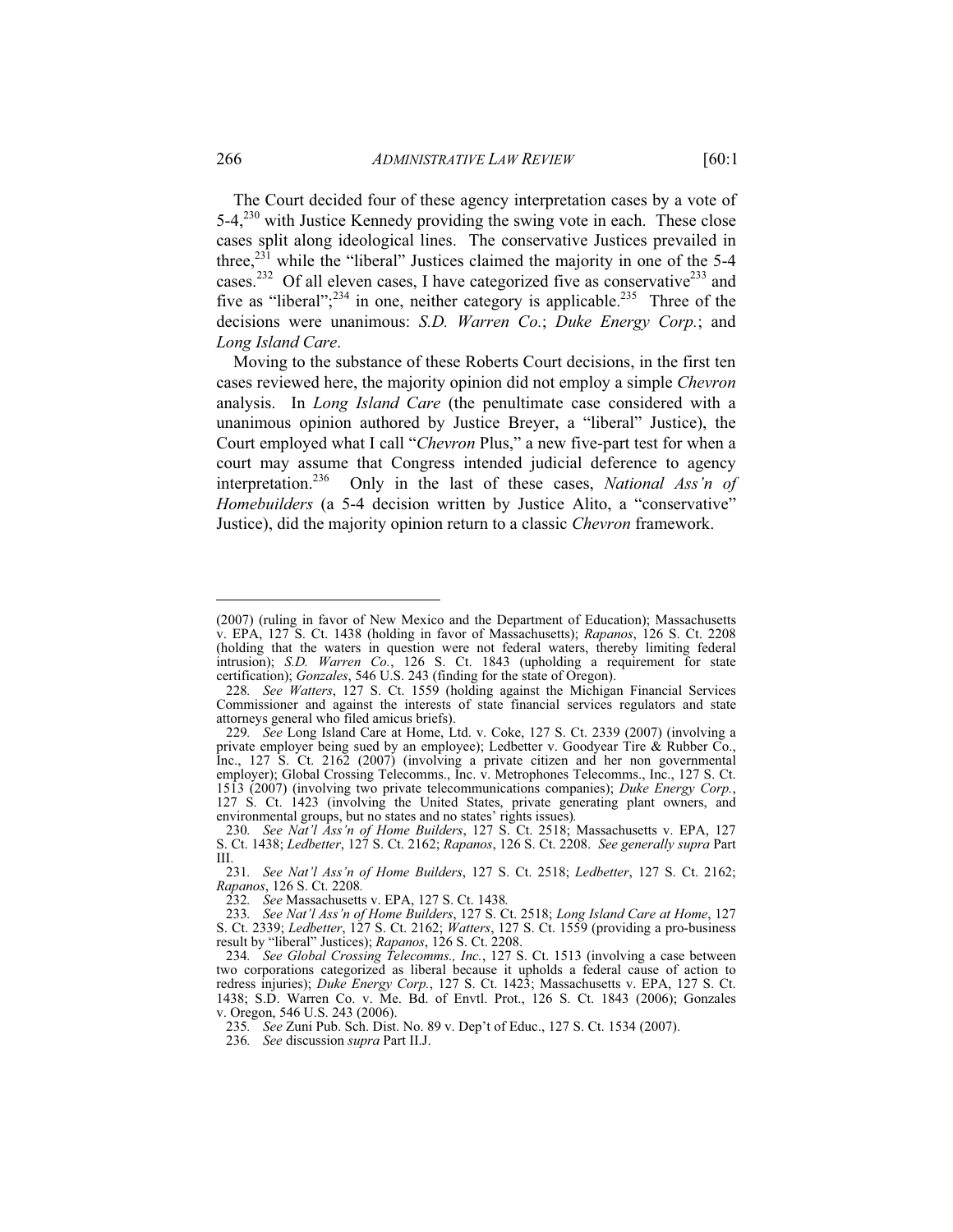Of the ten cases that did not adopt a classic *Chevron* analysis, the "liberal" Justices,<sup>237</sup> who tend to vote with Justice Breyer, wrote seven of them.<sup>238</sup> Justice Kennedy, often noted as the "swing vote", authored another one of the opinions<sup>239</sup> in which he was joined by the "liberal" Justices, bringing the total number of the "Breyer influence group" opinions to eight out of ten. Justice Breyer himself authored three of the ten opinions: *Zuni*, *Global Crossing*, and *Long Island Care*. This analysis clearly demonstrates the strength of Justice Breyer's voice in cases involving judicial review of a federal agency's statutory interpretation and explains, at least in part, the Roberts Court's movement away from a strict *Chevron* analysis and towards a more flexible framework.

When the "conservative" Justices formed the majority, however, they did not consistently apply the *Chevron* framework either. Justice Scalia wrote the majority opinion in *Rapanos* and relied not on *Chevron* deference, but on his own statutory analysis.<sup>240</sup> Interestingly, Justice Breyer's separate dissent in *Rapanos* squared off with the majority by calling for the application of the *Chevron* model.<sup>241</sup> Justice Alito wrote for the majority in Ledbetter. This case is one of "dueling footnotes" in terms of applying *Chevron* as Justice Alito and Justice Ginsburg, for the dissent, discussed *Chevron* only in footnotes.<sup>242</sup> Justice Alito also wrote the opinion in *National Ass'n of Home Builders*, which was the only decision to follow a simple *Chevron* analysis—and that was a 5-4 opinion, split along ideological lines.

If neither the "conservative" Justices nor the "liberal" Justices grounded their majority opinions in *Chevron*, the reverse is true when we review the dissenting opinions. Both "conservatives" and "liberals" played the *Chevron* card if their group had lost the case vote. Seven of the minority

<sup>237</sup>*. See* discussion *supra* note 46.

<sup>238</sup>*. See Global Crossing Telecomms., Inc*., 127 S. Ct. 1513 (written by Justice Breyer); *Zuni*, 127 S. Ct. 1534 (written by Justice Breyer); *Long Island Care at Home*, 127 S. Ct. 2339 (written by Justice Breyer); *Duke Energy Corp.*, 127 S. Ct. 1423 (written by Justice Souter); *S.D. Warren Co.*, 126 S. Ct. 1843 (written by Justice Souter); Massachusetts v. EPA, 127 S. Ct. 1438 (written by Justice Stevens); *Watters*, 127 S. Ct. 1559 (written by Justice Ginsburg).

 <sup>239.</sup> *See Gonzales*, 546 U.S. 243 (written by Justice Kennedy and joined by "liberal" Justices Stevens, Souter, Ginsburg, and Breyer, together with O'Connor (also characterized as a "swing vote")).

<sup>240</sup>*. See* Rapanos v. United States, 126 S. Ct. 2208, 2225 (2006) (basing the decision on what Scalia considers the "only plausible interpretation" of the statute).

<sup>241</sup>*. See id.* at 2252-53 (Breyer, J., dissenting) (stating that the proper analysis is "straightforward" under *Chevron*).

<sup>242</sup>*. See, e.g.*, Ledbetter v. Goodyear Tire & Rubber Co., Inc., 127 S. Ct. 2162, 2177 n.11 (2007) (discussing Alito's reasons for refusing to apply *Chevron* deference to the EEOC's Compliance Manual); *id.* at 2185 n.6 (Ginsburg, J., dissenting) (noting that the EEOC's interpretations require "at least respectful attention").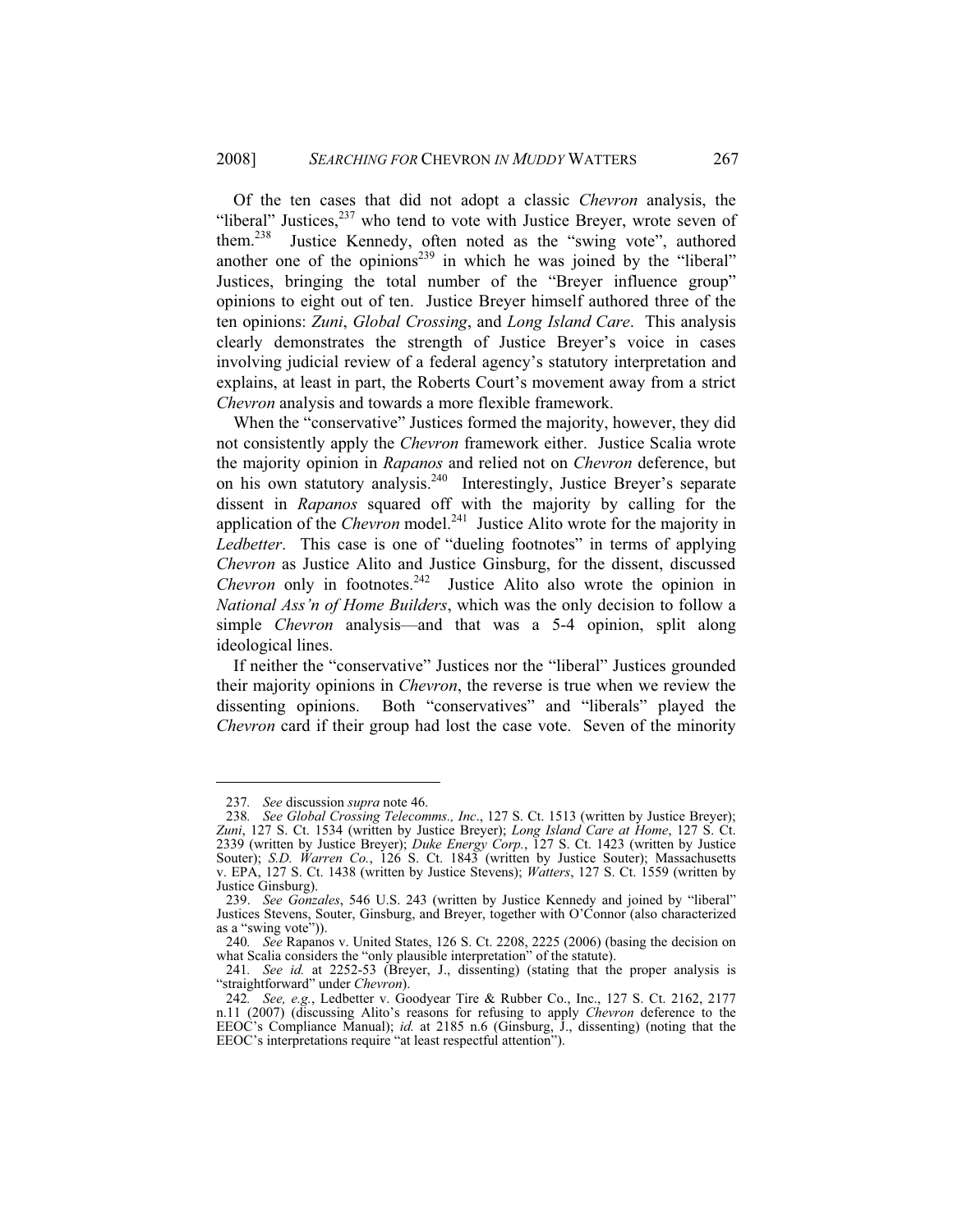opinions argued that the case should have received *Chevron* analysis.<sup>243</sup> Justice Scalia wrote four of these dissenting opinions calling for the *Chevron* approach.<sup>244</sup> Three of the cases analyzed were unanimous.<sup>245</sup> It was only in the last case, *National Ass'n of Home Builders*, that the "liberal" dissenting Justices did not argue for *Chevron* analysis but preferred their own view of congressional intent.

"Plain language" of the statute is a ground for deciding agency interpretation cases most often associated with Justice Scalia.<sup>246</sup> "Plain language" analysis may seem to follow the classic *Chevron* step one inquiry, which would focus on congressional intent embodied in the words of the statute. However, under the "plain language" framework, the Court imposes its own independent analysis of statutory terms. As expected, Justice Scalia called upon the Court to apply the "plain meaning" of the statute in his dissenting opinions in *Gonzales*, *Massachusetts v. EPA*, and *Zuni*, as well as in the plurality opinion in *Rapanos*. 247 Justice Scalia's dissent in *Global Crossing* turned on his own reading of congressional intent based on the regulatory scheme rather than *Chevron* analysis, although he did not use "plain meaning" language.<sup>248</sup>

<sup>243</sup>*. See Ledbetter*, 127 S. Ct. at 2185 n.6 (claiming *Chevron* deference only in footnotes); *Global Crossing Telecomms., Inc.*, 127 S. Ct. at 1529 (Scalia, J., dissenting) (finding that *Chevron* deference is warranted in reviewing the FCC's decision); *Zuni*, 127 S. Ct. at 1551 (Kennedy, J., dissenting) (using *Chevron* to find no entitlement to deference because the language of the statute is not ambiguous); Massachusetts v. EPA, 127 S. Ct. at 1473-74 (Scalia, J., dissenting) (criticizing the majority for not explaining why the EPA's interpretation of the statute does not deserve *Chevron* deference); *Rapanos*, 126 S. Ct. at 2252-53 (Stevens, J., dissenting) (arguing that the Army Corps of Engineers' decision was a "quintessential example" of a reasonable interpretation of a statute under *Chevron*); *Gonzales*, 546 U.S. at 276 (Scalia, J., dissenting) (arguing that the attorney general's interpretation of the statute should be awarded *Chevron* deference); *Watters*, 127 S. Ct. at 1584 (Stevens, J., dissenting) (contending that the OCC's regulation cannot withstand *Chevron* analysis).

<sup>244</sup>*. See Global Crossing Telecomms.*, *Inc*., 127 U.S. 1513; *Zuni*, 127 U.S. 1534; Massachusetts v. EPA, 127 U.S. 1438; *Gonzales,* 546 U.S. 243.

<sup>245</sup>*. See* Long Island Care at Home, Ltd. v. Coke, 127 S. Ct. 2339, 2343 (2007); Envtl. Def. v. Duke Energy Corp., 127 S. Ct. 1423, 1427 (2007); S.D. Warren Co*.* v. Me. Bd. of Envtl. Prot., 126 S. Ct. 1843, 1845 (2006).

<sup>246</sup>*. See generally* William N. Eskridge, Jr., *No Frills Textualism*, 119 HARV. L. REV. 2041 (2006) (reviewing ADRIAN VERMEULE, JUDGING UNDER UNCERTAINTY (2005)).

<sup>247</sup>*. See Gonzales*, 546 U.S at 283 (Scalia, J., dissenting) (looking to the "ordinary meaning" of words used in the statute); Massachusetts v. EPA,  $127$  S. Ct. at 1473 (Scalia, J., dissenting) (referring to the "most natural reading of the statute"); *Zuni*, 127 S. Ct. at 1551 (Scalia, J., dissenting) (finding the plain language of the statute clear and unambiguous); *Rapanos*, 126 S. Ct. at 2225 (Scalia, J., dissenting) (basing his decision on the "only plausible interpretation" of the statutory language).

<sup>248</sup>*. See Global Crossing Telecomms.*, *Inc.*, 127 S. Ct. at 1529-30 (Scalia, J., dissenting) (criticizing the majority's interpretation of congressional intent).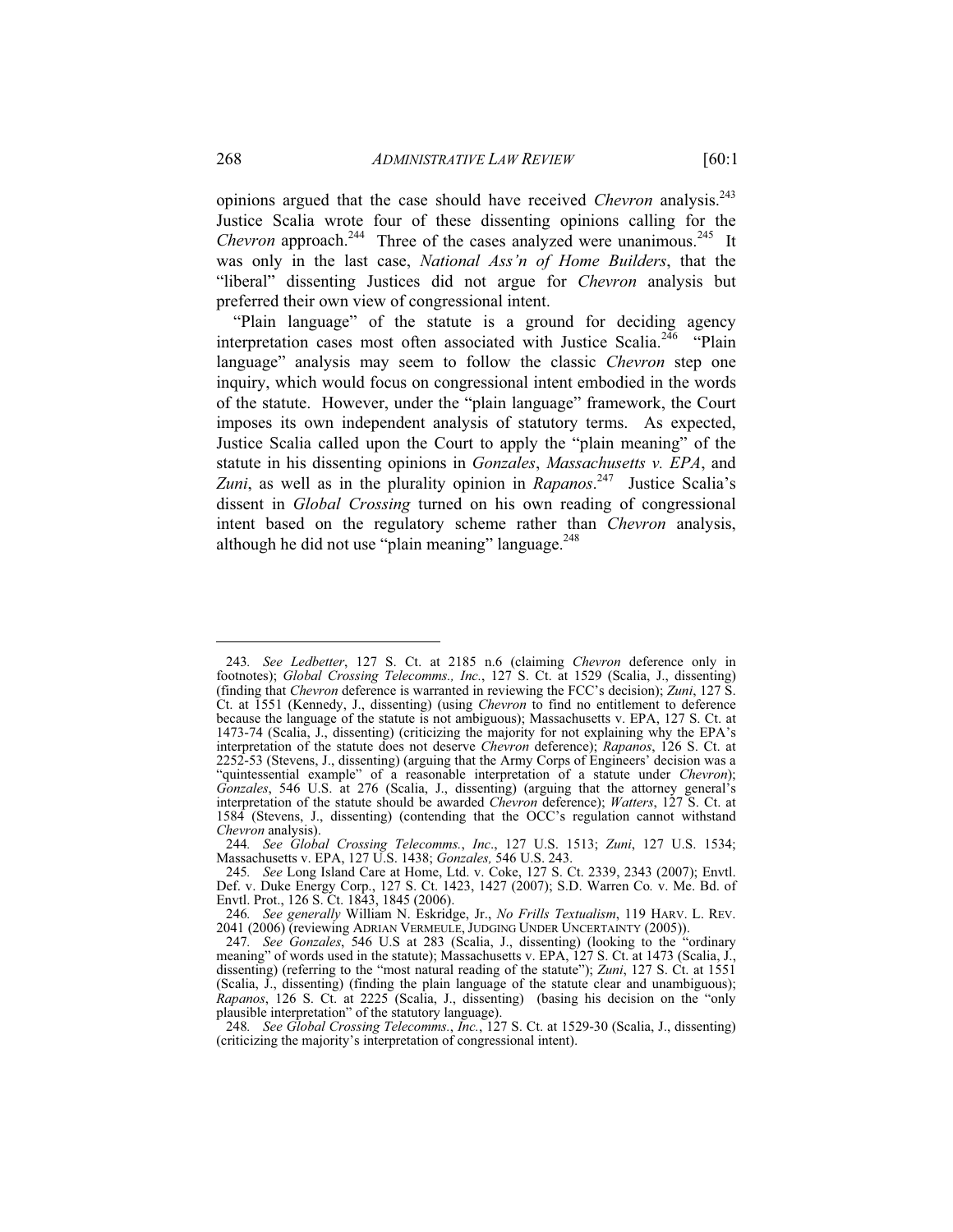Other Justices have also relied on the plain meaning of a statute, including Justice Kennedy, writing for the majority in *Gonzales*; 249 Justice Stevens, basing the majority opinion in *Massachusetts v. EPA* on the Court's own reading of a statute and finding the agency's reading "arbitrary, capricious . . . or otherwise not in accordance with law;"<sup>250</sup> and Justice Thomas, in his separate dissenting opinion in *Global Crossing*. 251 Justice Souter, author of the unanimous opinion in *S.D. Warren*, also relied on his own analysis of statutory language.<sup>252</sup>

The Roberts Court has applied the "plain meaning" paradigm instead of *Chevron* analysis in some cases and in conjunction with *Chevron* deference in others. This model—using the Court's own reading of a statute appears more vibrant across the spectrum of the Roberts Court than does a classic *Chevron* analysis.

Four of the eleven cases reviewed expressed more reliance in the majority opinion on *Mead* than on *Chevron*. In *Gonzales*, Justice Kennedy used *Mead* to modify *Chevron*. 253 Justice Breyer also wrote three majority opinions—*Zuni*, *Global Crossing*, and *Long Island Care*—that rely on *Mead* to explain his flexible standard for reviewing agency interpretation.254 In light of the fact that simple *Chevron* analysis carried the day only in *National Ass'n of Home Builders*, we must recognize the strong influence of Justice Breyer and the continued importance of the *Mead* rationale.

Another issue bubbling under the surface of these eleven cases is the question of whether the Court will require explicit congressional delegation of authority to the agency to interpret statutes or whether these Justices will

<sup>249</sup>*. See Gonzales*, 546 U.S. at 250 (using the text of the statute as the starting point for his analysis).

<sup>250</sup>*. See* Massachusetts v. EPA, 127 S. Ct. at 1463 (quoting 42 U.S.C. § 7607(d)(9)(A)).

<sup>251</sup>*. See Global Crossing Telecomms., Inc.*, 127 S. Ct. at 1531 (Thomas, J., dissenting) (finding the meaning of the statute to be clear).

<sup>252</sup>*. See* S.D. Warren Co. v. Me. Bd. of Envtl. Prot., 126 S. Ct. 1843, 1847 (2006) (finding that since certain language in the statute is neither defined nor a term of art, the court must interpret the language based on its "ordinary or natural meaning").

<sup>253</sup>*. See Gonzales*, 546 U.S. at 258 (emphasizing that *Chevron* deference is warranted only when an agency interpretation is promulgated pursuant to authority delegated by Congress to the agency (citing United States v. Mead Corp., 533 U.S. 218, 226-27 (2001)).

<sup>254</sup>*. See* Long Island Care at Home, Ltd. v. Coke, 127 S. Ct. 2339, 2345-46 (2007) (finding that where agencies fill statutory gaps in a reasonable manner and in accordance with any other requirements, courts will uphold the result as legally binding (citing *Mead*, 533 U.S. at 227)); Zuni Pub. Sch. Dist. No. 89 v. Dep't of Educ., 127 S. Ct. 1534, 1541 (2007) (relying on *Mead* for the proposition that the issue being decided by the court is "the kind of highly technical, specialized interstitial matter that Congress often does not decide itself, but delegates to specialized agencies to decide" (quoting *Mead*, 533 U.S. at 234)); *Global Crossing Telecomms., Inc.*, 127 S. Ct. at 1522 (holding that "where 'Congress would expect the agency to be able to speak with the force of law when it addresses ambiguity in the statute or fills a space in the enacted law,' a court 'is obliged to accept the agency's position if Congress has not previously spoken to the point at issue and the agency's interpretation' . . . is 'reasonable'" (quoting *Mead*, 533 U.S. at 229)).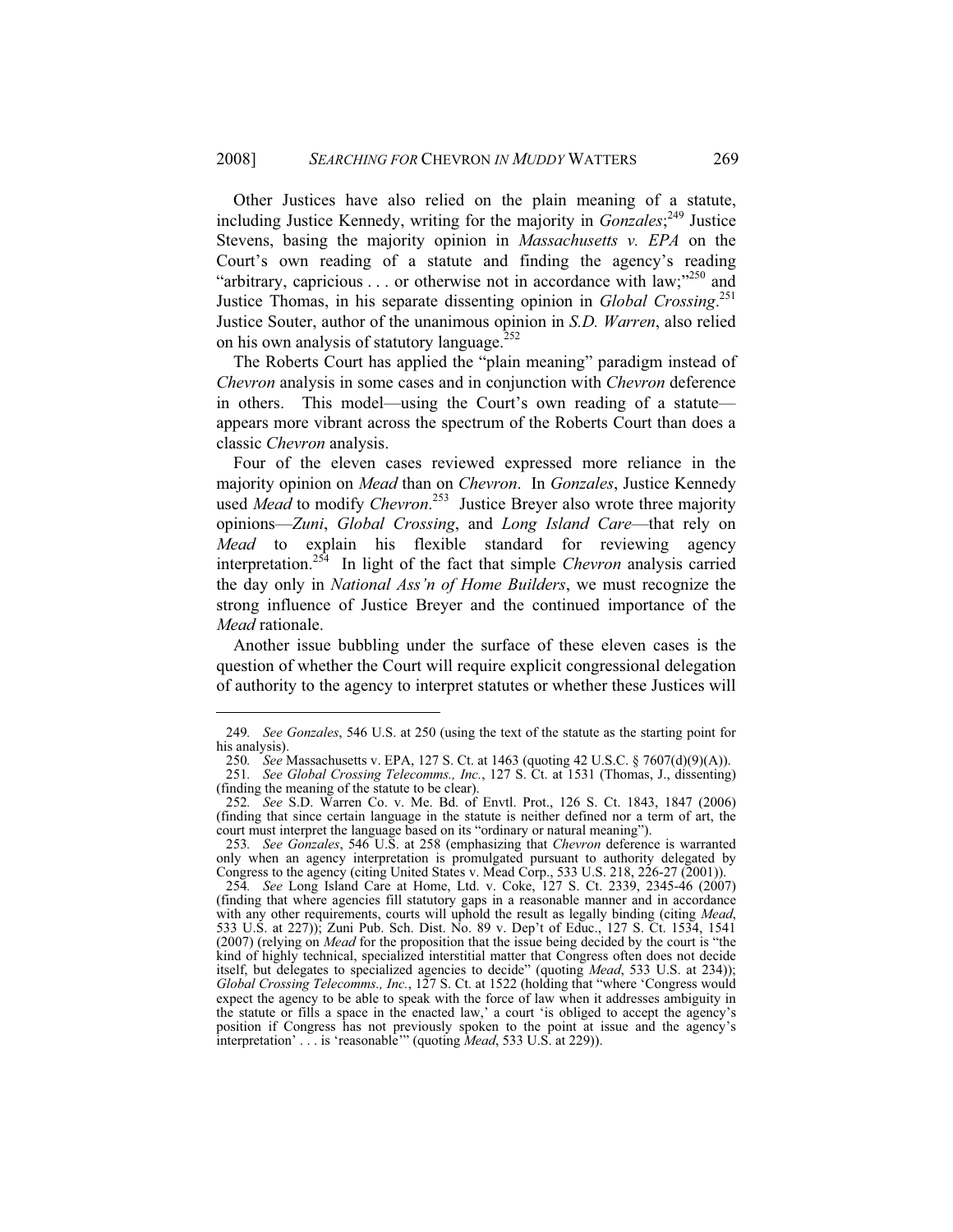find implicit congressional delegation of authority. Explicit statutory delegation was required in *Gonzales* (with Justice Kennedy writing the majority opinion) and *Rapanos* (with Justice Scalia writing the plurality opinion).<sup>255</sup> Supporting the proposition that the Court may infer

congressional intent to delegate authority to the agency, we have the majority opinion in *Watters* (authored by Justice Ginsburg), Justice Scalia's dissent in *Gonzales*, and Justice Breyer's majority opinion in *Long Island*  Care.<sup>256</sup> The Roberts Court cases demonstrate that the explicit-versusimplicit-delegation issue remains unsettled.

In light of these case reviews, I conclude that the *Watters* case was not an aberration in its failure to employ *Chevron* analysis. Unfortunately, no clear standard has replaced *Chevron*. Instead, we can expect the Roberts Court to follow a flexible, case-by-case analysis much like the *Skidmore* standard. Justice Breyer appears to have the most influence on the cadre of Justices who most often make up the majority in these agency interpretation cases. Justice Scalia serves most often as the colorful, critical voice of the dissent.

#### CONCLUSION: SHOWDOWN AT THE *CHEVRON* CORRAL

As *Chevron* approaches its twenty-fifth anniversary in 2009, and the Roberts Court enters its third full year, I have identified a total of eleven Roberts Court cases which have considered the question of how much deference courts should give to federal agency interpretation of a statute. In these opinions, sparks have flown between two contingents within the Court. Given the fact that two of the current Justices, Antonin Scalia and Stephen Breyer, have analyzed judicial deference to agency regulations from an academic perspective in addition to their current Supreme Court vantage point, we expect vigorous discussions of administrative law theory and have not been disappointed. Because these two administrative law scholars espoused clearly different views of the *Chevron* doctrine before

<sup>255</sup>*. See Gonzales*, 546 U.S. at 255-56 (stating that an agency decision is only entitled to *Chevron* deference when Congress has delegated the authority to make rules carrying the force of law to that agency (citing *Mead*, 533 U.S. at 226-27)); *see also* Rapanos v. United States, 126 S. Ct. 2208, 2224 (2006) (noting that in order to authorize an intrusion into an area traditionally relegated to the states, a "clear and manifest statement" is needed) (citations omitted).

<sup>256</sup>*. See Long Island Care at Home*, 127 S. Ct. at 2346 (finding that the Fair Labor Standards Amendments give the DOL the implied authority to fill any gaps that may exist in the statute with rules and regulations); Watters v. Wachovia Bank, N.A., 127 S. Ct. 1559, 1567-70 (2007) (relying on the NBA's incidental powers clause to indicate an implicit congressional intent to allow the OCC to grant "operating subsidiaries" the same exemptions from state law that would be available to national banks themselves); *Gonzales,* 546 U.S. at 259 (determining that the Attorney General can create rules relating to "registration" and "control" and "for the efficient execution of his functions" based on implied authority under the Controlled Substances Act).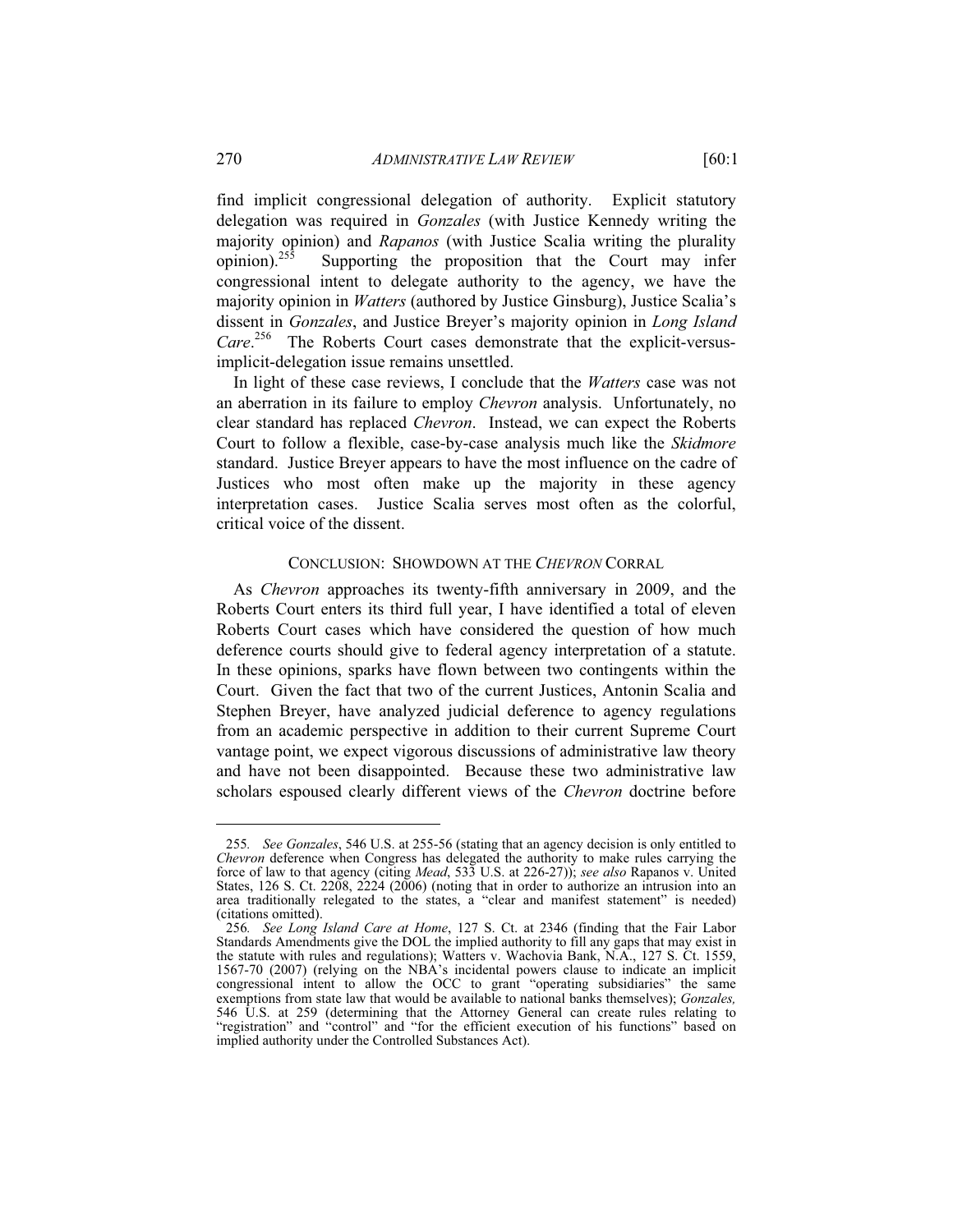they ascended to the highest bench, the division within the Court is not surprising. But are the verbal bullets exchanged merely a sideshow or does one viewpoint within the Roberts Court hit the target with a coherent theory, based on *Chevron* or otherwise, that administrative lawyers can use to analyze cases involving the question of judicial review of agency interpretations?

Analysis of the Roberts Court cases shows that classic *Chevron* analysis is dead—or at least critically wounded. Unfortunately, it appears that stray bullets, in the form of inconsistent applications of the doctrine, may have done it in.<sup>257</sup> Close reading of the majority opinions in these eleven Roberts Court cases shows that only *National Ass'n of Home Builders*, the last of the series, relied on the "strong form" *Chevron* analytical framework.

So what is an administrative lawyer to do? *Chevron* may be dead, but my recommendation is to retain its framework on Ockham's Razor<sup>258</sup> grounds alone: All things being equal, the simplest solution tends to be the best one. It is imperative, however, to recognize that none of the current Supreme Court Justices blindly apply a simple *Chevron* analysis. In any case involving agency interpretation of a statute, a well-prepared lawyer whether arguing for the agency or against the agency—must also address "plain reading" of the statute as well as legislative and regulatory history, which can demonstrate or disprove congressional intent in the teeth of arguably contrary statutory language.

Justice Scalia's arguments for a classic *Chevron* framework may be cleaner and more predictable. Realistically, however, the current Court has been much more likely to adopt Justice Breyer's case-by-case evaluation of agency interpretation. In an unmistakable pattern, *Chevron* has become the argument for the losing side, with failure by the majority to adhere to a straightforward *Chevron* analysis emerging as a recurring criticism in

 $\overline{a}$ 

 <sup>257.</sup> Furthering the theory that there are country western song lyrics that cover every situation, one can almost hear *Chevron* singing:

Well I ain't afraid of dyin', it's the thought of being dead

I wanna go on being me once my eulogy's been read

Don't spread my ashes out to sea, don't lay me down to rest

You can put my mind at ease if you fulfill my last request

Prop me up beside the jukebox if I die

JOE DIFFIE, PROP ME UP BESIDE THE JUKE BOX (IF I DIE) (Epic Records 1993).

Apparently, the Supreme Court is doing just that for the *Chevron* doctrine propping up a popular but unreliable doctrine, reciting it when the Justices would otherwise agree with the agency, and ignoring it when it might dictate an inconvenient result.

<sup>258</sup>*. See* REGA WOOD, OCKHAM ON THE VIRTUES 20 (1997) (explaining the principle attributed to the fourteenth century English logician and Franciscan friar William of Ockham, sometimes expressed in Latin as the lex parsimoniae, "law of parsimony" or "law of succinctness").